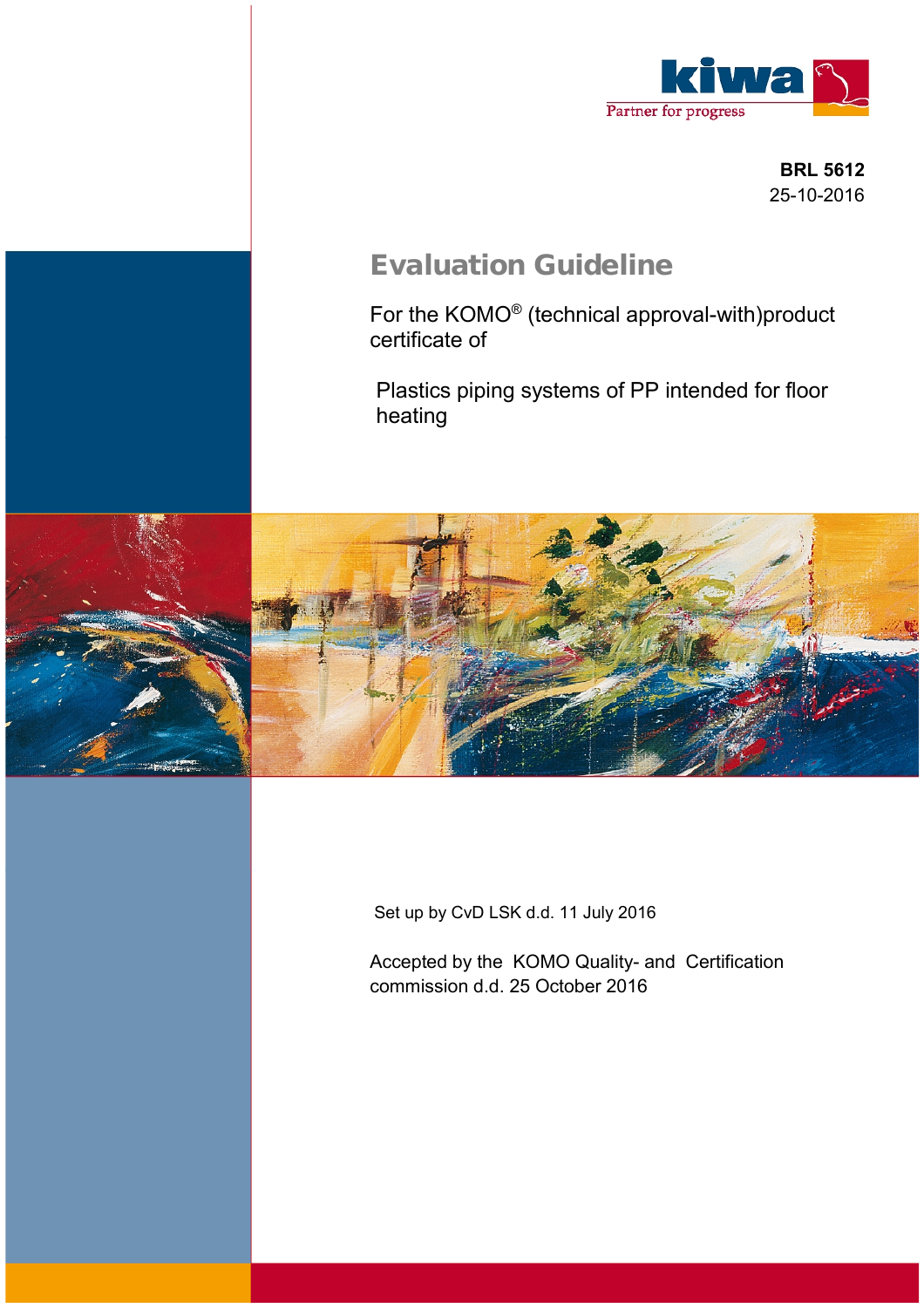# **Preface Kiwa**

This Evaluation Guideline has been prepared by the Kiwa Board of Experts LSK, in which the parties interested in the field of plastics piping systems of PP intended for floor heating systems, are represented. This Board of Experts also guides the performance of certification and adjusts this Evaluation Guideline where necessary. Wherever the term 'Board of Experts' is used in this Evaluation Guideline, the above-mentioned Board of Experts is meant.

Kiwa will use this Evaluation Guideline in conjunction with the Kiwa Regulations for Product Certification. These regulations detail the methods employed by Kiwa for conducting the necessary investigations prior to issuing the (technical approval-with-)product certificate and the method of the external control.

#### **Binding declaration**

This Evaluation Guideline is declared binding by Kiwa per 25 October 2016.

#### **Kiwa Nederland B.V.**

Sir W. Churchill-laan 273 P.O. Box 70 2280 AB RIJSWIJK ZH The Netherlands

Tel +31 (0)88 998 44 00 Fax +31 (0)88 998 44 20 [info@kiwa.nl](mailto:info@kiwa.nl) [www.kiwa.nl](http://www.kiwa.nl)

#### © 2016 Kiwa N.V.

30530 260/130530 All rights reserved. No part of this publication may be reproduced and/or published by means of printing, photocopying, microfilm or in any other manner whatsoever without the publisher's prior permission in writing. Without prejudice of the approval by the "KOMO Kwaliteits- en Toetsingscommissie" all rights rests with Kiwa. The use of this evaluation guideline for any purpose whatsoever shall only be allowed after the conclusion of a written agreement with Kiwa in which the right of use is arranged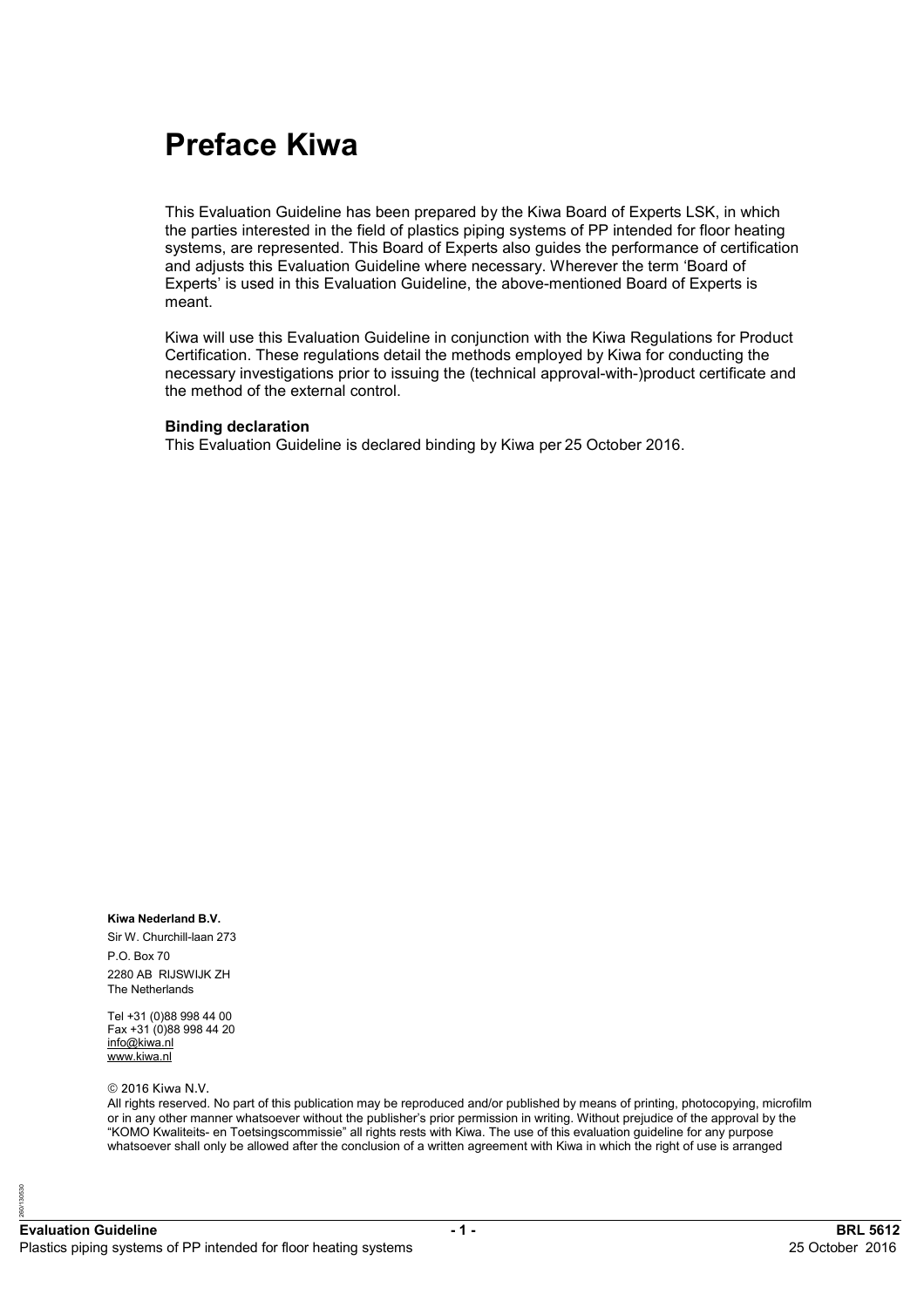# **Table of contents**

| 1                | Introduction                                                               | $\overline{\mathbf{4}}$ |
|------------------|----------------------------------------------------------------------------|-------------------------|
| 1.1              | General                                                                    | 4                       |
| 1.2              | Field of application                                                       | $\overline{4}$          |
| 1.3              | Relation to European Regulation constructionproducts (CPR, EU 305/2011)    | 4                       |
| 1.4              | Acceptance of test reports delivered by the supplier                       | 5                       |
| 1.5              | (Technical approval-with-)product certificate                              | 5                       |
| $\boldsymbol{2}$ | <b>Terminology</b>                                                         | 6                       |
| 2.1              | General definitions                                                        | 6                       |
| 2.2              | Geometrical terminology and definitions                                    | 6                       |
| 2.3              | Terms and definitions related to service conditions                        | 8                       |
| 2.4              | Symbols                                                                    | 10                      |
| 2.5              | Abbreviations                                                              | 10                      |
| 3                | Procedure for obtaining a (technical approval-with-)product certificate 11 |                         |
| 3.1              | Initial investigation                                                      | 11                      |
| 3.2              | Issue of the (technical approval-with-)product certificate                 | 11                      |
| 4                | Performances in the application                                            | 12                      |
| 4.1              | General                                                                    | 12                      |
| 4.2              | Performance requirements                                                   | 12                      |
| 4.3              | Determination methods piping system                                        | 12                      |
| 5                | Product requirements and determination methods                             | 14                      |
| 5.1              | Fittings                                                                   | 14                      |
| 5.2              | Pipes                                                                      | 16                      |
| 6                | <b>Quality system requirements</b>                                         | 21                      |
| 6.1              | General                                                                    | 21                      |
| 6.2              | Manager of the quality system                                              | 21                      |
| 6.3              | Internal quality control/quality plan                                      | 21                      |
| 6.4              | Management of laboratory- and measure apparatus                            | 21                      |
| 6.5              | Procedures and work instructions                                           | 21                      |
| 6.6              | Other requirements imposed on the quality system                           | 21                      |
| 7                | <b>Summary of tests and inspections</b>                                    | 22                      |
| 7.1              | <b>Testmatrix</b>                                                          | 22                      |
| 7.2              | Evaluation of the quality system                                           | 23                      |
| 8                | Requirements imposed on the certification body                             | 24                      |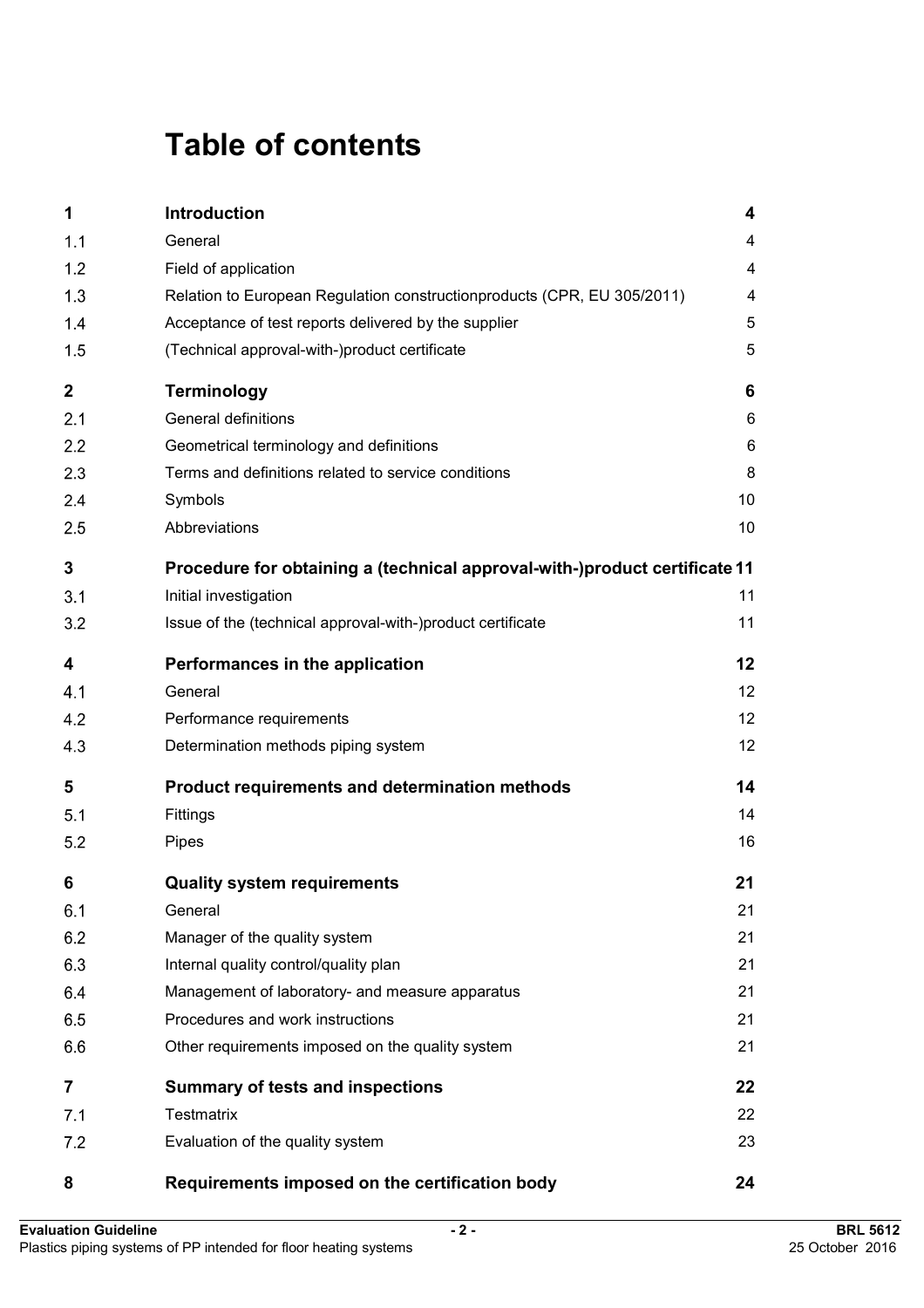| 8.1          | General                                              | 24 |
|--------------|------------------------------------------------------|----|
| 8.2          | Certification staff                                  | 24 |
| 8.3          | Report initial tests                                 | 25 |
| 8.4          | Decision with regard to the issue of the certificate | 25 |
| 8.5          | Nature and frequency of external inspections         | 26 |
| 8.6          | Report to the Board of Experts                       | 26 |
| 8.7          | Interpretation of requirements                       | 26 |
| 8.8          | Sanction policy                                      | 26 |
| 9            | <b>List of mentioned documents</b>                   | 27 |
| 9.1          | Norms/ normative documents:                          | 27 |
| I            | example IQC-scheme for product manufacturer          | 29 |
| $\mathbf{I}$ | example IQC-scheme for system holders                | 34 |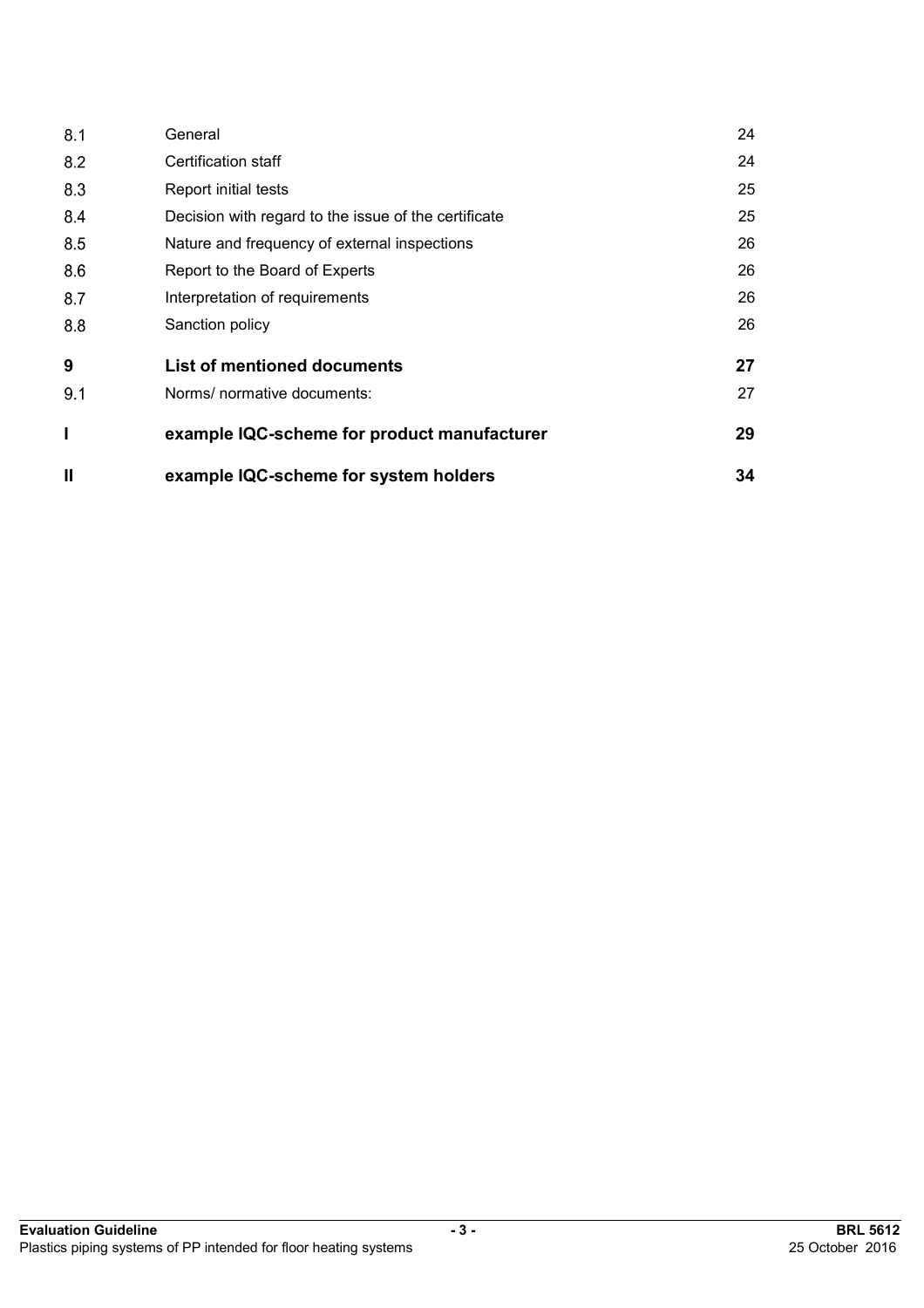# **1 Introduction**

## **General**

The requirements embodied in this evaluation guideline (BRL) shall be employed by certification institutes, that are accredited by the Dutch Accreditation Council (RvA) and which have a license agreement with Stichting KOMO, when dealing with applications for the issue or maintenance of a (technical approval-with-)product certificate for plastics piping systems of PP intended for floor heating.

The technical field of this evaluation guideline is: F2 piping systems.

Besides the requirements embodied in this evaluation guideline, certification institutes impose additional requirements in the sense of requirements with regard to general procedures for certification as laid down in the general certification regulations of the respective certification body.

This evaluation guideline replaces BRL 5612 dated 05 February 2014. (Technical approval-with-)product certificates issued on the basis of that evaluation guideline and the alteration sheet loose their validity at most after one year after binding declaration.

During the execution of certification activities, the certification bodies have to fulfil the requirements as laid down in the chapter 'Requirements imposed on the certification body'.

#### **Field of application**

The products are intended to be applied in piping systems for hot water distribution for floor heating systems at a design pressure (= maximum operating pressure) of 6 bar (7 bar absolute or 6 bar overpressure), or 4 bar (5 bar absolute or 4 bar overpressure) under the conditions mentioned in table 1.

#### Remark:

Each pressure mentioned in this evaluation guideline is defined as overpressure. (So, with "6 bar" a "6 bar overpressure" is meant).

|                                                                                           | Temperature [ °C] | Lifetime  | Overall service<br>coefficient |  |  |
|-------------------------------------------------------------------------------------------|-------------------|-----------|--------------------------------|--|--|
| $\mathsf{T}_{\mathsf{cold}}$                                                              | 20                | 2,5 years | 1,4                            |  |  |
| $\mathsf{T}_{\mathsf{design}}$                                                            | 40                | 20 years  | 1,5                            |  |  |
|                                                                                           |                   |           |                                |  |  |
|                                                                                           | 60                | 25 years  |                                |  |  |
| $\Gamma_{\text{max}}$                                                                     | 70                | 2,5 years | 1,3                            |  |  |
| malfunction                                                                               | 100               | 100 hours | 1.0                            |  |  |
| Remark: the mentioned temperature profile is in accordance with class 4 of NEN-ISO 10508. |                   |           |                                |  |  |

**Relation to European Regulation constructionproducts (CPR, EU 305/2011)**  On the products belonging to the range of this evaluation guideline, no harmonized European standard is applicable.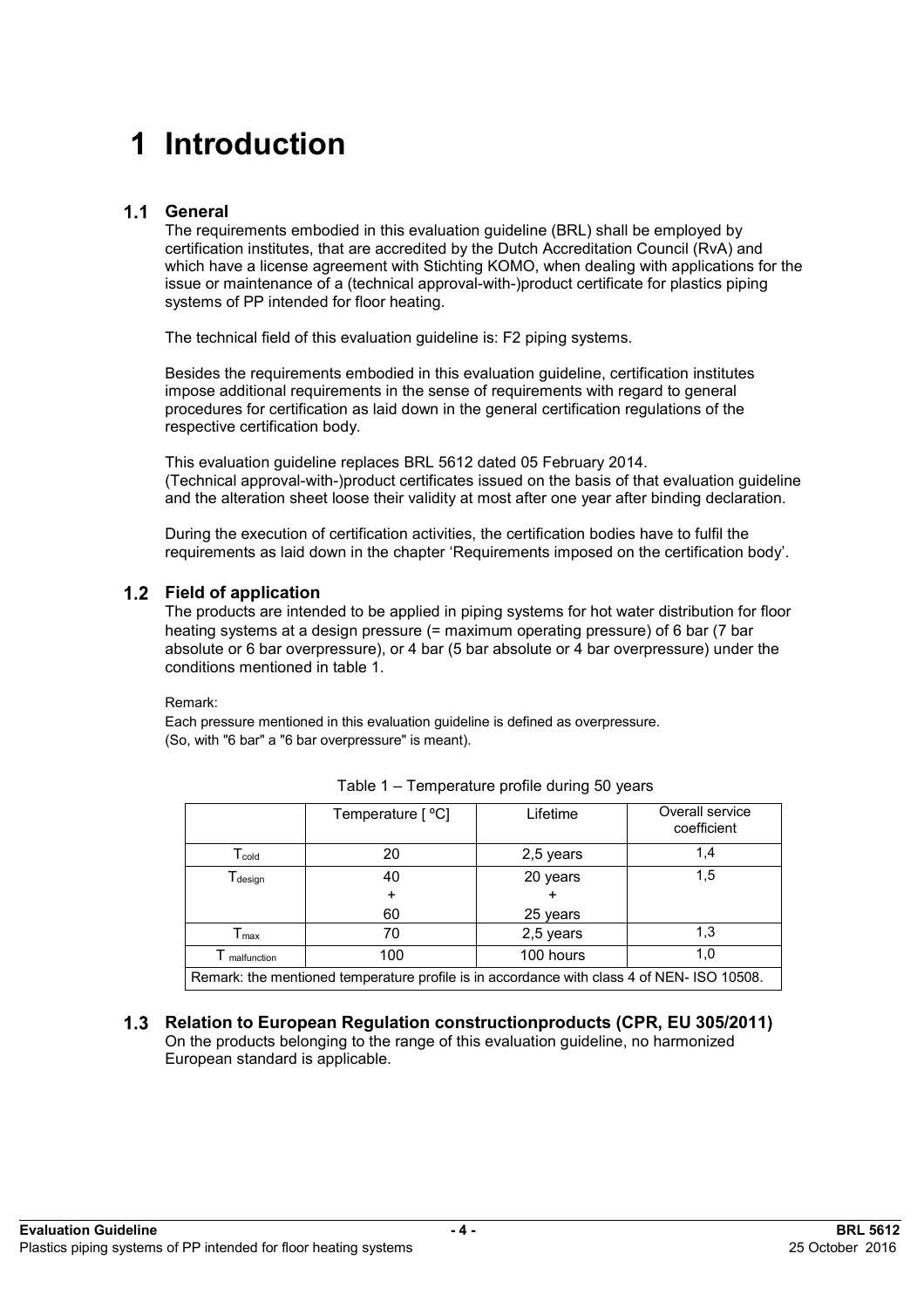### **Acceptance of test reports delivered by the supplier**

If the supplier submits reports from research bodies or laboratories to show that the requirements of the evaluation guideline are met, then these reports have to be prepared by a body meeting the prevailing accreditation standard, i.e.:

- NEN-EN-ISO/IEC 17020 for inspection bodies;
- NEN-EN ISO/IEC 17021-1 for certification bodies certifying systems;
- NEN-EN-ISO/IEC 17024 for certification bodies certifying persons;
- NEN-EN-ISO/IEC 17025 for laboratories;
- NEN-EN-ISO/IEC 17065 for certification bodies certifying products.

#### **Explanation**

NEN-EN-ISO/IEC 17021-1 is published on 1 juli 2015 and will replace NEN-EN-ISO/IEC 17021. A transition period of 2 years is in place.

The body is deemed to meet these criteria if an accreditation certificate can be submitted which has been issued by the Dutch Accreditation Council (RvA) or an accreditation body with which the Dutch Accreditation Council has concluded a mutual acceptance agreement. This accreditation should relate to the tests required for this evaluation guideline. If no accreditation certificate can be submitted, the certification body shall verify whether the accreditation standard has been met or repeat the tests concerned either self or by a third party.

#### **(Technical approval-with-)product certificate**

Based on the KOMO-systematic in appliance to this (technical approval-with-)product certificate, a KOMO®:

- Technical approval-with-product certificate for the piping system is issued. In the technical approval-with-product certificate products with their dimensions, material type and color, which are a part of the system, are listed, which comply to the requirements as stated in chapter 4, 5 en 6 of this evaluation guideline.
- Product certificate for the fittings and/ or pipes for the technical approval-withproduct certificate in question. In the product certificate products with their dimensions, material type and color, are listed which comply to the requirements as listed in chapter 5 and 6 of this evaluation guideline.

On the website of the KOMO foundation ([www.komo.nl](http://www.komo.nl)) the models (technical approval-with-)product certificates are listed, which are applicable for this evaluation quideline. The (technical approval-with-)product certificate which will be issued is to be in accordance to this.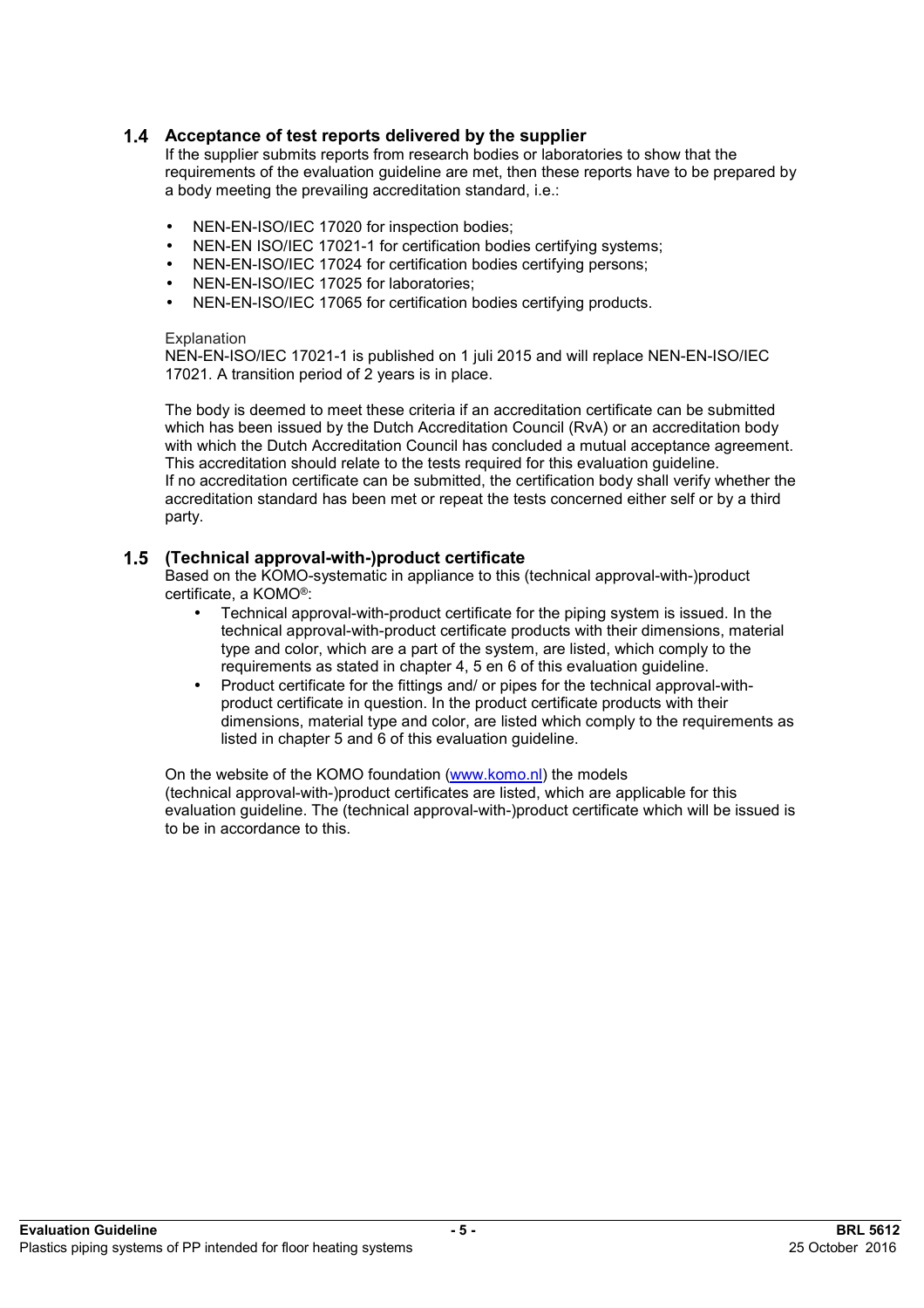# **2 Terminology**

For definitions in coherence to certification, one is referred to the website of the KOMO foundation [\(www.komo.nl\)](http://www.komo.nl) and the regulations of the certifying body.

# **General definitions**

#### *2.1.1 IQC-scheme*

A description of the quality inspections carried out by the manufacturer as part of this quality system.

#### *2.1.2 Flexible piping system*

A piping system in which possible bends in the pipe can be made without any mechanical means and in which the pipe is not deformed due to the possible bends.

#### *2.1.3 Manifolds*

An apparatus by which an incoming water flow is divided (adjustable) over several outlets.

#### *2.1.4 Mechanical joints*

A connection between a pipe and a fitting, made by means of pressing a ring or case over the outside diameter of the pipe, with or without extra sealing elements and possibly making use of a supporting ring in the pipe, according NEN-EN ISO 6708.

### *2.1.5 Piping system*

The total of pipes, protection pipes, fittings, bends, expansion pieces, valves and other piping components.

# *2.1.6 Rigid piping system*

A piping system in which possible bends in the pipe has to be made by mechanical means.

# *2.1.7 Supplier*

The party responsible for ensuring that the design of products continuously fulfils the requirements of this evaluation guideline.

# **Geometrical terminology and definitions**

#### *2.2.1 Calculated pipe value (Scalc)*

Value for a specific pipe calculated according to the following equation, rounded up to the nearest 0,1 mm.

$$
S_{calc} = \frac{d_n - e_n}{2 \times e_n}
$$

In which:

 $d<sub>n</sub>$  = the nominal outside diameter in millimeters;

en = the nominal wall thickness expressed in millimeters.

#### *2.2.2 Inside diameter (at any point) (di)*

Measured inside diameter at any point, rounded up to the nearest 0,1 mm.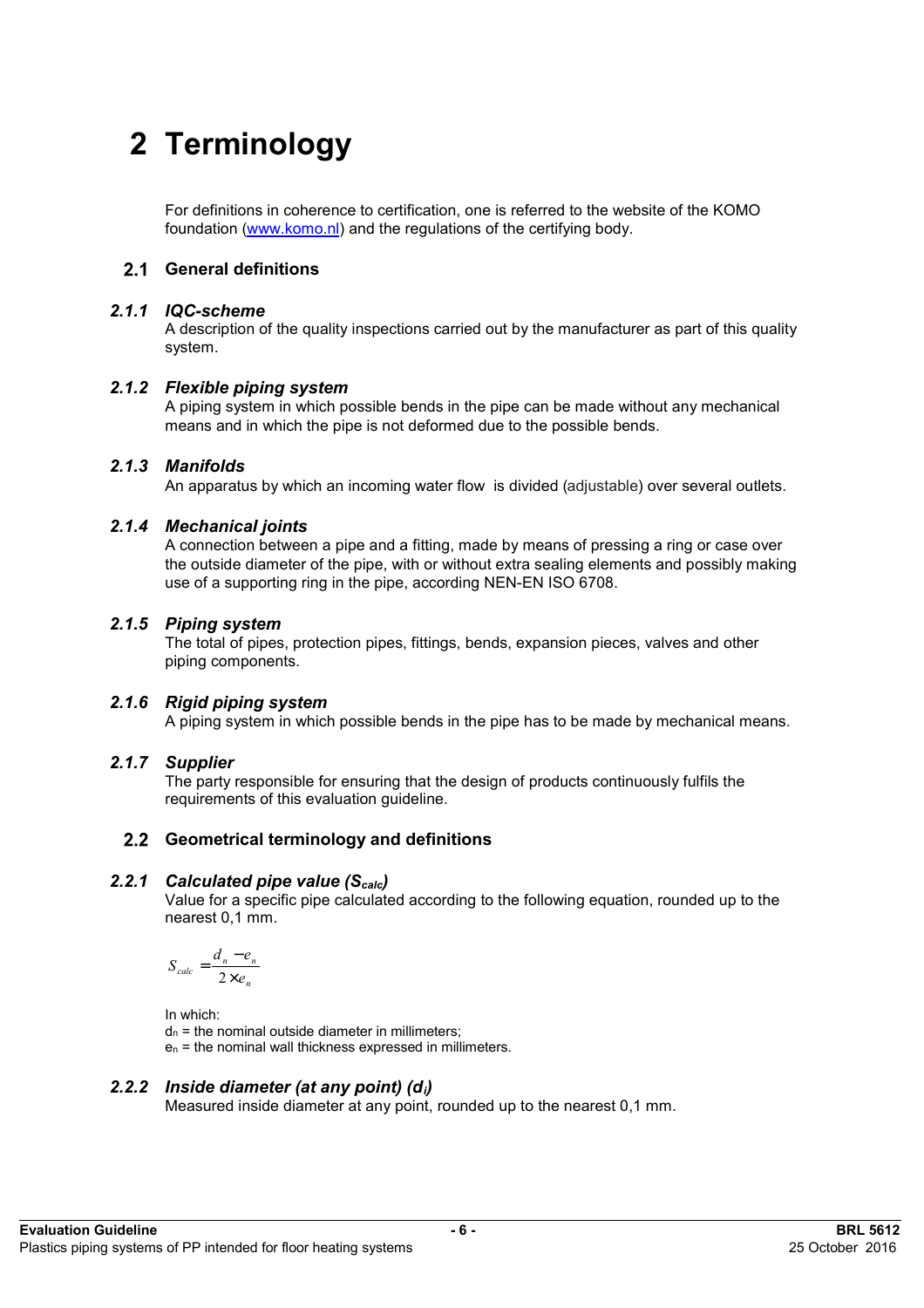### *2.2.3 Maximum calculated pipe value (Scalc,max)*

The maximum value of the calculated S value for a specific application class. The lowest value of:

$$
\sigma_{\rm D}\!\!\!\bigg/_{\begin{matrix}\scriptstyle p_{\rm D}\end{matrix}}\quad\text{ or }\quad \sigma_{\rm 20}\!\!\!\bigg/_{\begin{matrix}\scriptstyle (p_{\rm D}=1\,MPa)\end{matrix}}
$$

In which:

 $\sigma_D$  = the design pressure after 50 years in MP applicable for a class 5 material.  $\sigma_{20}$  = the design pressure at 20 °C after 50 years in MPa  $P_D$  = the design pressure in MPa

# *2.2.4 Maximum mean outside diameter (dem, max)*

Maximum value for the mean outside diameter as specified for a given nominal size.

#### *2.2.5 Maximum wall thickness (emax)*

Maximum wall thickness around the circumference of a component, as specified.

### *2.2.6 Mean outside diameter (dem)*

Measured outside diameter through its cross section at any point of a pipe or spigot end of a fitting in any cross section divided by  $π$  (=3,142), rounded up to the nearest 0.1 mm.

*2.2.7 Minimum mean outside diameter (dem, min)*  Minimum value for the mean outside diameter as specified for a given nominal size.

## *2.2.8 Minimum wall thickness (emin)*

Minimum wall thickness around the circumference of a component, as specified.

# *2.2.9 Nominal outside diameter (dn)*

Specified outside diameter, in millimeters, assigned to a nomial size DN/OD.

#### *2.2.10 Nominal size (DN)*

Numerical designation of the size of a component, which is a convenient round number, approximately equal to the manufacturing dimensions in millimeters (mm).

#### *2.2.11 Nominal wall thickness (en)*

Numerical designation of the wall thickness of a component, approximately equal to the manufacturing dimension in millimeters (mm).

## *2.2.12 Outside diameter (at any point) (de)*

Measured outside diameter through its cross section at any point of a pipe or spigot end of a fitting, rounded up to the nearest 0,1 mm.

# *2.2.13 Out-of-roundness (ovality)*

Difference between the measured maximum outside diameter and the measured minimum outside diameter in the same cross-sectional plane of a pipe or spigot end of a fitting, or the difference between the measured maximum inside diameter and the measured minimum inside diameter in the same cross-sectional plane of a socket.

#### *2.2.14 Pipe series (S)*

Dimensionless number for pipe designation conforming to ISO 4065.

#### *2.2.15 Tolerance*

Permitted variation of the specified value of a parameter, expressed as the difference between the permitted maximum and the permitted minimum value.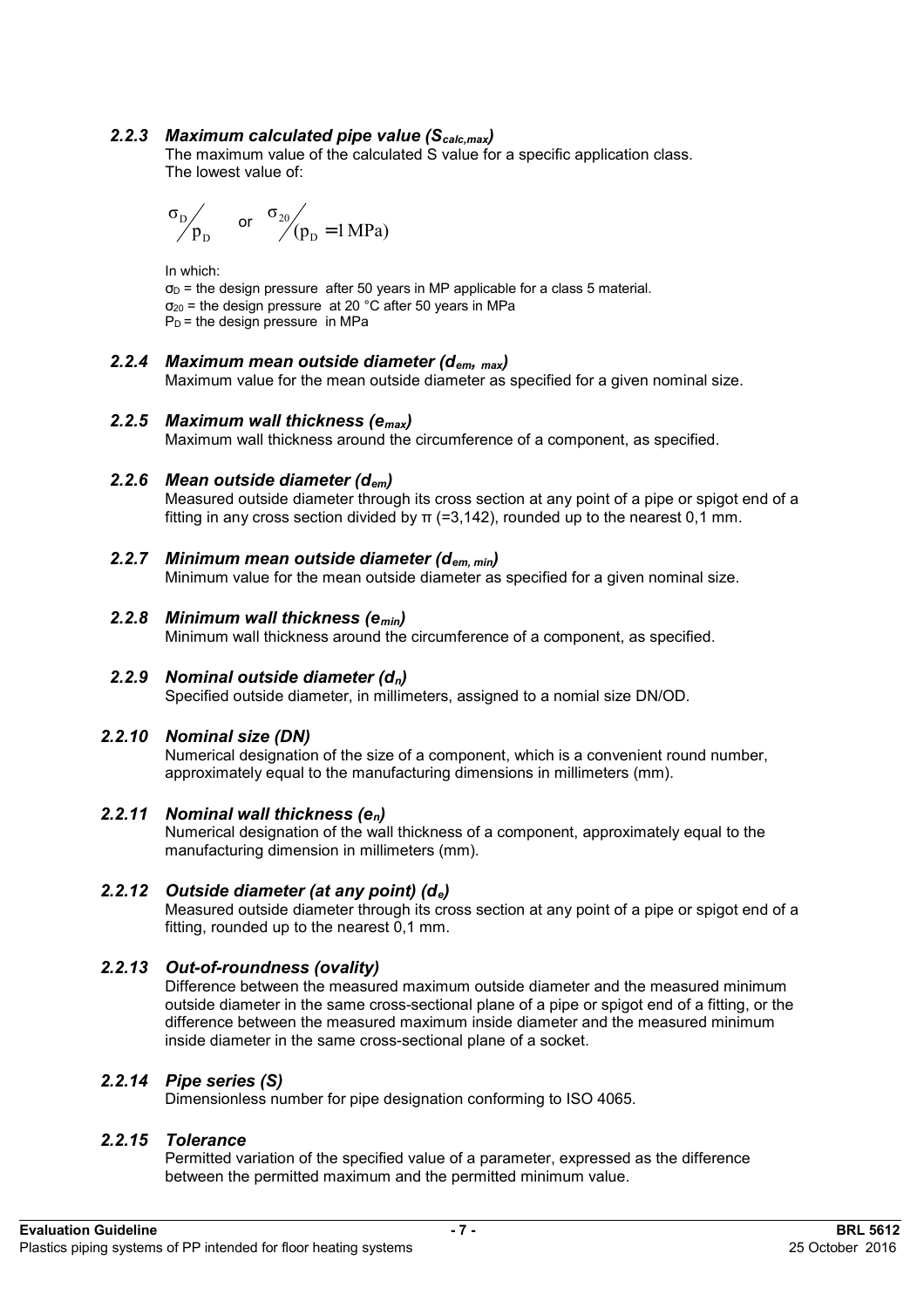### *2.2.16 Wall thickness (at any point) (e)*

Measured wall thickness at any point around the circumference of a component, rounded up to the nearest 0,1 mm.

#### **Terms and definitions related to service conditions**

#### *2.3.1 Cold-water temperature (Tcold)*

The temperature of the cold water with a maximum of 25 °C. For the calculation of the design pressure applications a water temperature of 20 °C is issued.

#### *2.3.2 Design pressure(p<sub>D</sub>).*

The allowable pressure in the piping system that, during continuous use, during 50 years may occur.

#### *2.3.3 Hydrostatic tension s*

Stress in the circumferences direction of the pipe wall caused by internal water pressure. This stress is deduced from the internal pressure according to the following formula:

$$
s = p \times \frac{(d_{em} - e_{\min})}{20 \times e_{\min}}
$$

In which:

 $\sigma$  = the stress in the circumference direction of the pipe wall in MPa

p = the internal pressure in bar;

dem = the mean outside diameter of the pipe in mm;

 $e_{min}$  = de minimum wall thickness of the pipe in mm.

### *2.3.4 Lifetime*

The time during which the piping system has to function with a certain operating temperature.

#### *2.3.5 LPL*

The lower confidence level. A statistical unit representing the point above which 97,5 % of all values are found.

#### *2.3.6 Malfunction temperature (Tmal)*

Highest temperature of the water to be conveyed depending on unintended conditions (i.e. exceeding of control limits) for which the system has been designed for, occurring for short periods only (max. 100 hours in 50 years).

#### *2.3.7 Maximum design temperature (Tmax)*

Highest temperature of the water to be conveyed depending on the service conditions for which the system has been designed for, occurring for a short period only.

#### *2.3.8 Reference line*

By a group of experts determined minimum long-term strength hoopstress for a specific material.

#### *2.3.9 Temperature profile*

The most frequently appearing temperatures that during 50 years occur during a certain time.

#### *2.3.10 Operating temperature (Toperation)*

The temperature of the water to be conveyed depending on the service conditions for which the system has been designed for.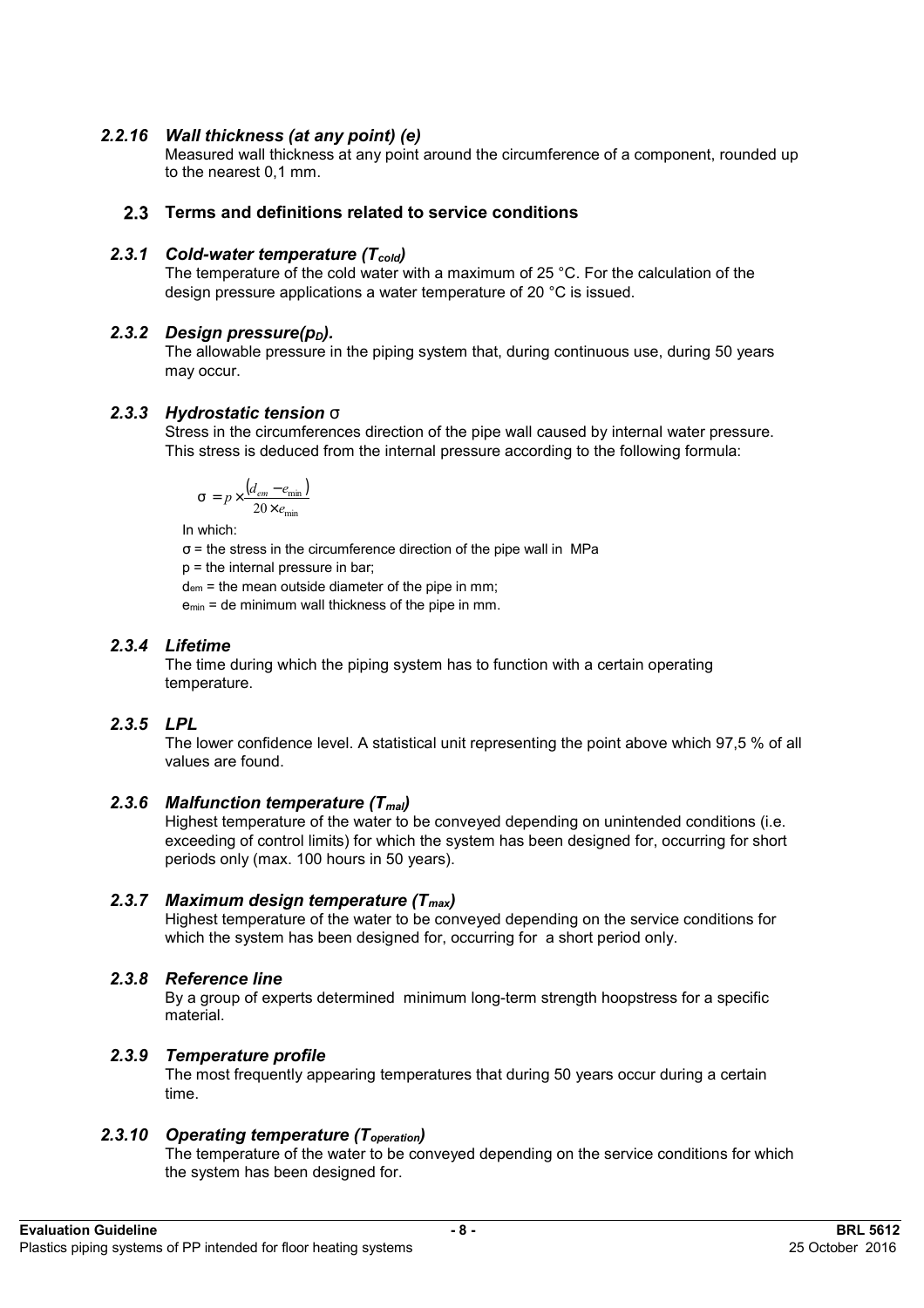### *2.3.11 Overall service (design)coefficient (C)*

Overall coefficient with a value greater than or equal to 1, which takes into consideration service conditions as well as properties of the components of a piping system other than those represented in the lower confidence limit, LPL.

#### *2.3.12 s<sup>D</sup>*

The design stress in MPa, applicable for a class 3 material with a temperature profile according to table 1.

#### *2.3.13 sLPL*

An unit expressed in wall stress, that represents the value of the 97,5% lower confidence level of the predicted stress for a single value at a temperature T and a time t.

# *2.3.14 sLTHS*

An unit expressed in wall stress, that represents the value of 50% lower confidence interval of the predicted stress for a single value at a temperature T and a time t.

# *2.3.15 s<sup>T</sup>*

The stress in MPa, applied to a test piece for a certain temperature and time.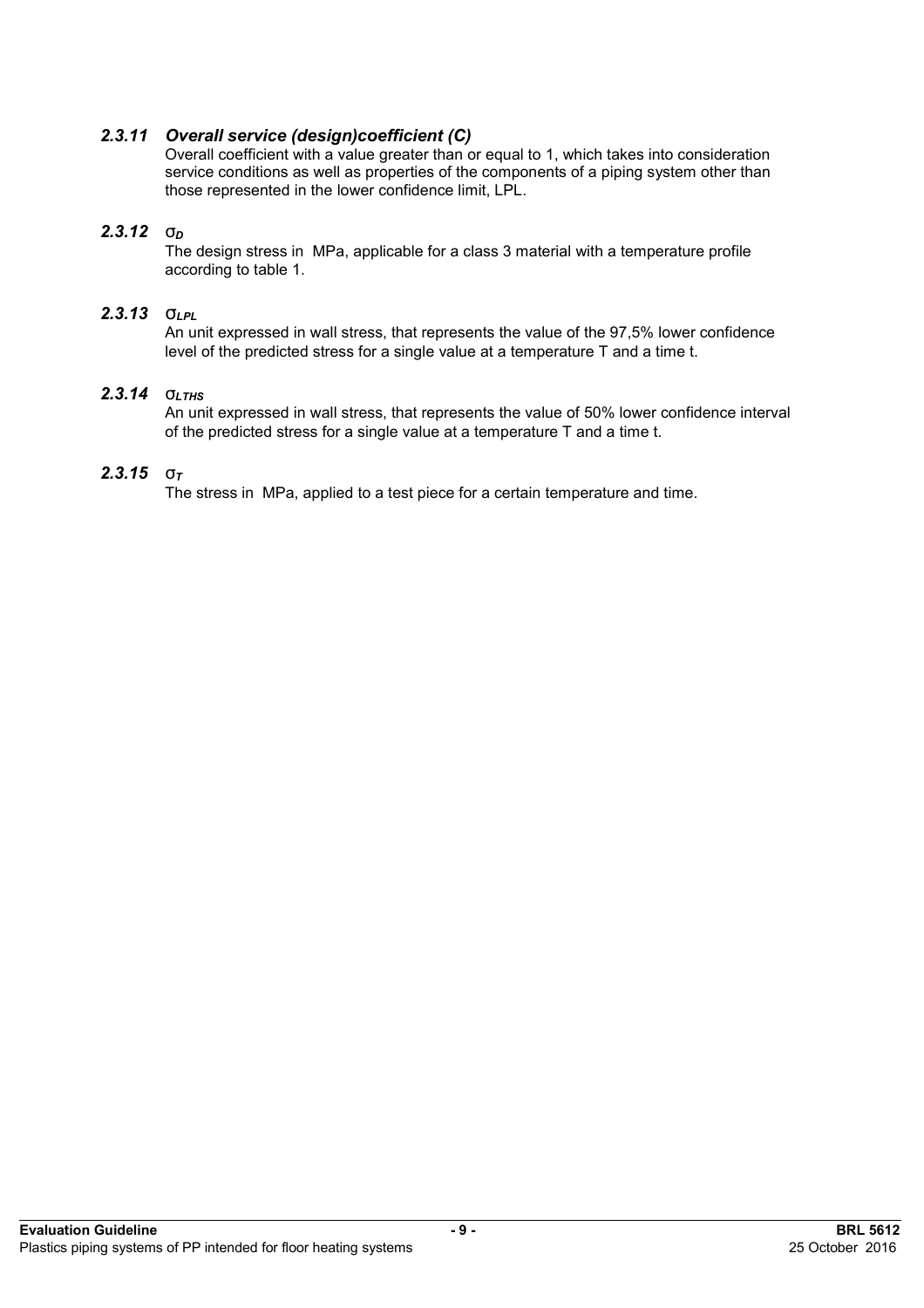# 2.4 Symbols

| С                   | service (design) coefficient                                    |
|---------------------|-----------------------------------------------------------------|
| de                  | outside diameter (at any point)                                 |
| <b>d</b> em         | mean outside diameter                                           |
| $d_{em,min}$        | minimum mean outside diameter                                   |
| $d_{em,max}$        | maximum mean outside diameter                                   |
| $d_n$               | nominal diameter                                                |
| e                   | wall thickness at any point                                     |
| e <sub>max</sub>    | maximum wall thickness at any point                             |
| e <sub>min</sub>    | minimum wall thickness at any point                             |
| $e_n$               | nominal wall thickness                                          |
| F                   | force                                                           |
| р                   | pressure                                                        |
| p <sub>D</sub>      | design pressure                                                 |
| S <sub>calc</sub>   | calculated S-value                                              |
| Scalc, max          | maximum calculated S-value                                      |
| Τ                   | temperature                                                     |
| T <sub>cold</sub>   | cold-water temperature                                          |
| Toperation          | operating temperature                                           |
| T <sub>mal</sub>    | malfunction temperature                                         |
| $T_{\text{max}}$    | maximum design temperature                                      |
| t                   | time                                                            |
| σ                   | hydrostatic stress                                              |
| $\sigma_{\rm cold}$ | design stress at 20 °C                                          |
| σD                  | design stress                                                   |
| $\sigma_{\rm DF}$   | design stress of the plastics fitting material                  |
| <b>ODP</b>          | design stress of the plastics pipe material                     |
| σF                  | hydrostatic stress value of the plastics fitting material       |
| OΡ                  | hydrostatic stress value of the plastics pipe material          |
| <b>OLPL</b>         | lower confidence interval of the long-term strength             |
| <b>OLTHS</b>        | hydrostatische spanning bij de betrouwbaarheidsinterval van 50% |
|                     |                                                                 |

# **Abbreviations**

| CI          | <b>Certification Institute</b>           |
|-------------|------------------------------------------|
| <b>CPR</b>  | <b>Construction Products Regulation</b>  |
| DN          | nominal size                             |
| DN/OD       | nominal size related to outside diameter |
| <b>EVOH</b> | Ethyleen-vinlyalcohol                    |
| LPL         | lower confidence interval                |
| PP-B        | polypropylene block polymer              |
| PP-R        | polypropylene random polymer             |
| S           | S-value                                  |
| MFR         | melt flow rate                           |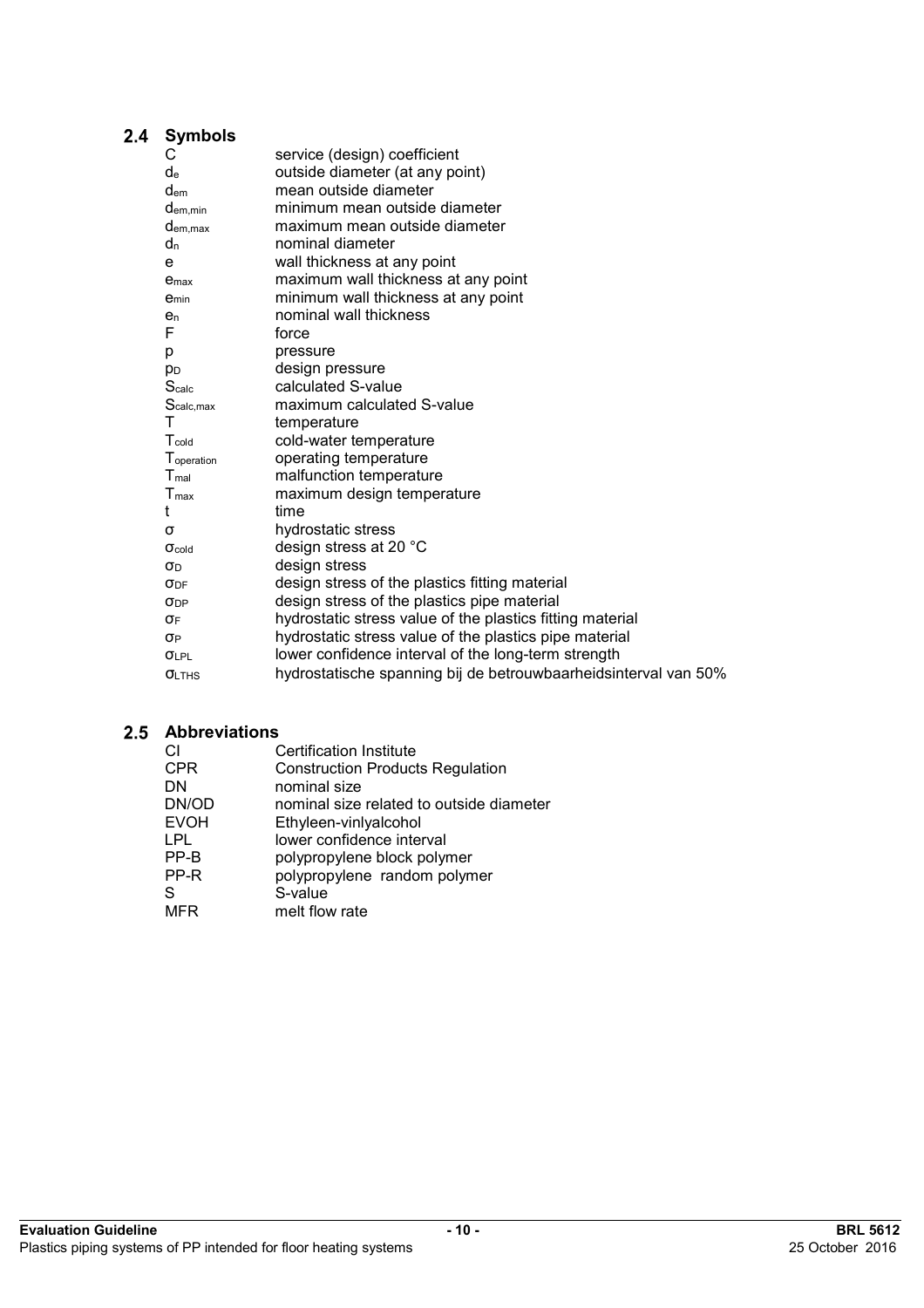# **3 Procedure for obtaining a (technical approval-with-)product certificate**

# **Initial investigation**

## *3.1.1 Technical approval-with-product certificate*

For the purpose of obtaining the KOMO technical approval-with-product certificate the certification institute will perform an investigation. The certification institute shall determine that the applicant is able to continuously manufacture products which meet the requirements in this guideline. The initial investigations consist of:

- Assessment if the internal quality system of the applicant meets the requirements of chapter 6 of this guideline.
- Determination and assessment of the performance in the application of the specified piping system and ascertain if the requirements of chapter 4 of this guideline are met.
- Assessment of the by the applicant provided or to provide documents in relation to the internal quality assurance to check if the with the products assembled piping system meets the performance requirements as laid down in this guideline.
- Assessment of the processing instructions and the terms of the application.

#### *3.1.2 Product certificate*

For the purpose of obtaining the KOMO product certificate the certification institute will perform an investigation. The certification institute shall determine that the applicant is able to continuously manufacture products which meet the requirements in this guideline. The initial investigations consist of:

- Assessment if the internal quality system of the applicant meets the requirements of chapter 6 of this guideline.
- Inspection of the production and the finished product to determine if the product meets the requirements in chapter 5 of this guideline.
- Determination of the product characteristics (of the constituent products) as laid down in the guideline.

#### **Issue of the (technical approval-with-)product certificate**

After completion of the initial investigation, the results are presented to the decision-maker. The decision-maker evaluates the results and determines whether the certificate can be issued or whether additional information and/or investigations are required in order to be able to issue the (technical approval-with-)product certificate.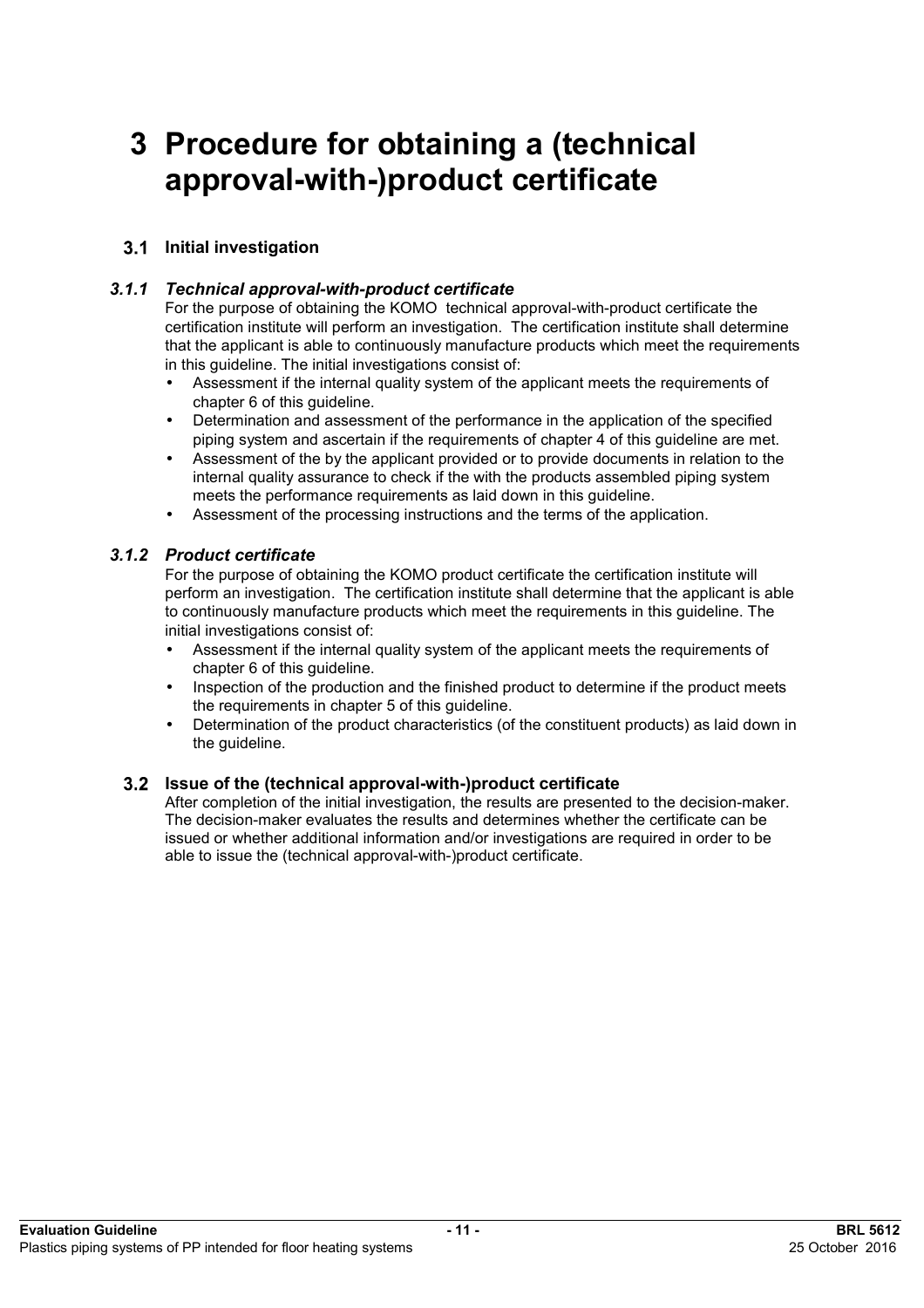# **4 Performances in the application**

### **General**

In this chapter the performance requirements imposed on the plastics piping systems of PP intended for floor heating in its application are included, as well as the determination methods in order to be able to determine whether the requirements of the application are fulfilled. At setting the requirements the uncertainties of the measurements are taken into account. This implies that drawing conclusions whether requirements are fulfilled these uncertainties do not need to be weighted anymore.

#### **Performance requirements**

- The system needs to be adequately resistant to oxygen permeability
- All joints need to be leak proof and sufficiently tight to endure external influences.
- All parts of the system are required to be designed to have a life expectancy of 50 years at a temperature profile in accordance to class 4 from NEN-ISO 10508, at an operating pressure of 4 bar or 6 bar absolute.

#### **Determination methods piping system**

#### *4.3.1 General*

The joints in the piping system have to be tested with regard to their proper functioning in accordance to table 2. In this chapter all joint tests required for the joint system are included. The combination of a (possible) rubber seal, pipe, (possible) supporting insert and clamp construction in the fitting have to be tested with regard to the aspects as mentioned in table 2.

#### *4.3.2 Tightness and strength of the joints*

After testing in accordance with table 2, the piping system is sufficiently watertight and the pipe ends shall show no damage.

If not otherwise stated, the testing temperature is  $(23 \pm 2)$  °C.

#### *4.3.3 Installation instructions*

The supplier shall provide installation instructions. The instruction shall be in the Dutch language and must contain specific information for construction of the joints. Also instructions must be given with regard to storage, transport and processing temperature.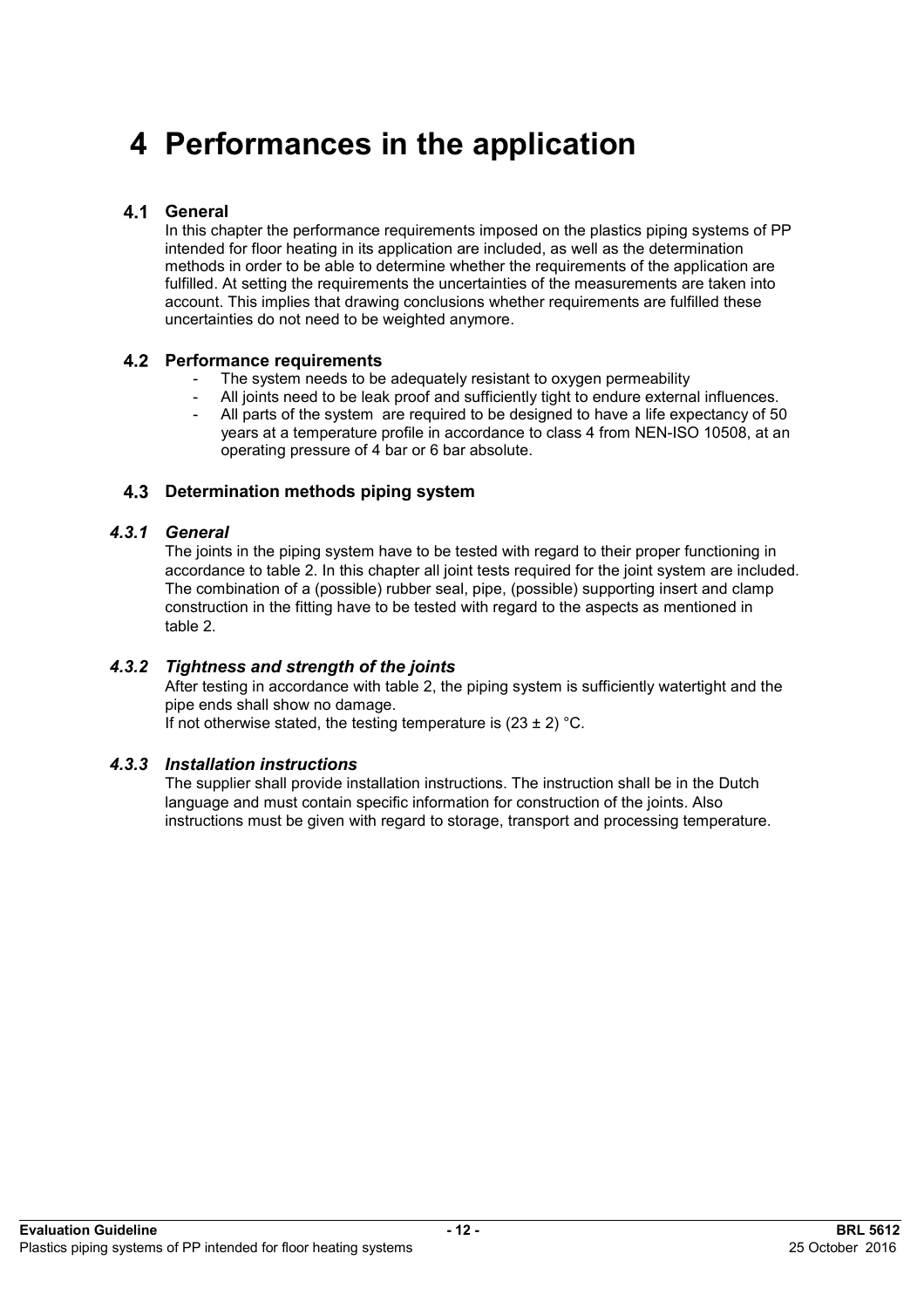| <b>Aspect</b>                                                                                                      | <b>Requirements</b>                                                                                                                                                                                                    |                                                                                                                                                                                                                                                           |  | <b>Test parameters</b> |                     | <b>Test method</b>  |
|--------------------------------------------------------------------------------------------------------------------|------------------------------------------------------------------------------------------------------------------------------------------------------------------------------------------------------------------------|-----------------------------------------------------------------------------------------------------------------------------------------------------------------------------------------------------------------------------------------------------------|--|------------------------|---------------------|---------------------|
| Resistance of<br>mounted<br>assemblies to<br>temperature<br>cycling                                                | no leakage                                                                                                                                                                                                             | 5000 cycles<br>$T_{max}$ = (80 ± 2) °C<br>$T_{min} = (20 \pm 2) °C$<br>$t_{\text{cvelus}}$ = 30 min <sup>1)</sup> .<br>$P_D_{esign}(bar)$<br>Pre-stress $PP-B = 3.0 MPa$<br>Pre-stress $PP-R = 2,4 MPa$<br>One test piece                                 |  |                        |                     | <b>NEN-EN 12293</b> |
| Resistance to pull-<br>out under constant<br>longitudinal force                                                    | no separation of pipe and<br>fitting<br>no scratches or breakage<br>within the<br>distance d<br>(= diameter of<br>the pie) on the pipe and<br>fitting                                                                  | $t = (60 \pm 1)$ min.<br>Three test pieces<br>$F = 1.5 \times \pi/4 \times D_n^2 \times 1$ (N)<br>$D_n$ in mm                                                                                                                                             |  |                        | NEN-EN-ISO<br>3501  |                     |
| Leaktightness<br>under vacuum                                                                                      | $\Delta P \leq 0.05$ bar                                                                                                                                                                                               | $t = (60 \pm 1)$ min.<br>Three test pieces<br>$P = -0,8$ bar                                                                                                                                                                                              |  |                        | <b>NEN-EN 12294</b> |                     |
| Leaktightness<br>under internal<br>pressure of<br>assemblies<br>subjected to<br>bending<br>$(\varnothing > 32$ mm) | no leakage                                                                                                                                                                                                             | $t = (60 \pm 1)$ min.<br>Three test pieces<br>Test pressure<br>(bar)<br>$PP-B$ <sup>2)</sup><br>$PP-R2$<br>p <sub>D</sub> 4 bar<br>$pD 6$ bar<br>p <sub>D</sub> 4 bar<br>p <sub>D</sub> 6 bar<br>29.1<br>32.8<br>49.2<br>23.2                             |  |                        | <b>NEN-EN 3503</b>  |                     |
| Resistance to<br>inner water<br>pressure<br>(strength joints)                                                      | no leakage                                                                                                                                                                                                             | $t = 1000$ h.<br>$T = 80^{\circ}$ C<br>Minimum of 3 connections<br>Test pressure<br>(bar)<br>$PP-R2$<br>$PP-B$ <sup>2)</sup><br>p <sub>D</sub> 6 bar<br>p <sub>D</sub> 6 bar<br>p <sub>D</sub> 4 bar<br>p <sub>D</sub> 4 bar<br>8,4<br>7,6<br>11,4<br>6,7 |  | NEN-EN-ISO<br>1167-1   |                     |                     |
|                                                                                                                    | <sup>1)</sup> t <sub>cyclus</sub> = t <sub>Tmax</sub> + t <sub>Tmin</sub> (= $15^{+1}_{0}$ + $15^{+1}_{0}$ = $30^{+2}_{0}$ ) minutes. Total time = 2500 hour)<br><sup>2)</sup> For design stress see parapgraph 5.2.2. |                                                                                                                                                                                                                                                           |  |                        |                     |                     |

|  | Table 2 - Tightness and strength of the pipe joints |  |  |
|--|-----------------------------------------------------|--|--|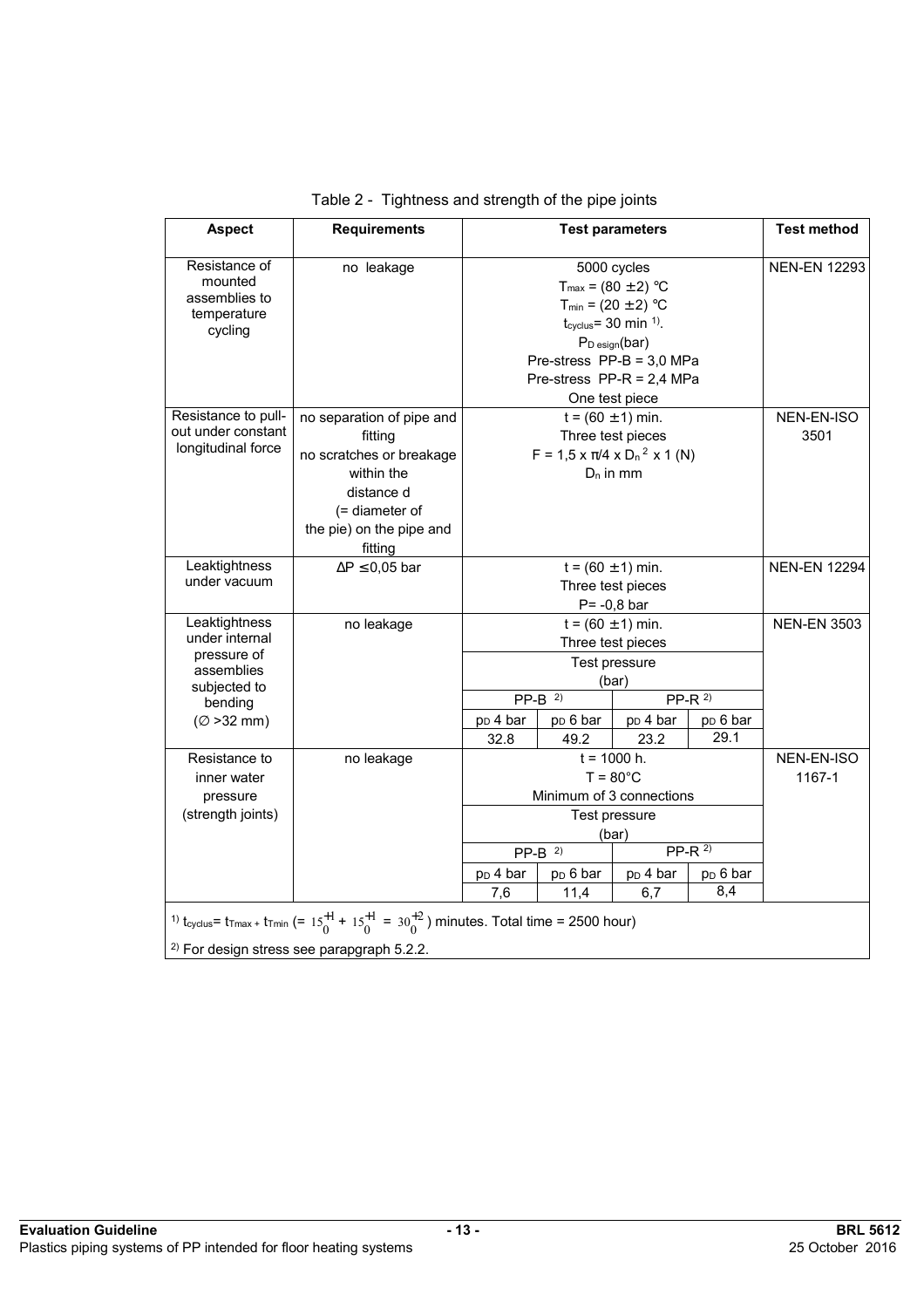# **5 Product requirements and determination methods**

In this chapter the product requirements are listed which de compounded products needs to meet, as well as the testing methods to determine these are met. At setting the requirements the uncertainties of the measurements are taken into account. This implies that drawing conclusions whether requirements are fulfilled these uncertainties do not need to be weighted anymore.

### **Fittings**

Distributers (fittings with more than 2 outlets) can be part of a piping system, in which case have to comply to the demands stated in this chapter.

#### *5.1.1 Plastics fittings*

The plastics fittings have to fullfil the requirements as listed in table 3.

| Aspect                                                                                                                                                                      | Requirement                                                                                          | <b>Test parameter</b>                                                                                                                                                                               |                       |                                                               | <b>Test method</b>      |                    |
|-----------------------------------------------------------------------------------------------------------------------------------------------------------------------------|------------------------------------------------------------------------------------------------------|-----------------------------------------------------------------------------------------------------------------------------------------------------------------------------------------------------|-----------------------|---------------------------------------------------------------|-------------------------|--------------------|
| Material<br>fitting body                                                                                                                                                    | relevant product standard<br>for the plastics used                                                   | IOC <sup>1</sup>                                                                                                                                                                                    |                       |                                                               | Information<br>producer |                    |
| Long-term strength material<br>fitting body                                                                                                                                 | $\ge$ design stress ( $\sigma_{D}$ )<br>according to the relevant<br>product standard at class 4     | Resistance to internal<br>hydraulic pressure <sup>2)</sup><br>- at 20 $°C$<br>- between 60 °C and 80 °C<br>- at 95 °C<br>- at 110 °C                                                                |                       | NEN-EN-ISO<br>1167-1<br>With the aid of<br>NEN-EN-ISO<br>9080 |                         |                    |
| Appearance                                                                                                                                                                  | Smooth, without any<br>irregularities                                                                |                                                                                                                                                                                                     | Flawlessness          |                                                               |                         | Visual<br>assement |
| <b>Dimensions</b>                                                                                                                                                           | Specification producer                                                                               |                                                                                                                                                                                                     | Construction drawings |                                                               |                         | NEN-EN-ISO<br>3126 |
| Rubber                                                                                                                                                                      | <b>BRL 2013</b>                                                                                      |                                                                                                                                                                                                     | <b>BRL 2013</b>       |                                                               |                         | <b>BRL 2013</b>    |
| <b>MFR</b><br>(PP fittings)                                                                                                                                                 | $\leq 30\%$<br>difference with respect to<br>granulated material                                     | Temperature 230 °C<br>Mass 2,16 kg<br>Temperature 230 °C<br>Test period 10 min                                                                                                                      |                       |                                                               | NEN-EN-ISO<br>1133-1    |                    |
| Resistance to impact<br>(PP fittings)                                                                                                                                       | < 10% defects                                                                                        | Test temperature 0°C<br>10 test pieces                                                                                                                                                              |                       |                                                               |                         | ISO 9854-1         |
| Resistance to internal<br>pressure: Thermal<br>stability material<br>fitting body                                                                                           | Test time > 8760 h                                                                                   | Resistance to internal hydraulic pressure<br>$^{2)}$ At 110 °C<br>Stress is accordance with the long term<br>strength data                                                                          |                       |                                                               | NEN-EN-ISO<br>1167-1    |                    |
| Influence of heating<br>fitting body                                                                                                                                        | Damage around point of<br>connection $\leq 30$ % of wall<br>thickness<br>No holes, bubbles or cracks | In consultation with manufacturer                                                                                                                                                                   |                       |                                                               | NEN-EN-ISO 580          |                    |
| Resistance to inner water<br>pressure<br>(strength joints)                                                                                                                  | no leakage                                                                                           | $t = 1000 h$<br>$T = 80^{\circ}$ C<br>Minimum of 3 test pieces<br>Test pressure<br>(bar)<br>$PP-B$ <sup>3)</sup><br>$PP-R$ <sup>3)</sup><br>$pD$ 4 bar<br>$p_D 6$ bar<br>$p_D$ 4 bar<br>$p_D 6$ bar |                       |                                                               | NEN-EN-ISO<br>1167-1    |                    |
| 6,7<br>7,6<br>11,4<br>8,4<br>Choice of material is free. The chosen material is listed in the IQC.<br><sup>2)</sup> Test pieces are blow moulded and are cylindrical shaped |                                                                                                      |                                                                                                                                                                                                     |                       |                                                               |                         |                    |
|                                                                                                                                                                             |                                                                                                      |                                                                                                                                                                                                     |                       |                                                               |                         |                    |

#### Table 3 – Requirements for plastics fittings

 $\frac{3}{5}$  For design stress see sub-paragraph 5.2.2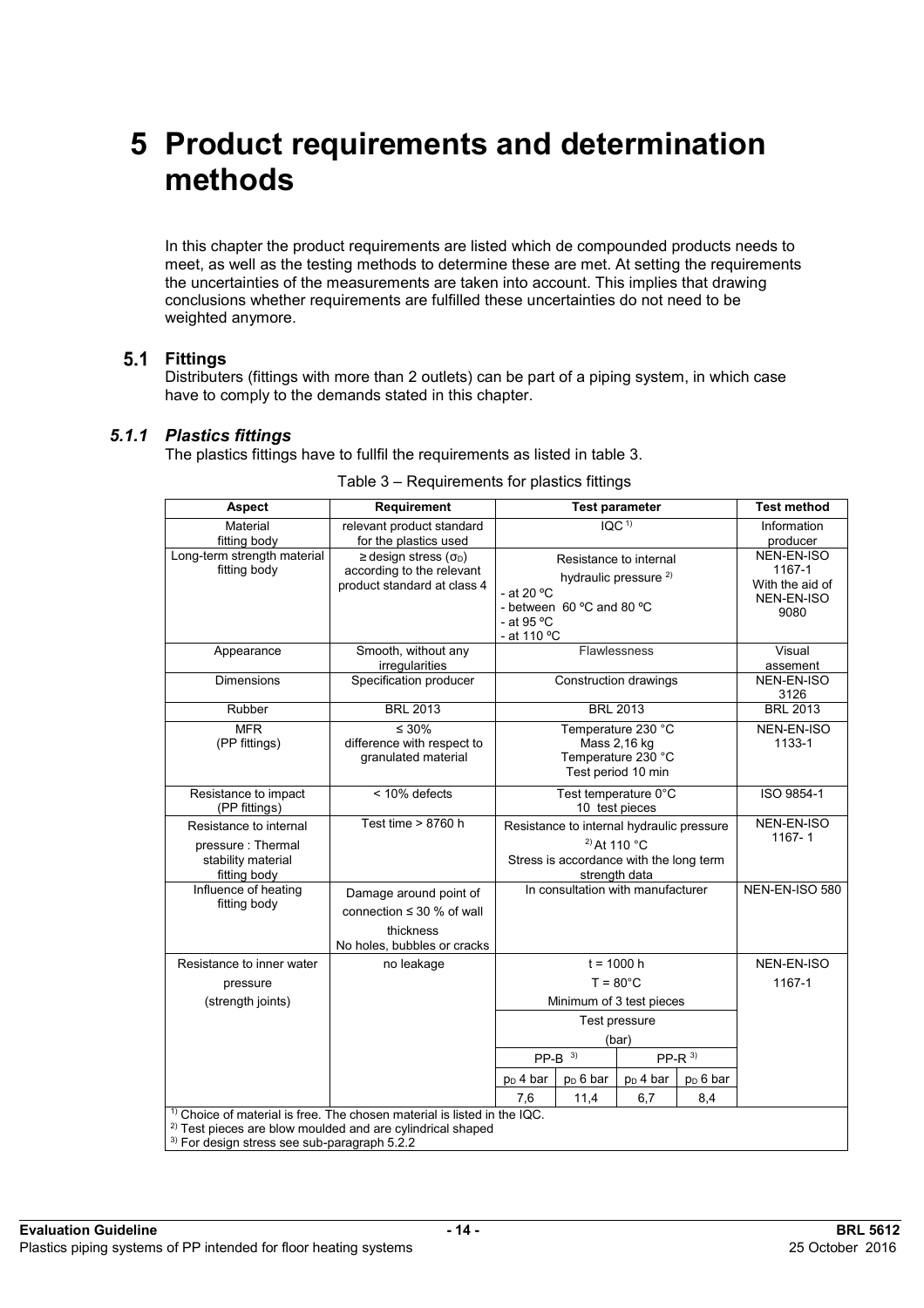# *5.1.2 Metal fittings*

The metal mechanical fittings must fulfil the requirements of table 4.

| <b>Aspect</b>                                                               | <b>Eis</b>           | <b>Test parameter</b>            | <b>Test methode</b> |  |  |  |
|-----------------------------------------------------------------------------|----------------------|----------------------------------|---------------------|--|--|--|
| Material                                                                    | Messing:             | $\overline{IQC}$ <sup>1)</sup>   | Information         |  |  |  |
| fitting body                                                                | <b>NEN-EN1254-3</b>  |                                  | manufacturer        |  |  |  |
|                                                                             | <b>NEN-EN 1254-6</b> |                                  |                     |  |  |  |
|                                                                             | <b>NEN-EN 1254-8</b> |                                  |                     |  |  |  |
|                                                                             | <b>RVS:</b>          |                                  |                     |  |  |  |
|                                                                             | <b>NEN-EN 10088</b>  |                                  |                     |  |  |  |
|                                                                             | <b>NEN-EN 10283</b>  |                                  |                     |  |  |  |
| Rubber                                                                      | <b>BRL 2013</b>      | <b>BRL 2013</b>                  | <b>BRL 2013</b>     |  |  |  |
| <b>Dimensions</b>                                                           | <b>NEN-EN1254-3</b>  | Minimum thickness                | NEN-EN-ISO          |  |  |  |
|                                                                             | <b>NEN-EN 1254-6</b> |                                  | 228-1 of            |  |  |  |
|                                                                             | <b>NEN-EN 1254-8</b> |                                  | <b>ISO 7-1</b>      |  |  |  |
| Construction                                                                | <b>NEN-EN1254-3</b>  | Construction drawings            | NEN-EN-ISO          |  |  |  |
|                                                                             | <b>NEN-EN 1254-6</b> |                                  | 3126                |  |  |  |
|                                                                             | <b>NEN-EN 1254-8</b> |                                  |                     |  |  |  |
| Resistance to inner                                                         | No cracks            | <b>Brass:</b>                    | NEN-EN-ISO          |  |  |  |
| water pressure                                                              |                      | <b>NEN-EN1254-3</b>              | 1167-1              |  |  |  |
| (strength fitting body)                                                     |                      | par. 5.1<br><b>NEN-EN 1254-6</b> |                     |  |  |  |
|                                                                             |                      | Par. 5.1.4                       |                     |  |  |  |
|                                                                             |                      | <b>NEN-EN 1254-8</b>             |                     |  |  |  |
|                                                                             |                      | Par.5.1.1                        |                     |  |  |  |
|                                                                             |                      | <b>Stainless steel:</b>          |                     |  |  |  |
|                                                                             |                      | 25 bar at $(23 + 2) °C$          |                     |  |  |  |
|                                                                             |                      | during 48 hours <sup>2)</sup>    |                     |  |  |  |
| <b>Brass</b>                                                                | No cracks            | PH 9,5                           | <b>NEN-ISO 6957</b> |  |  |  |
| Resistance to                                                               |                      |                                  |                     |  |  |  |
| stress corrosion                                                            |                      |                                  |                     |  |  |  |
| <b>Stainless steel:</b>                                                     | No cracks            | Method A                         | NEN-EN-ISO          |  |  |  |
| Resistance to                                                               |                      |                                  | 3651-2              |  |  |  |
| intercrystalline                                                            |                      |                                  |                     |  |  |  |
| degradation                                                                 |                      |                                  |                     |  |  |  |
| 1)<br>Choice of material is free. The chosen material is listed in the IQC. |                      |                                  |                     |  |  |  |
| 2)<br>The most critical wallthickness/ DN ratio is tested.                  |                      |                                  |                     |  |  |  |

#### *5.1.3 Certification mark*

The following marks and indications must be provided on each product and product packaging in a clear, legible and indelible way:

The fittings shall be provided with at least the following marks:

- KOMO of KOMO<sup>®</sup> word mark (if not possible KOMO on only the smallest packaging);
- manufacturer's name, trade name or logo;
- nominal outside diameter in mm of the connecting pipe;
- production code

The smallest packaging unit of the fittings must be provided with at least the following information:

- KOMO (or KOMO<sup>®</sup> word mark);
- certificate number of the accompanying technical approval(system)certificate, in accordance with the marking of the connecting pipe;
- manufacturer's name, trade name, system name or logo;
- nominal outside diameter and nominal wall thickness in mm of the connecting pipe;
- material identification in case the fitting body is made of plastics.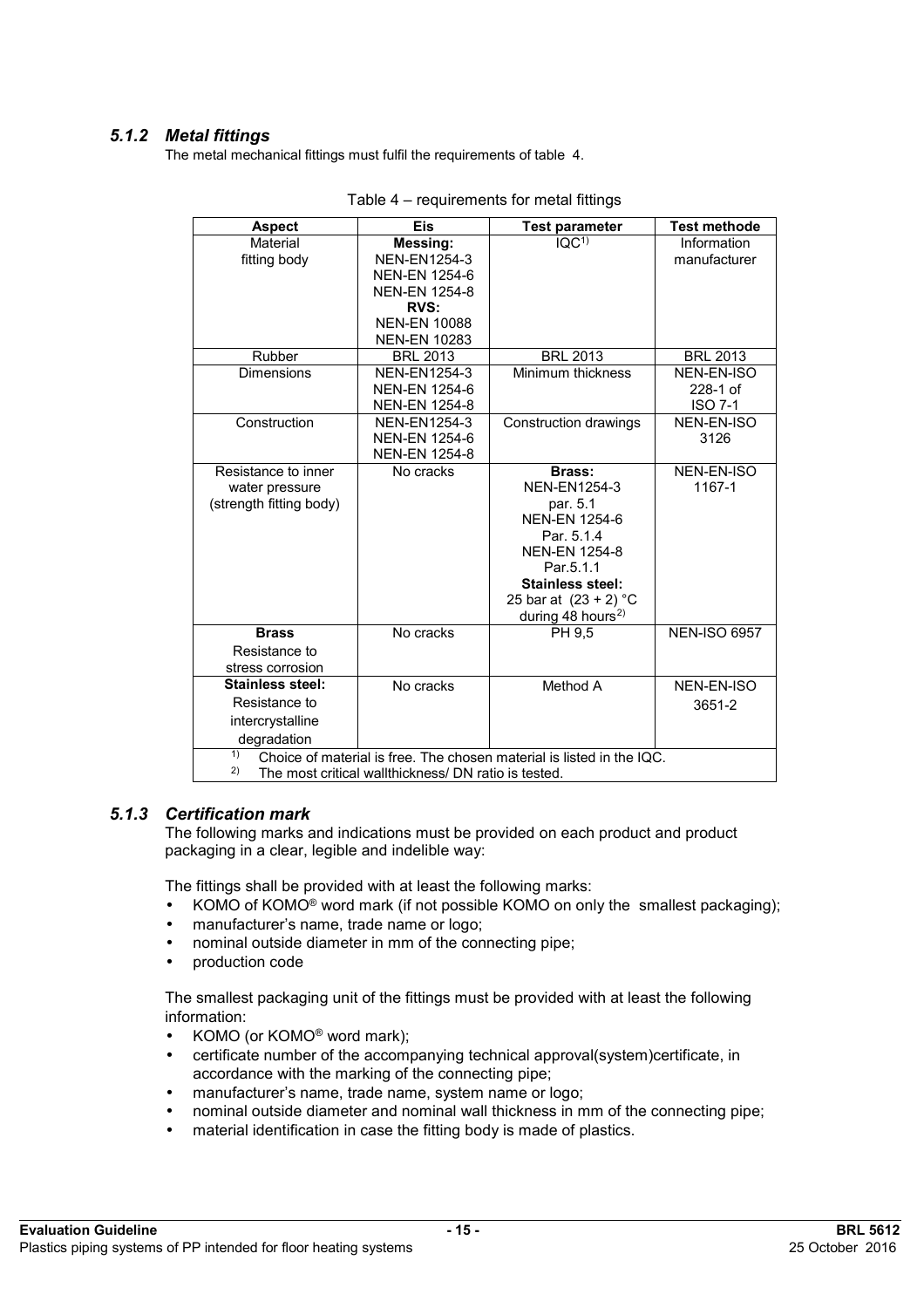# 5.2 Pipes

#### *5.2.1 Introduction*

In this chapter the requirements which the pipes have to meet as well as the test methods to determent this, are listed.

### *5.2.2 Classification of the PP material*

The PP material must fulfil the specifications listed in NEN-EN-ISO 15874-2.

The calculated values for  $\sigma_D$  must be higher than or equal to the values in table 5.

| Tabel 5 – minimum required wall stress for class 4 |  |  |  |
|----------------------------------------------------|--|--|--|
|----------------------------------------------------|--|--|--|

| Type PP | Design stress $\sigma_D$<br>(N/mm <sup>2</sup> ) |
|---------|--------------------------------------------------|
| PP-B    | 1.95                                             |
| PP-R    | 3.30                                             |

# *5.2.3 Construction of the pipe*

The pipe can be composed of 3 or 5 layers. From inside to outside the following applies: 3-layer pipe:

A PP inner layer, an adhesive layer, an oxygen barrier layer (e.g. EVOH). 4-layer pipe:

An extra outer layer of a non-load bearing material (for example PP/adhesive) on the 3-layer pipe is possible.

5-layer pipe:

- A PP inner layer, an adhesive layer, a plastics or metal oxygen barrier layer( i.e. EVOH or aluminum) , an adhesive layer, a PP outer layer.
	- The wall thickness of the inner layer shall be at least 0,4 mm.
	- The total of the wall thickness of both PP layers must comply with the appropriate requirement according to table 6.
- A PP inner layer, an adhesive layer, a plastics or metal oxygen barrier layer(i.e. EVOH or aluminum), an adhesive layer an outer layer of a non-stress bearing material (i.e. PE).

The total of the wall thickness of the PP inner layer must comply with the appropriate requirement according to table 6.

#### *5.2.4 Plastics barrier layer*

The plastics barrier layer shall fulfil the following preconditions:

- o The mechanical characteristics of the pipe may not be adversely affected by this layer.
- $\circ$  Information concerning the thickness of the layer and its tolerances, as well as the type and the supplier of the plastics barrier layer, shall be a part of the certification agreement.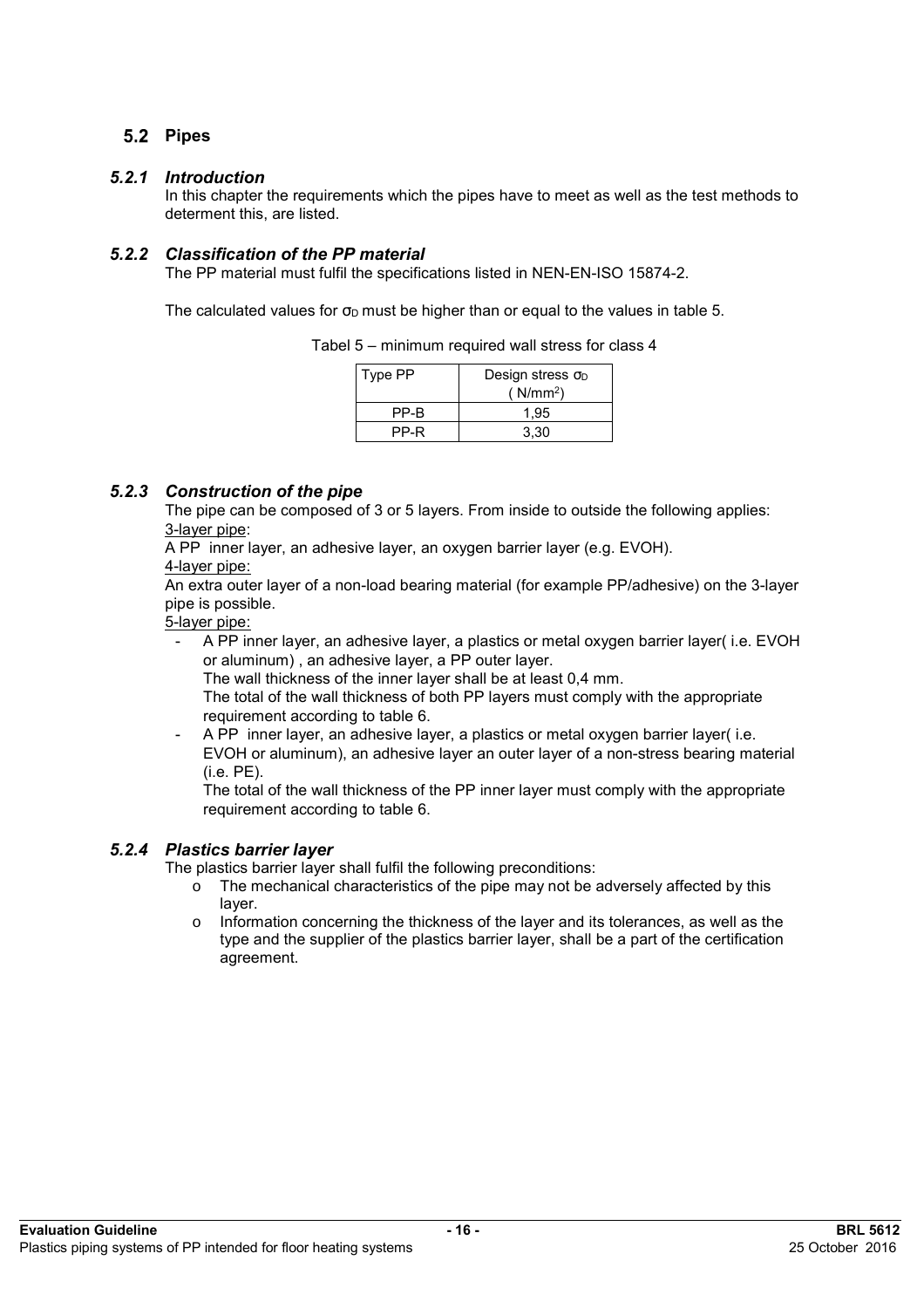# *5.2.5 Requirements for the pipes*

The chosen material for the pipe is listed in the IQC.

#### *Mechanical requirements for the pipe*   $5.2.5.1$

For the different layers and the complete pipe the requirements according to table 6 apply.

| <b>Aspect</b>                     | <b>Requirements</b>                                | <b>Test parameter</b>                               |                                         | <b>Test method</b>       |
|-----------------------------------|----------------------------------------------------|-----------------------------------------------------|-----------------------------------------|--------------------------|
| Appearance                        | Smooth without any flaws                           | <b>Flawlessness</b>                                 |                                         | Visual                   |
|                                   |                                                    |                                                     |                                         | inspection               |
| Dimensions of different layers    | Information                                        | Construction drawings                               |                                         | <b>NEN-EN-ISO 3126</b>   |
|                                   | manufacturer                                       |                                                     |                                         |                          |
| <b>MFR</b>                        | $\leq$ 0,5 g/10 min                                | Massa 2,16 kg                                       |                                         | <b>NEN-EN-ISO 1133-1</b> |
| PP material                       |                                                    | Temperature 230 °C<br>Test period 10 min            |                                         |                          |
| <b>MFR</b>                        | $\leq 30\%$                                        | Mass 2,16 kg                                        |                                         | <b>NEN-EN-ISO 1133-1</b> |
| PP-pipe                           | difference with respect to                         | Temperature 230 °C                                  |                                         |                          |
|                                   | granulated material                                | Test period 10 min                                  |                                         |                          |
| Resistance to internal            | Test time (h)                                      | T.<br>$(^{\circ}C)$                                 | $\sigma$ (MPa)                          | <b>NEN-EN-ISO 1167-</b>  |
| pressure <sup>1)</sup>            | $\geq$ 1                                           | 20                                                  | 16,0                                    | series                   |
| PP-B                              | $\geq 22$                                          | 95                                                  | 3,5                                     |                          |
|                                   | $\geq 165$                                         | 95                                                  | 3,0                                     |                          |
|                                   | $\geq 1000$                                        | 95                                                  | 2,6                                     |                          |
| Thermal stability PP-B            | $\geq 8760$                                        | 110                                                 | 1,4                                     |                          |
| Resistance to internal            | $\geq 1$                                           | 20                                                  | 16,0                                    |                          |
| pressure <sup>1)</sup>            | $\geq$ 22                                          | 95                                                  | 4,3                                     |                          |
| PP-R                              | $\geq 165$                                         | 95                                                  | 3,8                                     |                          |
|                                   | $\geq 1000$                                        | 95                                                  | 3,5                                     |                          |
| Thermal stability PP-R            | $\geq 8760$                                        | 110                                                 | 1,9                                     |                          |
| Melting temperature adhesive      | $\geq$ 120 °C                                      | <b>DSC</b> method                                   |                                         | NEN-EN-ISO 11357-3       |
| Resistance to impact              | < 10% defects                                      | Test temperature 0°C                                |                                         | ISO 9854-1               |
|                                   |                                                    | 10 test pieces                                      |                                         |                          |
| Longitudinal reversion of         | $\leq$ 2 %                                         | Change in length                                    |                                         | <b>NEN-EN-ISO 2505</b>   |
| complete pipe                     |                                                    | 150°C for PP-B                                      |                                         |                          |
|                                   |                                                    | 135°C for PP-R                                      |                                         |                          |
|                                   |                                                    | 1 <sub>h</sub><br>$e_n \leq 8$ mm<br>2 <sub>h</sub> | $8 \text{ mm} < e_n \leq 16 \text{ mm}$ |                          |
|                                   |                                                    | 4 h<br>$e_n > 16$ mm                                |                                         |                          |
| Oxygen permeability <sup>2)</sup> | $\leq$ 0,13 mg O <sub>2</sub> /m <sup>2</sup> .day | $40^{\circ}$ C                                      |                                         | <b>NEN-ISO 17455</b>     |

| Table 6 – requirements and test methods for PP pipes |  |  |  |
|------------------------------------------------------|--|--|--|
|------------------------------------------------------|--|--|--|

<sup>1)</sup> For initial evaluation and yearly inspection the 1000 hours test at 95 °C is carried out. The other testing times can be applied during production control.

 $\vert^{2}$  Because the required value is expressed in a surface area unit, it is sufficient to measure the sma llest diameter of the diameter series of the manufacturer (as long as the same wall thickness of the barrier layer applies to all diameters). For the purpose of inspection also larger diameters can be tested.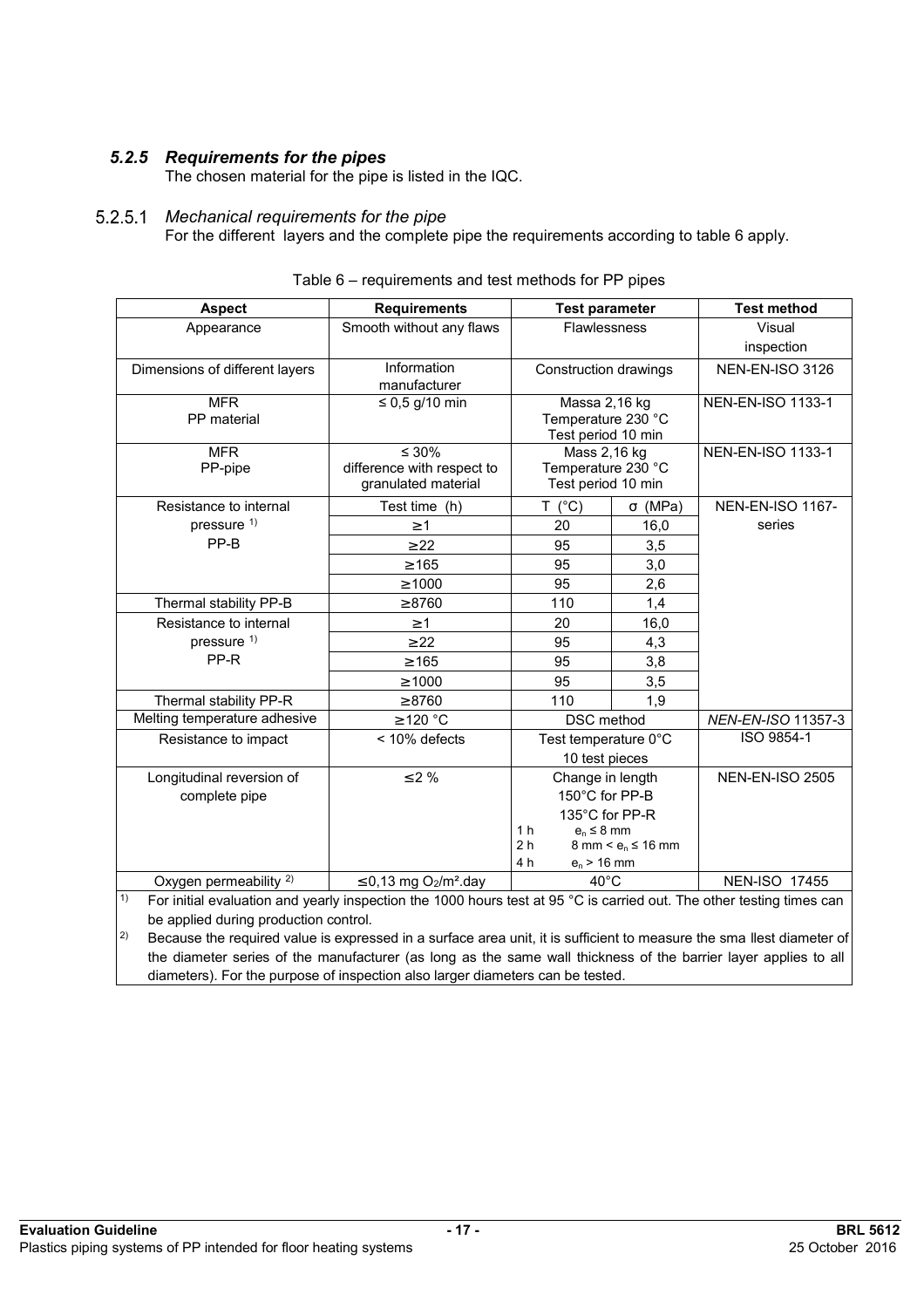### *Dimensions*

Each class, nominal size and minimum wall thickness must be chosen in such a way according table 8, 9, 10, 11 and 12 that the corresponding S-series or the S<sub>calc</sub> is equal or smaller than the S<sub>calc, max</sub> as indicated in table 7.

|                    | <b>Application class 4</b>                      |      |  |  |  |  |  |
|--------------------|-------------------------------------------------|------|--|--|--|--|--|
| design<br>pressure | Scalc max. <sup>1)</sup>                        |      |  |  |  |  |  |
| (p <sub>D</sub> )  | PP-B                                            | PP-R |  |  |  |  |  |
| 4 bar $^{2)}$      | 4.9                                             | 6,9  |  |  |  |  |  |
| 6 bar              | 3.3                                             | 5,5  |  |  |  |  |  |
| 1)                 | The values are rounded to the nearest decimals. |      |  |  |  |  |  |
| 2)                 | The maximum allowed $S_{calc,max} = 6.3$        |      |  |  |  |  |  |
|                    |                                                 |      |  |  |  |  |  |

| Table 7 – Calculated maximum value of $S(Scalc, max)$ |  |  |  |  |  |
|-------------------------------------------------------|--|--|--|--|--|
|-------------------------------------------------------|--|--|--|--|--|

Table 8 – Dimensions of the pipes for dimension group A (dimensions according to ISO 4065 and corresponding for all classes within the application conditions

|                      | Dimensions in millimetres                                                              |                      |                     |                  |                |                |                                     |                  |                  |                              |                |                |                |
|----------------------|----------------------------------------------------------------------------------------|----------------------|---------------------|------------------|----------------|----------------|-------------------------------------|------------------|------------------|------------------------------|----------------|----------------|----------------|
| <b>Nominal</b>       | <b>Nominal</b>                                                                         |                      | Mean                | Pipe series      |                |                |                                     |                  |                  | Absolute $e_{min}$ PP $^{1}$ |                |                |                |
| size<br><b>DN/OD</b> | outside<br>diameter                                                                    |                      | outside<br>diameter | S <sub>6,3</sub> | S <sub>5</sub> | S <sub>4</sub> | S 3.2                               | S <sub>2,5</sub> | S <sub>2,0</sub> |                              |                |                |                |
|                      |                                                                                        |                      |                     |                  |                |                | <b>Wall thickness</b>               |                  |                  |                              |                |                |                |
|                      |                                                                                        |                      |                     |                  |                |                | (incl. barrier layer)               |                  |                  |                              | PP-B           |                | PP-R           |
|                      |                                                                                        |                      |                     |                  |                |                |                                     |                  |                  | p <sub>D</sub>               | p <sub>D</sub> | p <sub>D</sub> | p <sub>D</sub> |
|                      |                                                                                        |                      |                     |                  |                |                |                                     |                  |                  | 4                            | 6 bar          | 4 bar          | 6 bar          |
|                      | $d_n$                                                                                  | d <sub>em, min</sub> | $d_{em,max}$        |                  |                |                | e <sub>min</sub> and e <sub>n</sub> |                  |                  | bar                          |                |                |                |
| 12                   | 12                                                                                     | 12                   | 12,3                | 1,0              | 1,1            | 1,4            | 1,7                                 | 2,0              | 2,4              | 1,2                          | 1,6            | 1,0            | 1,0            |
| 14                   | 14                                                                                     | 14                   | 14,3                | 1,1              | 1,3            | 1,6            | 1,9                                 | 2,3              | 2,8              | 1,3                          | 1,9            | 1,0            | 1,2            |
| 16                   | 16                                                                                     | 16                   | 16,3                | 1,3              | 1,5            | 1,8            | 2,2                                 | 2,7              | 3,3              | 1,5                          | 2,2            | 1,1            | 1,4            |
| 20                   | 20                                                                                     | 20                   | 20,3                | 1,4              | 1.9            | 2,3            | 2,8                                 | 3,4              | 4,1              | 1,9                          | 2,7            | 1,4            | 1,7            |
| 25                   | 25                                                                                     | 25                   | 25,3                | 1,8              | 2,3            | 2,8            | 3,5                                 | 4,2              | 5,1              | 2,4                          | 3,3            | 1,7            | 2,1            |
| 32                   | 32                                                                                     | 32                   | 32,3                | 2,3              | 2,9            | 3,6            | 4,4                                 | 5.4              | 6,5              | 3,0                          | 4,3            | 2,2            | 2,7            |
| 1)                   | Absolute calculated minimum wall thickness of the PP material with a minimum of 1.0 mm |                      |                     |                  |                |                |                                     |                  |                  |                              |                |                |                |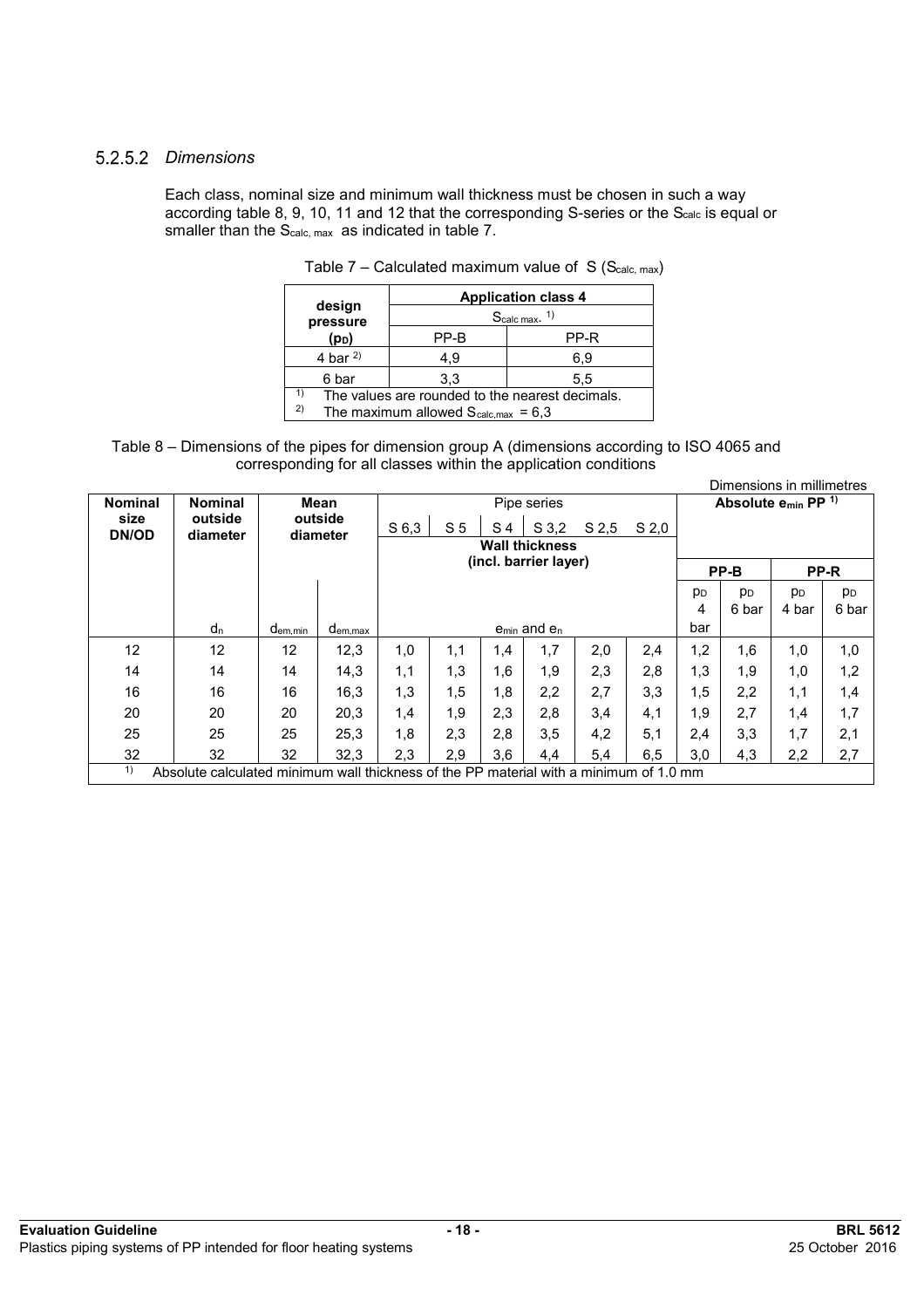|                                 | Dimensions in millimeters                                                              |                             |          |                |                                               |     |                |                                            |                |                |
|---------------------------------|----------------------------------------------------------------------------------------|-----------------------------|----------|----------------|-----------------------------------------------|-----|----------------|--------------------------------------------|----------------|----------------|
| <b>Nominal</b><br>size<br>DN/OD | <b>Nominal</b><br>outside<br>diameter                                                  | Mean<br>outside<br>diameter |          |                | Wall<br>thickness<br>(incl. barrier<br>layer) |     |                | Absolute e <sub>min</sub> PP <sup>1)</sup> |                |                |
|                                 |                                                                                        |                             |          |                |                                               |     |                | PP-B                                       |                | PP-R           |
|                                 |                                                                                        |                             |          |                |                                               |     | p <sub>D</sub> | p <sub>D</sub>                             | p <sub>D</sub> | p <sub>D</sub> |
|                                 | dn                                                                                     | d <sub>em,min</sub>         | dem, max | e <sub>n</sub> | e <sub>min</sub>                              |     | 4 bar          | 6 bar                                      | 4 bar          | 6 bar          |
| 10                              | 10                                                                                     | 9,9                         | 10,2     | 1,5            | 1,5                                           | 2,8 | 1,0            | 1,4                                        | 1,0            | 1,0            |
|                                 |                                                                                        |                             |          | 1,8            | 1,7                                           | 2,4 |                |                                            |                |                |
| 12                              | $12 \,$                                                                                | 11,9                        | 12,2     | 1,5            | 1,5                                           | 3,4 | 1,2            | 1,6                                        | 1,0            | 1,0            |
|                                 |                                                                                        |                             |          | 2,0            | 1,9                                           | 2,6 |                |                                            |                |                |
| 15                              | 15                                                                                     | 14,9                        | 15,2     | 1,5            | 1,5                                           | 4,4 | 1,4            | 2,0                                        | 1,1            | 1,3            |
|                                 |                                                                                        |                             |          | 2,5            | 2,4                                           | 2,6 |                |                                            |                |                |
| 18                              | 18                                                                                     | 17,9                        | 18,2     | 1,7            | 1,7                                           | 4,8 | 1,7            | 2,4                                        | 1,3            | 1,5            |
|                                 |                                                                                        |                             |          | 2,5            | 2,4                                           | 3,2 |                |                                            |                |                |
| 22                              | 22                                                                                     | 21,9                        | 22,2     | 2,0            | 2,0                                           | 5   | 2,1            | 2,9                                        | 1,5            | 1,9            |
|                                 |                                                                                        |                             |          | 3,0            | 2,9                                           | 3,3 |                |                                            |                |                |
| 28                              | 28                                                                                     | 27,9                        | 28,2     | 2,6            | 2,6                                           | 4,9 | 2,6            | 3,7                                        | 1,9            | 2,4            |
|                                 |                                                                                        |                             |          | 4,0            | 3,9                                           | 3,1 |                |                                            |                |                |
|                                 | $1$ Absolute calculated minimum wall thickness of PP material with a minimum of 1.0 mm |                             |          |                |                                               |     |                |                                            |                |                |

Table 9 – Dimensions of the pipes for dimension group B1 (dimensions based on copper sizes and applicable for all classes within the application conditions)

Table 10 – Dimensions of the pipes for dimension group A (dimensions based on Irish cn ISO 4065 and applicable for all classes within the application conditions) Dimensions in millimeters

| <b>DITIERSIONS IN THILITIERS</b> |                                        |                     |                          |                                                                                             |                   |                  |                                     |                |                |
|----------------------------------|----------------------------------------|---------------------|--------------------------|---------------------------------------------------------------------------------------------|-------------------|------------------|-------------------------------------|----------------|----------------|
| <b>Nominal</b><br>esize<br>DN/OD | <b>Nominal</b><br>outside<br>diameter  |                     | Mean<br>outside diameter | Wall<br>thickness<br>(incl. barrier                                                         | S <sub>calc</sub> |                  | Absolute $e_{min}$ PP <sup>1)</sup> |                |                |
|                                  |                                        |                     |                          | layer)                                                                                      |                   |                  |                                     |                |                |
|                                  |                                        |                     |                          |                                                                                             |                   |                  | PP-B                                |                | PP-R           |
|                                  |                                        |                     |                          |                                                                                             |                   | p <sub>D</sub>   | p <sub>D</sub>                      | p <sub>D</sub> | p <sub>D</sub> |
|                                  | d <sub>n</sub>                         | d <sub>em,min</sub> | $d_{em,max}$             | emin                                                                                        |                   | 4 bar            | 6 bar                               | 4 bar          | 6 bar          |
| 14.7                             | 14,7                                   | 14,63               | 14.74                    | 1,6                                                                                         | 4,1               | 1.4              | $2,0^{2}$                           | 1,0            | 1,3            |
| 21                               | 21                                     | 20,98               | 21,09                    | 2,05                                                                                        | 4,6               | 2,0 <sup>2</sup> | 2,8 <sup>2</sup>                    | 1,5            | 1,8            |
| 27,4                             | 27,4                                   | 27,33               | 27,44                    | 2,6                                                                                         | 4,8               | 2,6 <sup>2</sup> | 3.7 <sup>2</sup>                    | 1,9            | 2,3            |
| 34                               | 34                                     | 34.08               | 34.19                    | 3.15                                                                                        | 4.9               | 3,2 <sup>2</sup> | 4,5 <sup>2</sup>                    | 2,3            | 2,9            |
| 1)                               |                                        |                     |                          | Absolute calculated minimum wall thickness PP material with a minimum of 1.0 mm             |                   |                  |                                     |                |                |
| 2)                               |                                        |                     |                          | For this system this material is not allowed because the minimum required wall thickness is |                   |                  |                                     |                |                |
|                                  | larger than the nominal wall thickness |                     |                          |                                                                                             |                   |                  |                                     |                |                |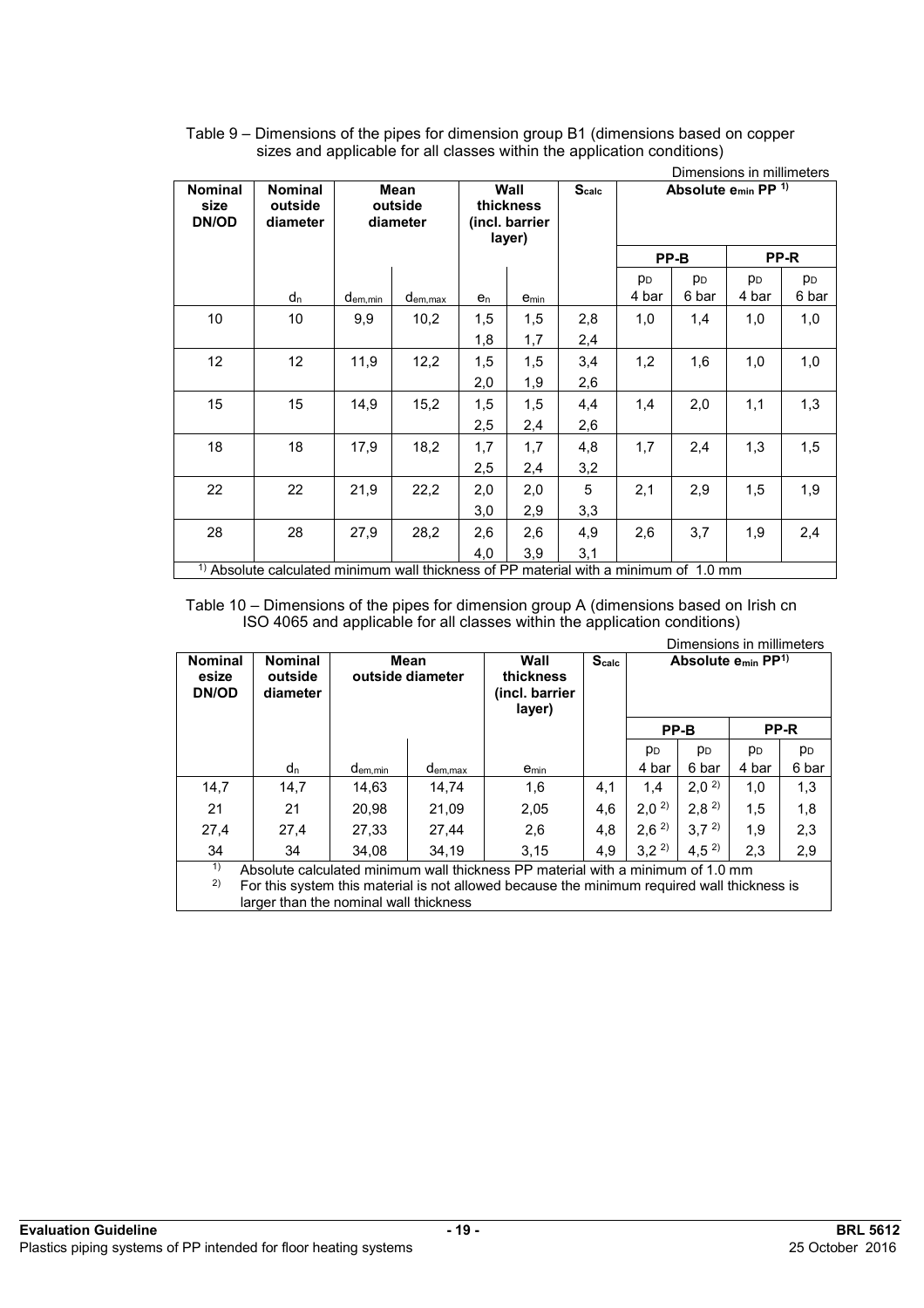| Dimensions in millimeters                                                                                                                                                                                                                   |                                    |                     |                             |                                               |                   |                |                                     |           |                |
|---------------------------------------------------------------------------------------------------------------------------------------------------------------------------------------------------------------------------------------------|------------------------------------|---------------------|-----------------------------|-----------------------------------------------|-------------------|----------------|-------------------------------------|-----------|----------------|
| <b>Nominal</b><br>size<br>DN/OD                                                                                                                                                                                                             | <b>Nominal</b><br>size<br>diameter |                     | Mean<br>outside<br>diameter | Wall<br>thickness<br>(incl. barrier<br>layer) | S <sub>calc</sub> |                | Absolute $e_{min}$ PP <sup>1)</sup> |           |                |
|                                                                                                                                                                                                                                             |                                    |                     |                             |                                               |                   |                | PP-B                                |           | PP-R           |
|                                                                                                                                                                                                                                             |                                    |                     |                             |                                               |                   | p <sub>D</sub> | <b>DD</b>                           | <b>PD</b> | p <sub>D</sub> |
|                                                                                                                                                                                                                                             | d <sub>n</sub>                     | d <sub>em,min</sub> | d <sub>em, max</sub>        | emin                                          |                   | 4 bar          | 6 bar                               | 4 bar     | 6 bar          |
| 12                                                                                                                                                                                                                                          | 12                                 | 12                  | 12,3                        | 2,0                                           | 2,5               | 1,2            | 1,6                                 | 1,0       | 1,0            |
| 14                                                                                                                                                                                                                                          | 14                                 | 14                  | 14,3                        | 2,0                                           | 3,0               | 1,3            | 1,9                                 | 1,0       | 1,2            |
| 15                                                                                                                                                                                                                                          | 15                                 | 15                  | 15,3                        | 2,0                                           | 3,2               | 1,4            | 2,0 <sup>2</sup>                    | 1,1       | 1,3            |
| 16                                                                                                                                                                                                                                          | 16                                 | 16                  | 16,3                        | 2,0                                           | 3,5               | 1,5            | 2,0 <sup>2</sup>                    | 1,1       | 1,4            |
| 17                                                                                                                                                                                                                                          | 17                                 | 17                  | 17,3                        | 2,0                                           | 3,8               | 1,6            | 2,2 <sup>2</sup>                    | 1,2       | 1,5            |
| 18                                                                                                                                                                                                                                          | 18                                 | 18                  | 18,3                        | 2,0                                           | 4,0               | 1,7            | $2,4^{2}$                           | 1,3       | 1,5            |
| 20                                                                                                                                                                                                                                          | 20                                 | 20                  | 20.3                        | 2,0                                           | 4.5               | 1.9            | 2,7 <sup>2</sup>                    | 1.4       | 1,7            |
| 1)<br>Absolute calculated minimum wall thickness of the PP material with a minimum 1.0 mm<br>2)<br>For a 6 bar system this material is not allowed because the minimum required wall<br>thickness is larger than the nominal wall thickness |                                    |                     |                             |                                               |                   |                |                                     |           |                |

| Tablel 11 – Dimensions of the pipes for dimension group $C$ – heating systems |  |
|-------------------------------------------------------------------------------|--|
|-------------------------------------------------------------------------------|--|

Table 12 – Tolerances for the wall thickness

Dimensions in millimetres

|                                                                                                                                                                                         | <b>DIMENSIONS IN MINIMEGRES</b> |                         |                                  |      |                         |  |
|-----------------------------------------------------------------------------------------------------------------------------------------------------------------------------------------|---------------------------------|-------------------------|----------------------------------|------|-------------------------|--|
| <b>Minimum wall</b><br>thickness                                                                                                                                                        |                                 | Tolerance <sup>1)</sup> | <b>Minimum</b><br>wall thickness |      | Tolerance <sup>1)</sup> |  |
| <b>e</b> min                                                                                                                                                                            |                                 |                         |                                  | emin |                         |  |
| >                                                                                                                                                                                       | ≤                               |                         | >                                |      |                         |  |
|                                                                                                                                                                                         | 2                               | 0,3                     |                                  | 5    | 0,6                     |  |
| 2                                                                                                                                                                                       |                                 | 0,4                     | 5                                | 6    | 0,7                     |  |
| 3                                                                                                                                                                                       |                                 | 0.5                     | 6                                |      | 0.8                     |  |
| 1)<br>The tolerance is defined as $(+X/0$ mm) in which X is the value of the tolerance as<br>mentioned in this table. The permitted tolerance corresponds to level 5 of<br>ISO 11922-1. |                                 |                         |                                  |      |                         |  |

#### *5.2.6 Certification mark*

The following marks and indications must be provided on each product and product packaging in a clear, legible and indelible way:

- KOMO (or KOMO<sup>®</sup> word mark) + class 4 / design pressure;
- certificate number of the accompanying technical approval(system)certificate;
- manufacturer's name, trade name, system name or logo;
- material identification : PP-B or PP-R;
- construction pipe : PP-B(R)/EVOH, PP-B(R)/EVOH/PP-B(R) of PP-B(R)/Al/PP-B(R)
- nominal outside diameter and nominal wall thickness in mm.
- production code.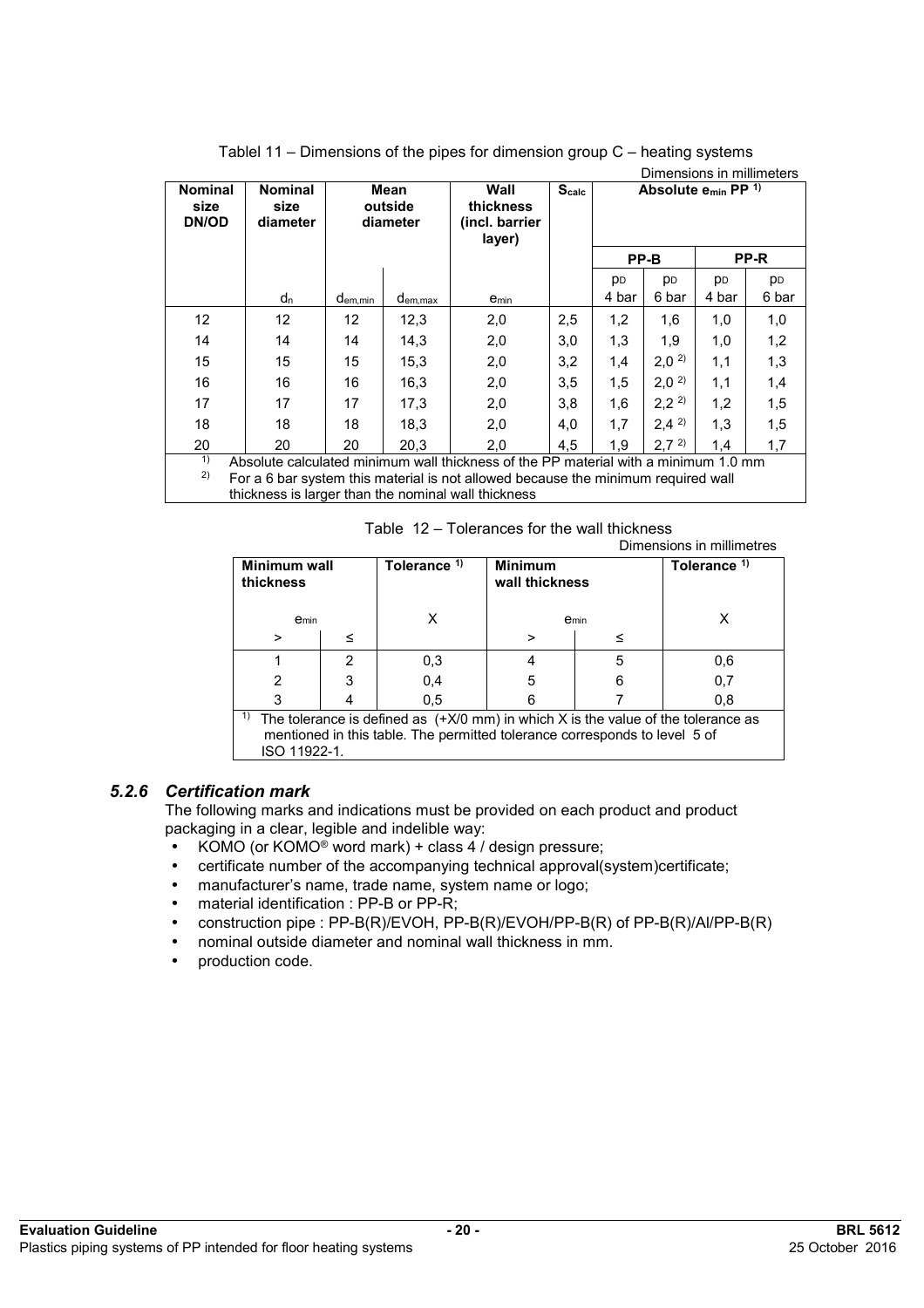# **6 Quality system requirements**

### **General**

This chapter contains the requirements that have to be met by the supplier's quality management system.

#### **Manager of the quality system**

Within the organisational structure an employee must be appointed who is in charge of managing the quality system.

#### **Internal quality control/quality plan**

The supplier must have an implemented and operational internal quality control scheme in place (IQC-scheme).

In this IQC-scheme the following must be demonstrably recorded:

- materials used in the product
- which aspects are checked by the manufacturer;
- according to which methods these inspections are carried out;
- how often these inspections are carried out;
- how the inspection results are registered and stored.

This IQC-scheme shall be derived from the example format as shown in the annex. The scheme must be detailed in such a way that it provides CI sufficient confidence that the requirements of this evaluation guideline are continuously fulfilled.

#### **Management of laboratory- and measure apparatus**

The supplier must determine which laboratory- and measure apparatus are needed based on this BRL in order to demonstrate the product fulfils the requirements.

When applicable laboratory- and measure apparatus need to be calibrated at specified intervals.

The supplier needs to validate and register the previous measure results, when at the time of calibration is determined that the laboratory and measure devices are not operating correctly.

The apparatus in question need to be marked in such a way that can be determined what the calibration status is.

The supplier is required to register the calibration results.

#### **Procedures and work instructions**

The supplier must be able to submit procedures for:

- storage of used materials and readied product;
- the handling of non-conforming products;
- corrective actions in case non-conformities are found;
- the handling of complaints regarding the products and/or services supplied;
- managing work instructions and inspection sheets in use.

#### **Other requirements imposed on the quality system**

In case the quality system of the supplier is certified on the basis of ISO 9001, a combination can be made with the IQC-scheme.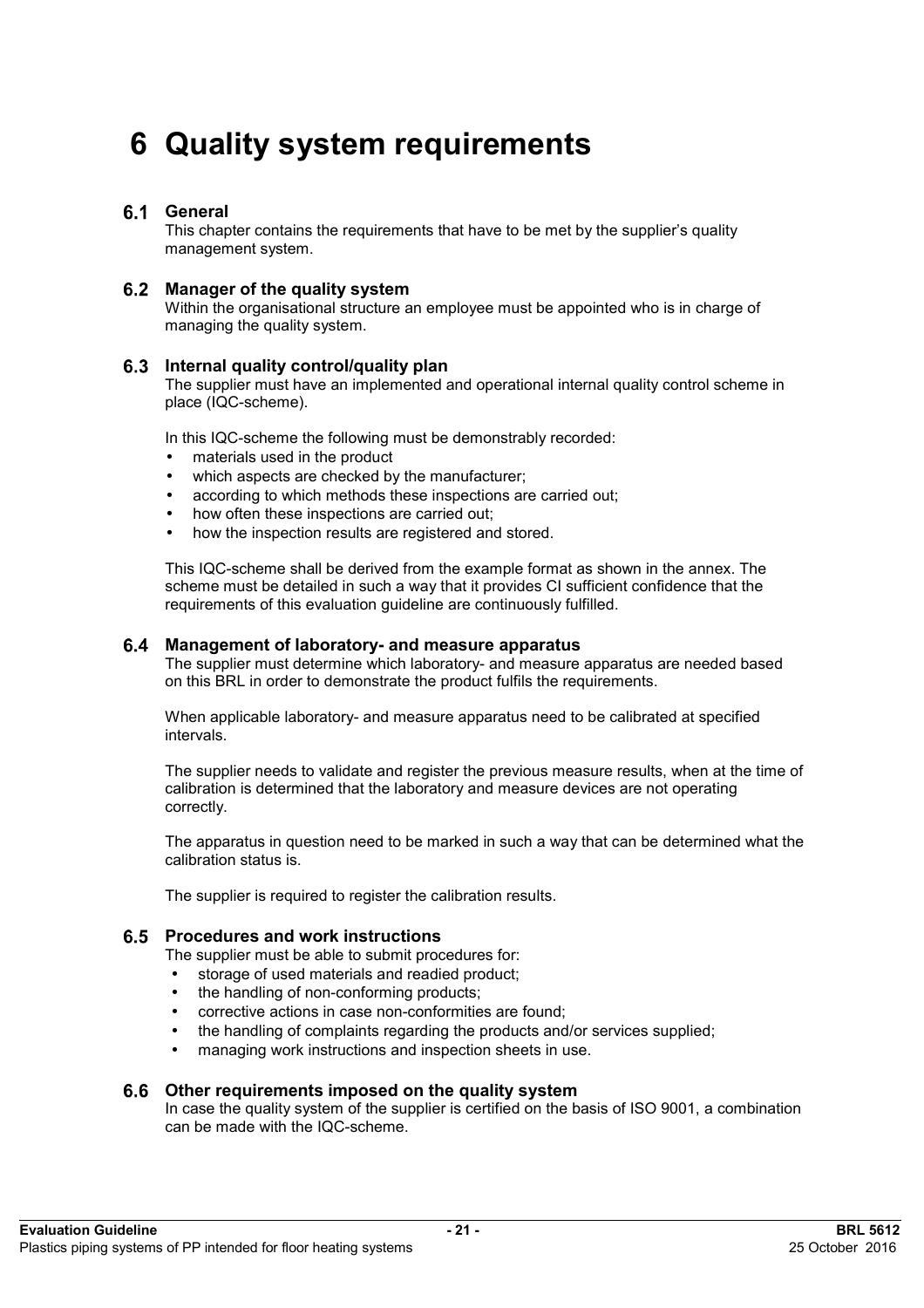# **7 Summary of tests and inspections**

## **Testmatrix**

The table below contains a summary of the tests and inspections to be carried out in the event of certification. The following definitions are used.

- **Initial tests:** The test to determine if all demands are met as stated in the BRL.
- **Inspection:** the evaluation tests which is held after issuing of the certificate in order to determine if the certified products are meeting the demands continuously; thereby is lo noted at what frequency inspections by the certifying institute (CI) are needed.
- **Evaluation of the quality system:** evaluation of the compliance to the IKB schedule and procedures.

| Description of requirement                   | Par.       | Test within the scope of                  | Change of                   |           |                         |  |  |  |  |
|----------------------------------------------|------------|-------------------------------------------|-----------------------------|-----------|-------------------------|--|--|--|--|
|                                              | <b>BRL</b> | Initial                                   | Surveillance by CI after    |           | raw                     |  |  |  |  |
|                                              |            | tests                                     | issue of the certificate 1) |           | material                |  |  |  |  |
|                                              |            |                                           | Inspection <sup>2)</sup>    | Frequency |                         |  |  |  |  |
| <b>System requirements</b>                   |            |                                           |                             |           |                         |  |  |  |  |
| Resistance of mounted assemblies             | 4.2        | X                                         |                             |           | $\mathsf{x}$            |  |  |  |  |
| to temperature cycling                       |            |                                           |                             |           |                         |  |  |  |  |
| Resistance to pull-out under                 |            | X                                         |                             |           |                         |  |  |  |  |
| constant longitudinal force                  |            |                                           |                             |           |                         |  |  |  |  |
| Leaktightness under vacuum                   |            | $\frac{x}{x}$                             |                             |           |                         |  |  |  |  |
| Leaktightness under internal                 |            |                                           |                             |           |                         |  |  |  |  |
| pressure of assemblies subjected to          |            |                                           |                             |           |                         |  |  |  |  |
| bending                                      |            |                                           |                             |           |                         |  |  |  |  |
| Resistance to internal pressure              |            | X                                         | X                           | 1x year   | X                       |  |  |  |  |
| (strength joints)                            |            |                                           |                             |           |                         |  |  |  |  |
| Installation instructions                    |            | X                                         |                             |           |                         |  |  |  |  |
| Requirements for plastics fittings/ dividers |            |                                           |                             |           |                         |  |  |  |  |
| Material                                     | 5.1.1      | X                                         | X                           | 1x year   | Χ                       |  |  |  |  |
| Long-term strength                           |            | $\overline{\mathsf{X}}$                   | $\overline{X}$ 3)           | 1x year   | X                       |  |  |  |  |
| Dimensions                                   |            | $\mathsf{\chi}$                           | X                           | 1x year   | X                       |  |  |  |  |
| Rubber                                       |            | X                                         |                             |           | Χ                       |  |  |  |  |
| Degree of cross linking / MFR                |            | $\sf X$                                   | X                           | 1x year   | X                       |  |  |  |  |
| Resistance to impact (PP fittings)           |            | X                                         | Χ                           | 1x year   | X                       |  |  |  |  |
| Resistance to inner water pressure           |            | $\times$                                  | X                           |           | X                       |  |  |  |  |
| (strength fitting body) (see system)         |            |                                           |                             | 1x year   |                         |  |  |  |  |
| Appearance                                   |            | Χ                                         | X                           | 1x year   | Χ                       |  |  |  |  |
| Resistance to internal pressure:             |            | $\overline{\mathsf{x}}$                   |                             |           | $\overline{\mathsf{x}}$ |  |  |  |  |
| Thermal stability material fitting body      |            |                                           |                             |           |                         |  |  |  |  |
| Influence of heating                         |            | X                                         |                             |           | X                       |  |  |  |  |
|                                              |            | Requirements for metal fittings/ dividers |                             |           |                         |  |  |  |  |
| Material composition                         | 5.1.2      | Χ                                         | X                           | 1x year   | Χ                       |  |  |  |  |
| Rubber                                       |            | $\overline{\mathsf{x}}$                   |                             |           | $\overline{\mathsf{x}}$ |  |  |  |  |
| Dimensions                                   |            | X                                         | X                           | 1x year   | X                       |  |  |  |  |
| Construction                                 |            | X                                         |                             |           | Χ                       |  |  |  |  |
| Resistance to internal pressure              |            | $\overline{\mathsf{x}}$                   |                             |           | $\overline{\mathsf{x}}$ |  |  |  |  |
| (strength body) see system                   |            |                                           |                             |           |                         |  |  |  |  |
| Resistance to stress corrosion               |            | X                                         |                             |           | X                       |  |  |  |  |
| Resistance to intergranular                  |            | X                                         |                             |           | X                       |  |  |  |  |
| corrosion                                    |            |                                           |                             |           |                         |  |  |  |  |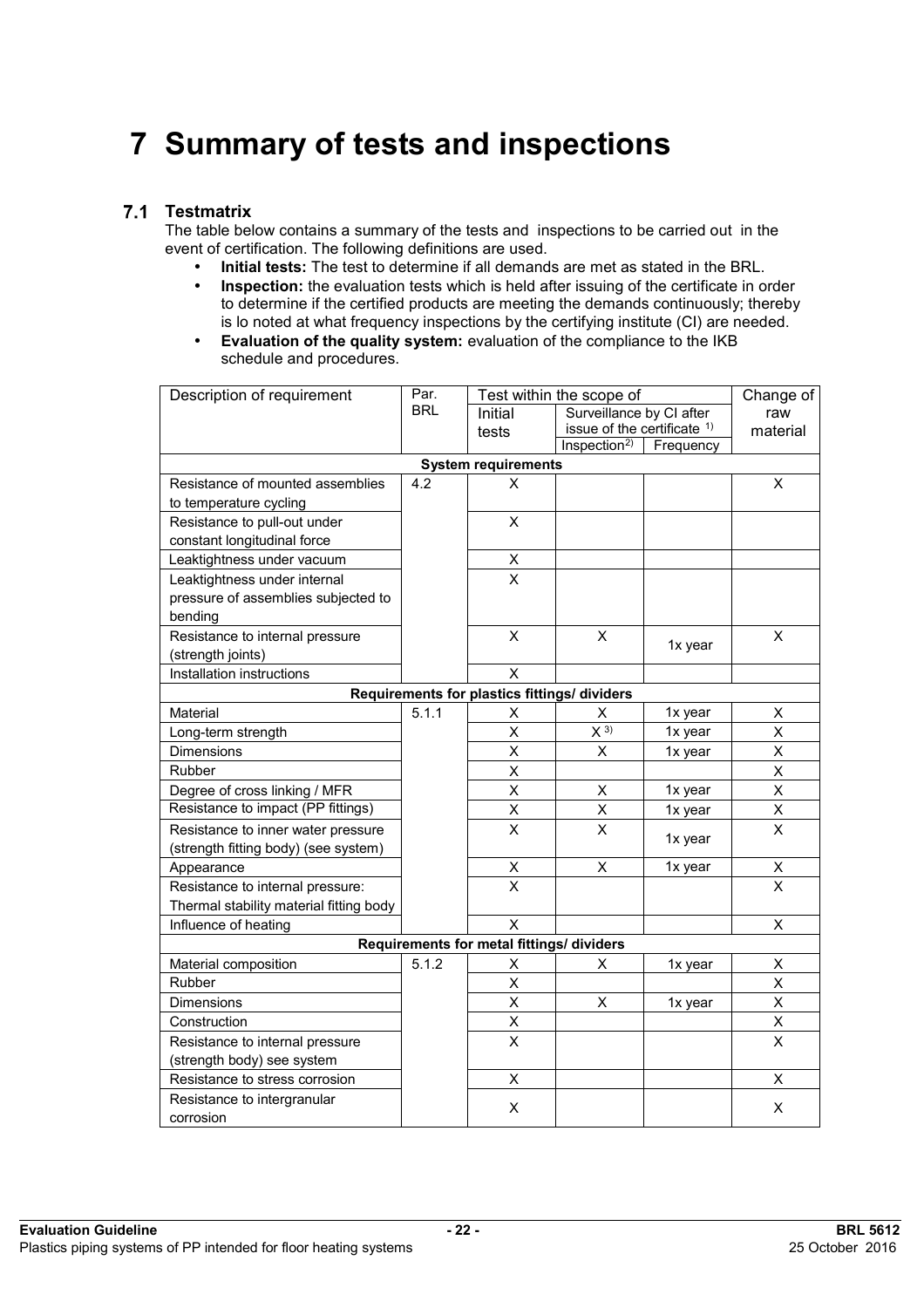| Description of requirement       | Par.       | Test within the scope of  |                                        |           | Change of |
|----------------------------------|------------|---------------------------|----------------------------------------|-----------|-----------|
|                                  | <b>BRL</b> | Initial                   | Surveillance by CI after               |           | raw       |
|                                  |            | tests                     | issue of the certificate <sup>1)</sup> |           | material  |
|                                  |            |                           | Inspection <sup>2</sup>                | Frequency |           |
|                                  |            | Requirements for the pipe |                                        |           |           |
| Long-term strength               | 5.2.2      | X                         | $X^{3}$                                |           | X         |
| Appearance                       | 5.2.5      | X                         | X                                      | 1x year   | X         |
| Material                         |            | X                         | X                                      | 1x year   | $\times$  |
| <b>Dimensions</b>                |            | X                         | X                                      | 1x year   | X         |
| <b>MFR</b>                       |            | X                         | X                                      | 1x year   | X         |
| Resistance to impact             |            | X                         |                                        |           | X         |
| Melting temperature adhesive     |            | X                         |                                        |           | X         |
| Resistance to internal hydraulic |            | X                         | X                                      | 1x year   | X         |
| pressure                         |            |                           |                                        |           |           |
| Thermal stability pipe           |            | X                         |                                        |           | X         |
| Oxygen permeability              |            | X                         | X                                      | 1x year   | X         |
| Longitudinal reversion           |            | X                         | X                                      | 1x year   | X         |

<sup>1)</sup> In case the product or production process changes significantly, the performance requirements must be determined again.

<sup>2)</sup> By the site assessor or by the supplier in the presence of the site assessor all product properties that can be evaluated within the visiting time (maximum 1 day) are determined. In case this is not possible, an agreement will be made between the certification body and the supplier about how the inspection will take place.

<sup>3)</sup> This aspect is compared with the for this aspect ascertained acceptance parameters on the basis of the IQC inspection (indirect by means of direct related parameters).

### **Evaluation of the quality system**

During each inspection visit the quality system of the supplier shall be examined and evaluated.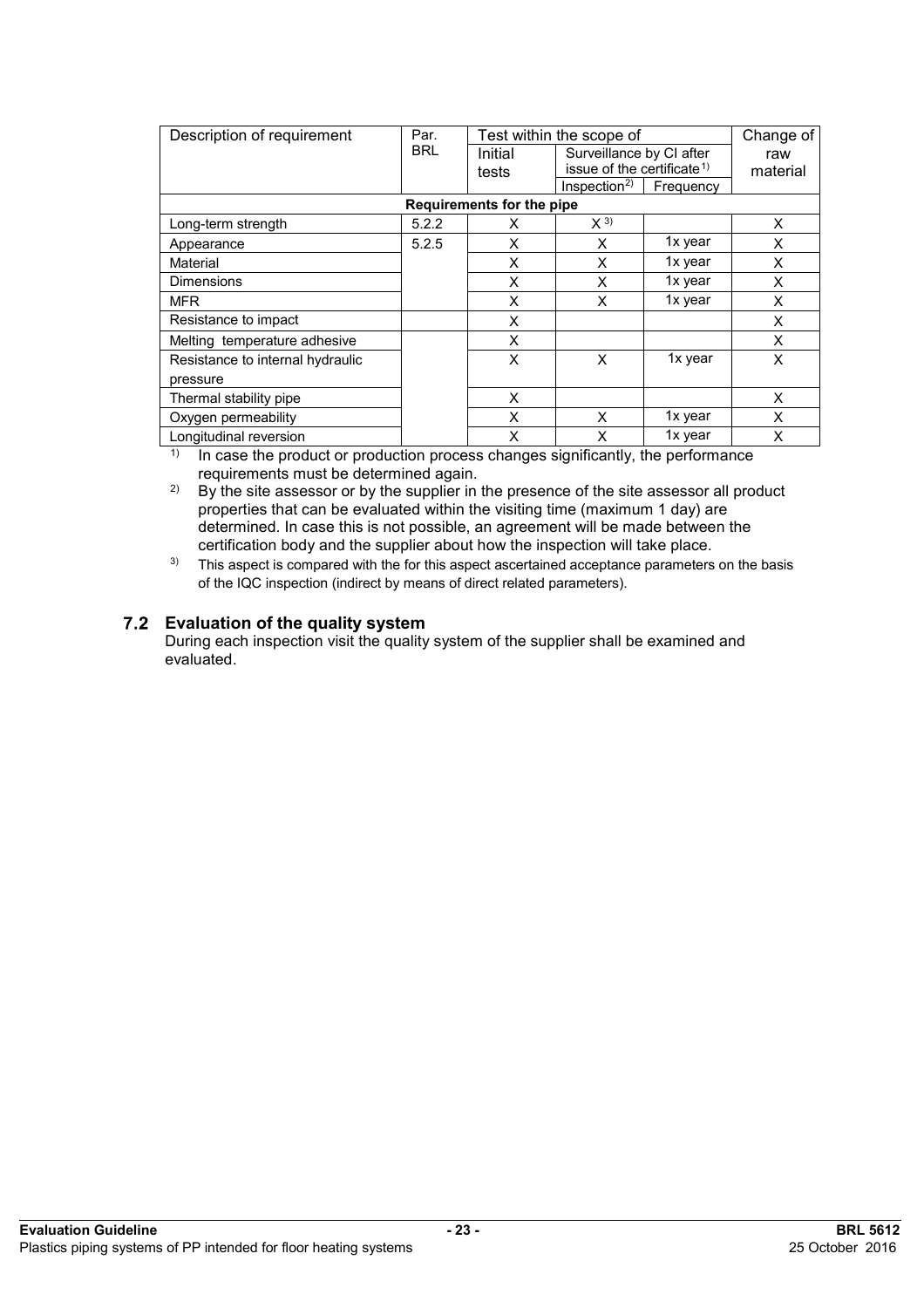# **8 Requirements imposed on the certification body**

# **General**

The certification body has to be accredited for the subject of this BRL on the basis of NEN-EN-ISO/IEC 17065 by the Dutch Accreditation Council (RvA).

The certification body must have the disposal of a regulation, or an equivalent document, in which the general rules for certification are laid down. In particular these are:

- The general rules for carrying out the initial tests, to be distinguished in:
	- o The way suppliers are informed about the handling of the application;
	- o Execution of the initial tests;
	- o The decision with regard to the initial tests executed.
- The general rules with regard to the execution of inspections and the inspection aspects to be employed;
- The measures to be taken by the certification body in the event of non-conformities;
- The measures to be taken by the certification body in the event of illegitimate use of certificates, certification marks, icons and trademarks;
- The rules for termination of the certificate:
- The possibility of lodging appeal against decisions or measures made by the certification body.

# **Certification staff**

The staff involved in the certification is to be sub-divided into:

- Certification assessor/ Reviewer: in charge of review of the by the supplier supplied or to be supplied construction drawings and documents, admissions, reviewing of applications and the review of conformity assessments;
- Site assessor: in charge of carrying out external inspections at the supplier's works;
- Decision-maker: in charge of taking decisions in connection with the initial tests performed, continuing the certification in connection with the inspections performed and making decisions on the need of corrective actions.

# *8.2.1 Competence requirements*

Distinguished are:

- Competence requirements for executive certification staff of a CI that fulfil the requirements of NEN-EN-ISO/IEC 17065;
- Competence requirements for executive certification staff of a CI that are in addition set up by the Board of Experts for the subject of this evaluation guideline.

The competencies of the relevant certification personnel must be visibly documented.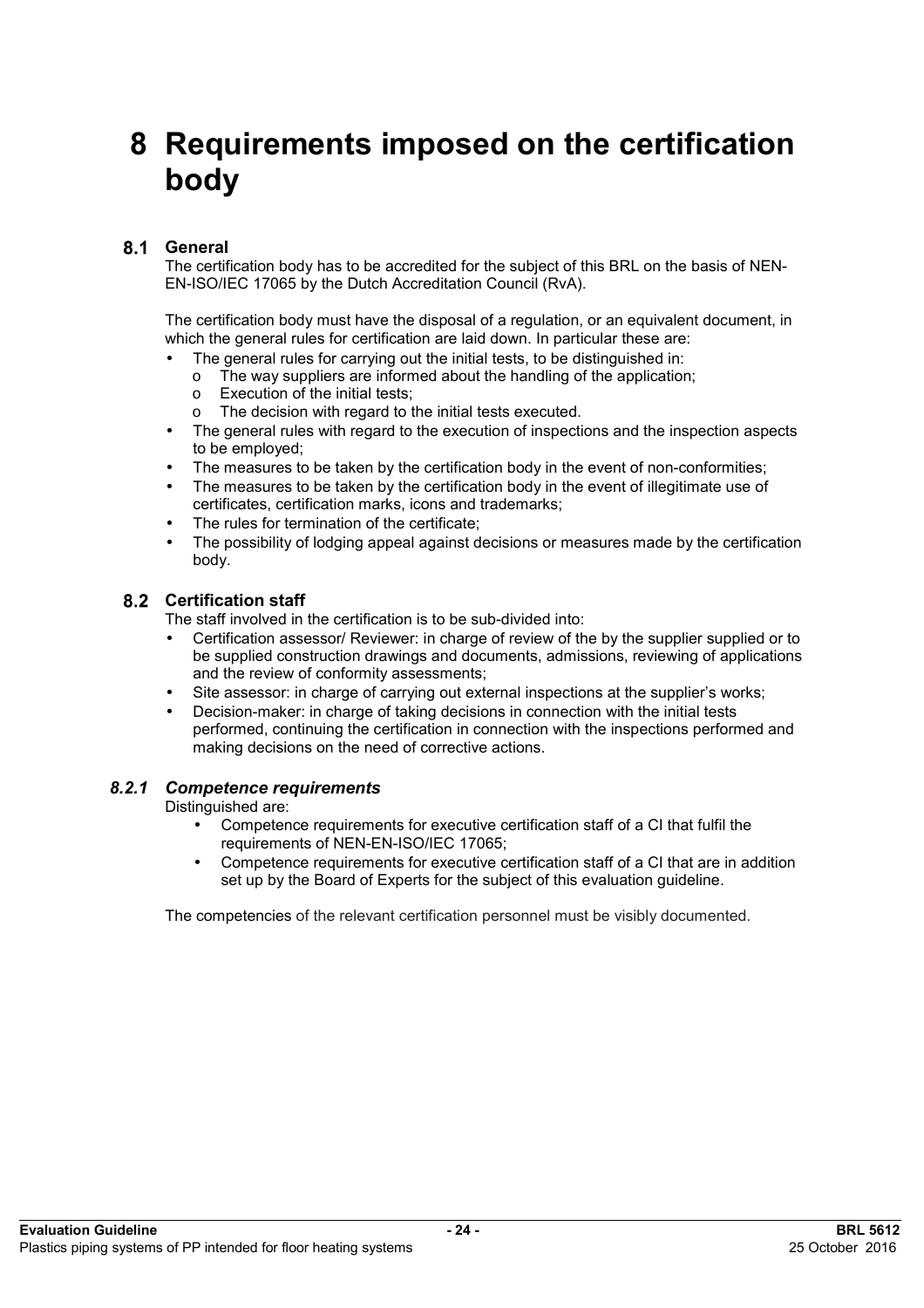|                             | <b>Certification</b><br>assessor/ Reviewer | <b>Site assessor</b>     | <b>Decision-maker</b> |
|-----------------------------|--------------------------------------------|--------------------------|-----------------------|
| <b>General competence</b>   |                                            |                          |                       |
| General                     | • Higher vocational                        | • Intermediate technical | • Higher vocational   |
| education                   | education                                  | vocational education     | education             |
| Knowledge of company        | • 1 year work experience                   | • 2 years work           | • 5 years work        |
| processes                   |                                            | experience               | experience of which 1 |
| Competence for              |                                            | • Audit training         | year in certification |
| professional evaluation     |                                            |                          |                       |
| <b>Technical competence</b> |                                            |                          |                       |
| Knowledge of the BRL        | • Detailed knowledge of                    | • Witness inspection     | $\bullet$ n/a         |
|                             | the specified BRL in                       | • Knowledge of the       |                       |
|                             | question or the BRL's                      | chapters of the BRL      |                       |
|                             | related to each other.                     | which relate to the      |                       |
|                             |                                            | quality system and the   |                       |
|                             |                                            | tests.                   |                       |
| Relevant knowledge of:      | • Relevant technical                       | • Intermediate technical | $\bullet$ n/a         |
| • The technology involved   | higher vocational                          | vocational education     |                       |
| with producing the          | education work and                         | work and intellectual    |                       |
| products to be              | intellectual level.                        | level.                   |                       |
| inspected, the execution    | • At least 1 year of                       | • At least 1 year of     |                       |
| of processes and the        | experience in                              | experience in            |                       |
| provisioning of services.   | production, testing,                       | production, testing,     |                       |
| • The way products are      | inspection and or in the                   | inspection and or in the |                       |
| used, processes are         | installation trade,                        | installation trade,      |                       |
| applied and services are    | including:                                 | including:               |                       |
| rendered:                   | - 2x inspections under                     | - 3x inspections under   |                       |
| • Any deficiency that can   | supervision                                | supervision              |                       |
| occur during use of the     | • Or internal training                     | - 1x independent         |                       |
| product, any mistake        | course including:                          | inspection               |                       |
| that can be made during     | - 2x inspections under                     | • Or internal training   |                       |
| the use of a product and    | supervision                                | course including:        |                       |
| any imperfection in the     |                                            | - 3x inspections under   |                       |
| rendering of services.      |                                            | supervision              |                       |
|                             |                                            | - 1x independent         |                       |
|                             |                                            | inspection               |                       |

# *8.2.2 Qualification*

Certification staff must be demonstrably qualified by evaluation of education and experience of the above-mentioned requirements.

The authority for qualification rests with the management of the certification body

#### **Report initial tests**

The certification body records the results of the initial tests in a report. The report must fulfil the following requirements:

- Completeness: the report judges about all requirements of the evaluation guideline;
- Traceability: the findings whereupon the judgements are based must be recorded in a traceable way.

With regard to granting the certificate, the decision-maker must be able to base his decision upon the findings recorded in the report.

#### **Decision with regard to the issue of the certificate**

The decision with regard to the issue of the certificate must be made by a qualified decisionmaker, who was not involved at the initial tests. The decision must be traceable recorded.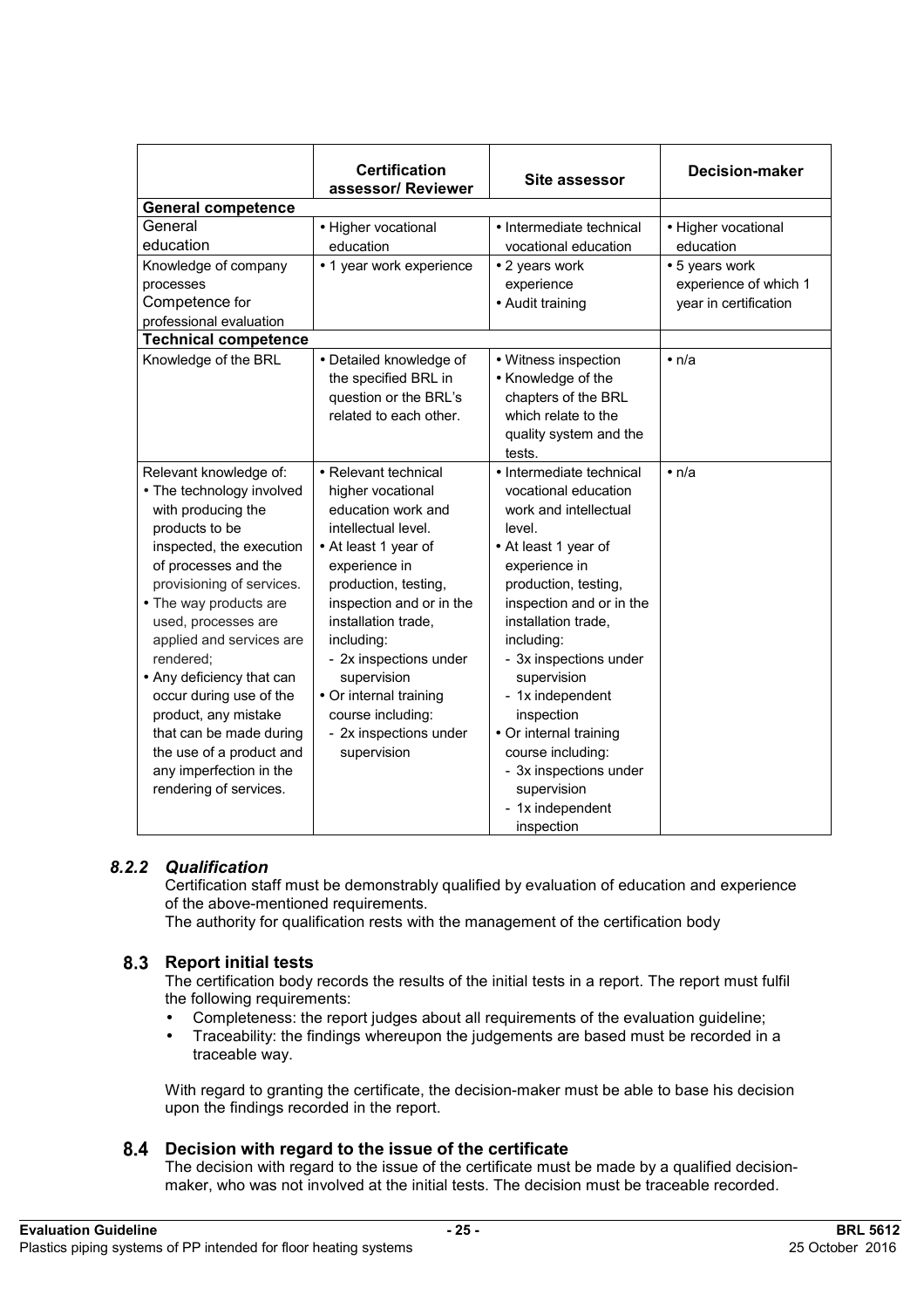### **Nature and frequency of external inspections**

The certification body must enforce inspections at the supplier's site to investigate whether the obligations are met. The Board of Experts advises about the number of inspection visits required. At the time of validation of this evaluation guideline this frequency has been fixed at four inspection visits per year.

In case the quality system of the supplier is certified on the basis of ISO 9001, the frequency is set at 2 inspection visits per year.

If the supplier is the holder of a system (not a manufacturer of a pipe or a fitting), the frequency is set to 1 inspection a year.

If the supplier is a private label owner (identical certificate derived from an existing technicalwith-approval product certificate) then the frequency is set at 1 inspection per 2 year.

Inspections shall invariably include:

- The IQC-scheme of the supplier and the results of tests carried out by the supplier:
- The correct marking of the certified products;
- The compliance with the required procedures.

The findings of the inspection visits performed shall be traceably recorded, by the certification body, in a report.

#### **Report to the Board of Experts**

The certification body reports at least once a year about the certification activities performed. In this reporting, the following subjects must be addressed:

- Mutations in number of certificates (new/cancelled);
- Number of inspections carried out in relation to the fixed frequency;
- Results of the inspections;
- Measures imposed in case of non-conformities;
- Complaints received from third parties concerning certified products.

#### **Interpretation of requirements**

The Board of Experts may lay down the interpretation of this evaluation guideline in a separate interpretation document.

The certification body is obliged to inform whether an interpretation document is available. If this is the case, then the interpretations as laid down in the interpretation document must be employed.

#### **Sanction policy**

The sanction policy and the weighing of the non-conformities is available through the service page on the web-site of the certification institute who drafted this guideline.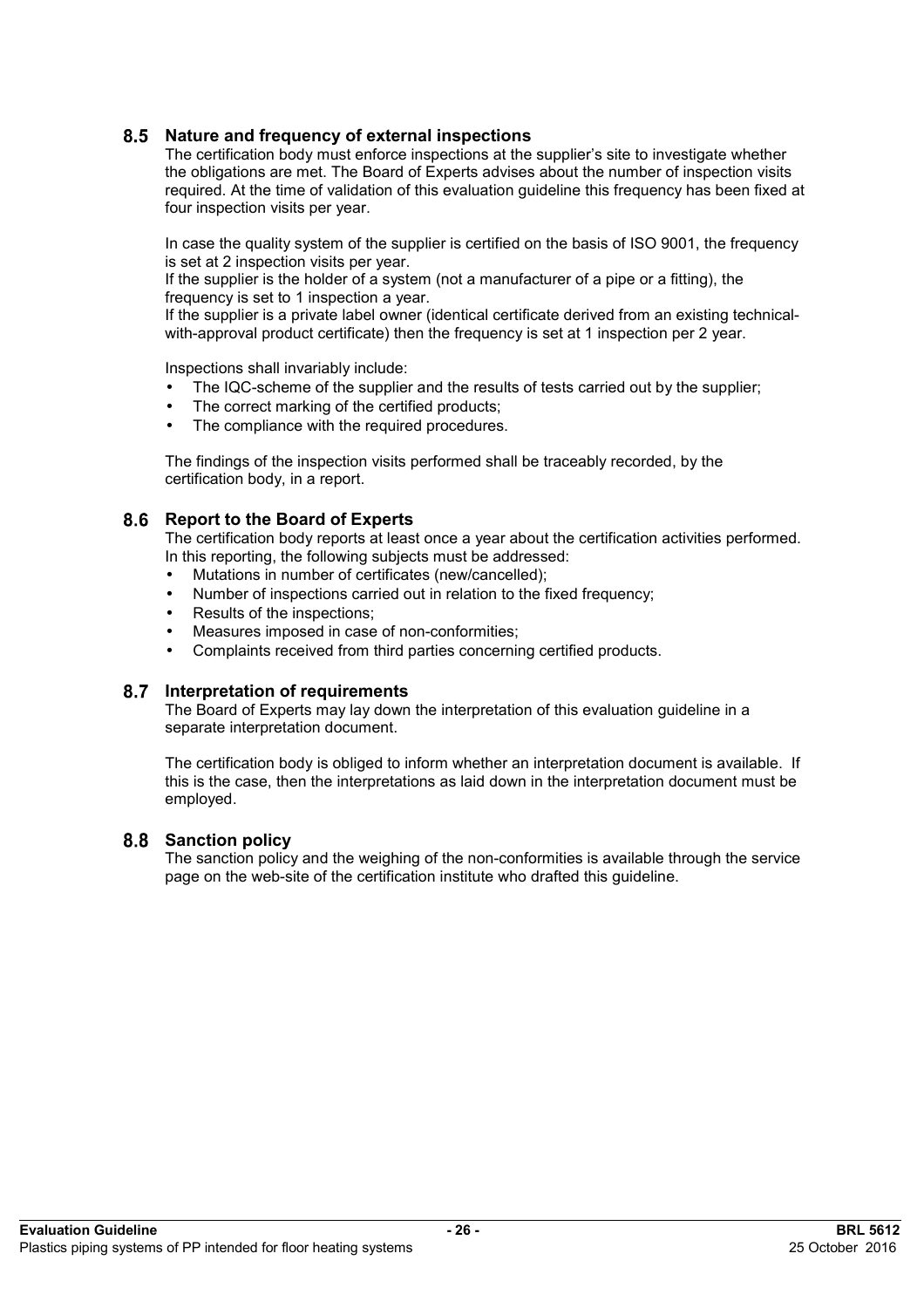# **9 List of mentioned documents**

## **Norms/ normative documents:**

| ISO 7-1:1994+C1:2007    | Pipe threads where pressure-tight joints are made on the threads - Part 1:<br>Dimensions, tolerances and designation                                                             |
|-------------------------|----------------------------------------------------------------------------------------------------------------------------------------------------------------------------------|
| NEN-EN- ISO 228-1: 2003 | Pipe threads where pressure-tight joints are not made on the threads -<br>Part 1: Dimensions, tolerances and designation                                                         |
| NEN-EN-ISO 580: 2005    | Plastics piping and ducting systems - Injection-moulded thermoplastics<br>fittings - Methods for visually assessing the effects of heating                                       |
| NEN-EN-ISO 1133-1: 2011 | Plastics - Determination of the melt mass-flow rate (MFR) and melt<br>volume-flow rate (MVR) of thermoplastics - Part 1: Standard method                                         |
| NEN-EN-ISO 1167-1:2006  | Thermoplastics pipes, fittings and assemblies for the conveyance of fluids<br>- Determination of the resistance to internal pressure                                             |
| NEN-EN 1254-3: 1998     | Copper and copper alloys - Plumbing fittings - Part 3: Fittings with<br>compression ends for use with plastics pipes                                                             |
| NEN-EN 1254-6:2012      | Copper and copper alloys - Plumbing fittings - Part 6: Fittings with push-fit<br>ends                                                                                            |
| NEN-EN 1254-8:2012      | Copper and copper alloys - Plumbing fittings - Part 8: Fittings with press<br>ends for use with plastics and multilayer pipes                                                    |
| BRL 2013:2012+WB:2014   | Vulcanized rubber products for hot and cold non-drinking water<br>applications                                                                                                   |
| NEN-EN-ISO 2505: 2005   | Thermoplastics pipes - Longitudinal reversion - Test method and<br>parameters                                                                                                    |
| NEN-EN-ISO 3126: 2005   | Plastics piping systems - Plastics components - Determination of<br>dimensions                                                                                                   |
| NEN-EN-ISO 3501:2015    | Plastics piping systems - Mechanical joints between fittings and pressure<br>pipes - Test method for resistance to pull-out under constant longitudinal<br>force                 |
| NEN-EN-ISO 3503:2015    | Plastics piping systems - Mechanical joints between fittings and pressure<br>pipes - Test method for leaktightness under internal pressure of<br>assemblies subjected to bending |
| ISO 4065:1996           | Thermoplastics pipes - Universal wall thickness table                                                                                                                            |
| NEN-EN-ISO 6708: 1995   | Pipe components - Definition and selection of DN (nominal size)                                                                                                                  |
| NEN-ISO 6957:1988       | Copper alloys - Ammonia tests for stress corrosion resistance                                                                                                                    |
| ISO 9001:2015           | Quality management systems - Requirements                                                                                                                                        |
| NEN-EN-ISO 9080: 2012   | Plastics piping and ducting systems - Determination of the long-term<br>hydrostatic strength of thermoplastics materials in pipe form by<br>extrapolation                        |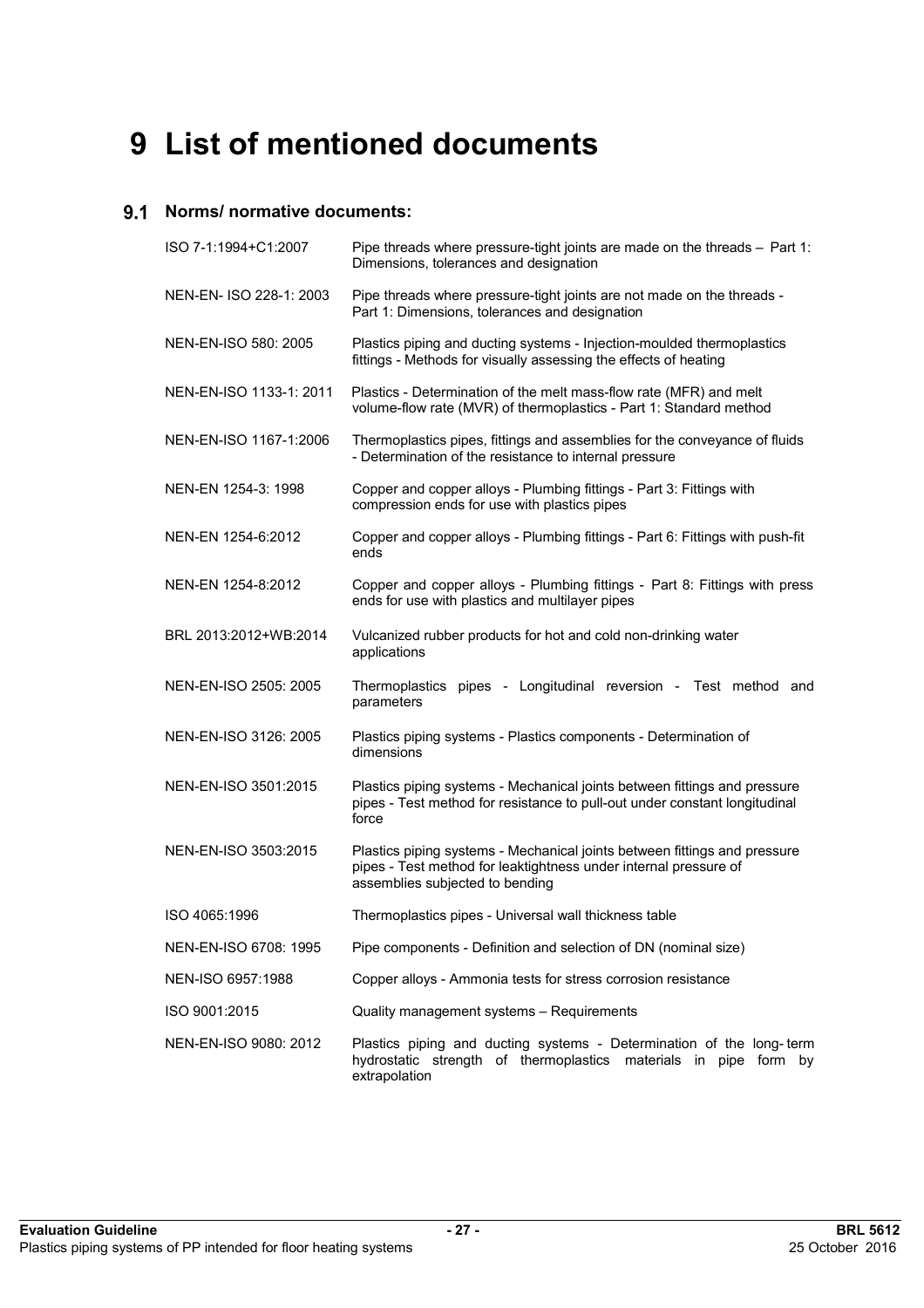| ISO 9854-1:1994               | Thermoplastics pipes for the transport of fluids - Determination of<br>pendulum impact strength by the Charpy method - Part 1: General<br>test method                  |  |  |  |
|-------------------------------|------------------------------------------------------------------------------------------------------------------------------------------------------------------------|--|--|--|
| NEN-EN 10088-1:2005           | Stainless steels - Part 1: List of stainless steels                                                                                                                    |  |  |  |
| NEN-EN-ISO 10147:2012         | Pipes and fittings made of crosslinked polyethylene (PE-X) -<br>Estimation of the degree of crosslinking by determination of the gel<br>content                        |  |  |  |
| NEN-EN 10283:2010             | Corrosion resistant steel castings                                                                                                                                     |  |  |  |
| NEN-ISO 10508: 2006           | Plastics piping systems for hot and cold water installations -<br>Guidance for classification and design                                                               |  |  |  |
| NEN-EN-ISO 11357-3:<br>2013   | Plastics - Differential scanning calorimetry (DSC) - Part 3:<br>Determination of temperature and enthalpy of melting and<br>crystallization                            |  |  |  |
| ISO 11922-1: 1997             | Thermoplastics pipes for the conveyance of fluids - Dimensions and<br>tolerances - Part 1: Metric series                                                               |  |  |  |
| NEN-EN 12293: 2000            | Plastics piping systems - Thermoplastics pipes and fittings for hot<br>and cold water - Test method for the resistance of mounted<br>assemblies to temperature cycling |  |  |  |
| NEN-EN 12294: 2000            | Plastics piping systems - Systems for hot and cold water - Test<br>method for leaktightness under vacuum                                                               |  |  |  |
| NEN-EN-ISO 15874-2: 2013      | Plastic piping systems for hot and cold water installations<br>Polypropylene (PP) -Part 2                                                                              |  |  |  |
| NEN-ISO 17455: 2005 / C1:2007 | Plastics piping systems - Multilayer pipes - Determination of the<br>oxygen permeability of the barrier pipe                                                           |  |  |  |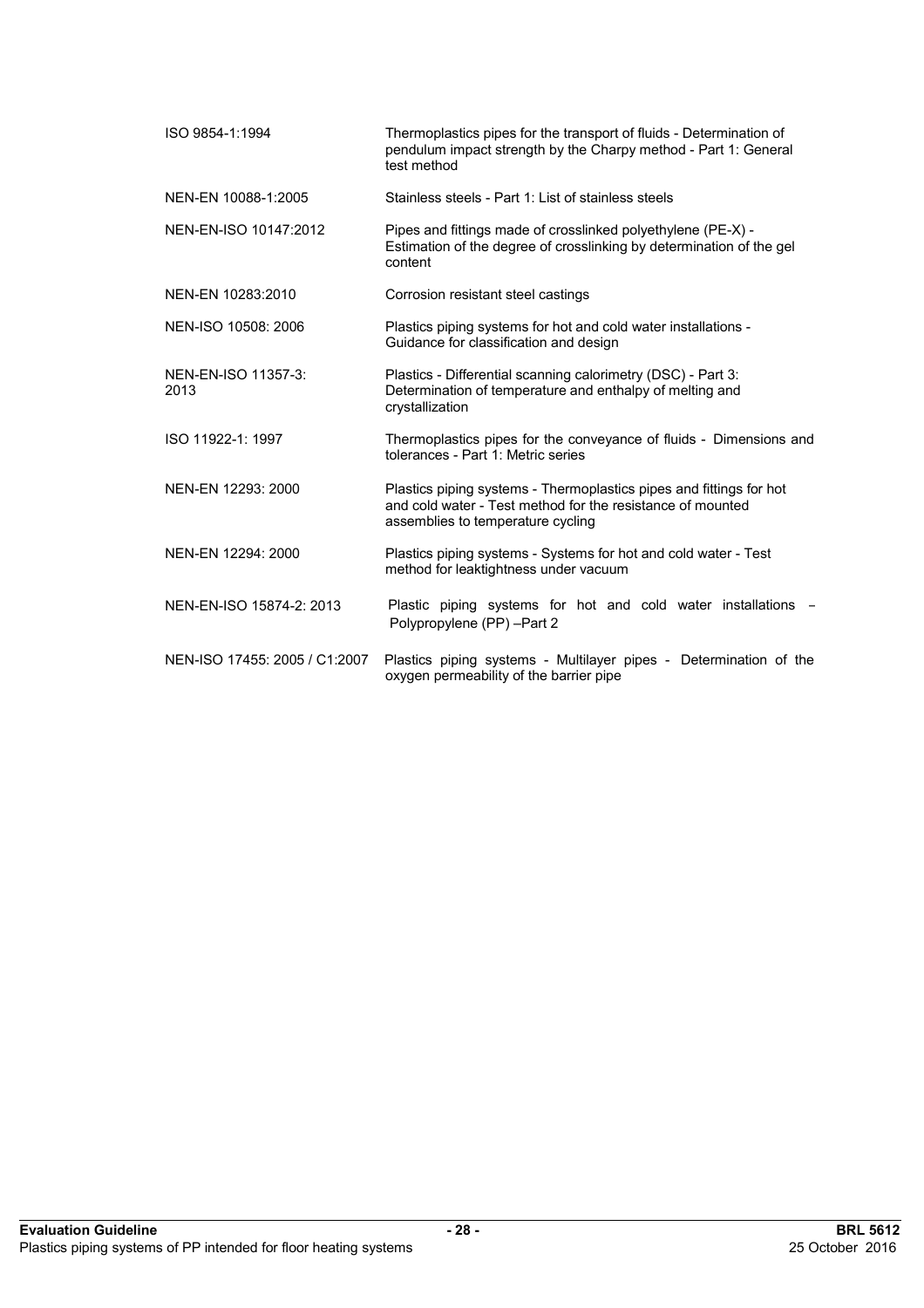# **I example IQC-scheme for product manufacturer**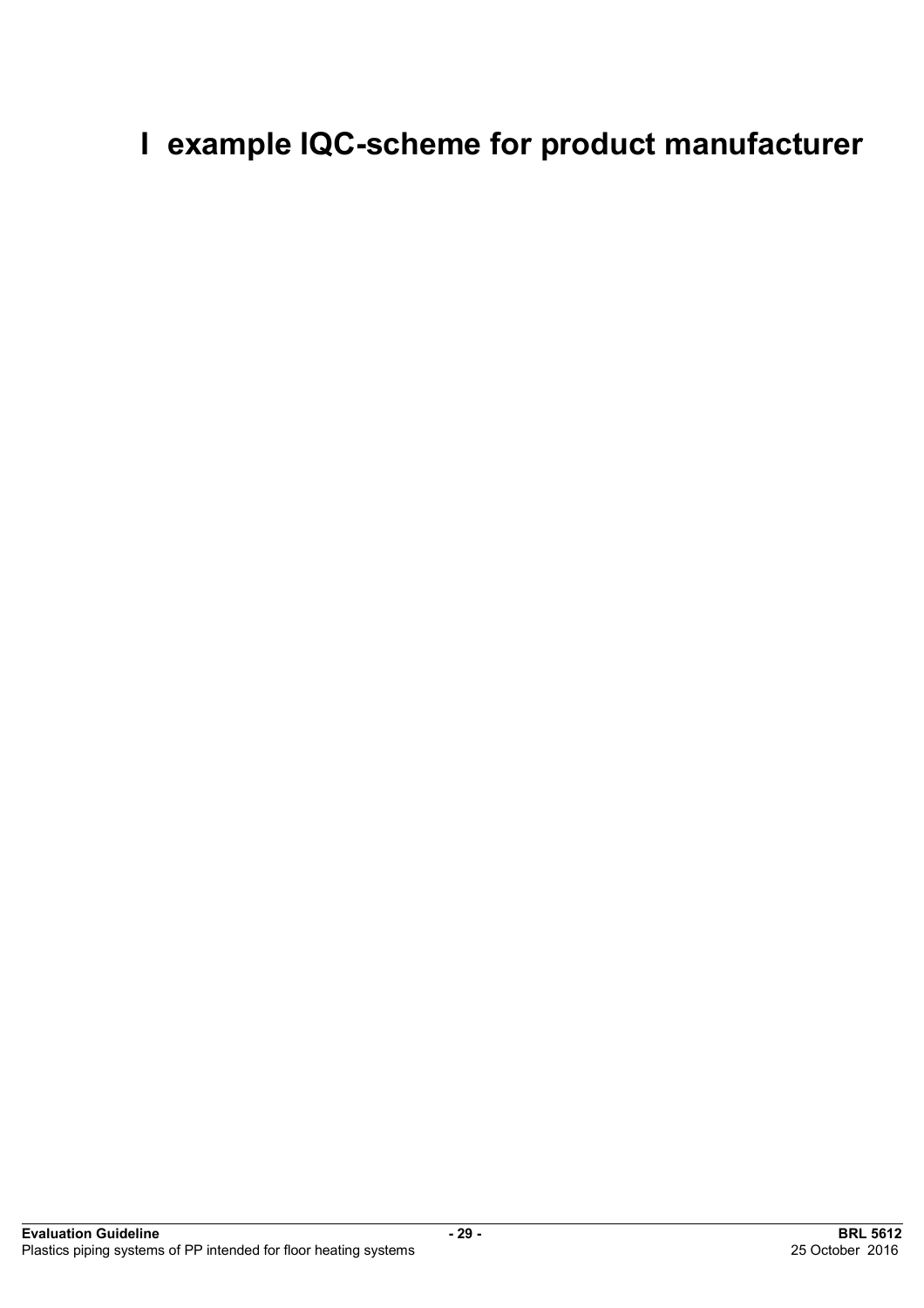| <b>IQC-schedule</b><br><b>INTERNAL QUALITY PLAN</b>                              | Manufacturer / supplier :<br>Production location address                                                                                      |                                                                                      | Number of<br>appendices: |  |  |  |
|----------------------------------------------------------------------------------|-----------------------------------------------------------------------------------------------------------------------------------------------|--------------------------------------------------------------------------------------|--------------------------|--|--|--|
| Field(s) of application                                                          |                                                                                                                                               |                                                                                      |                          |  |  |  |
| According Evaluation Guideline(s)                                                |                                                                                                                                               |                                                                                      |                          |  |  |  |
| Number of production shifts:                                                     | Quality manual, procedures and working instructions<br>Is the Quality Management System (QMS) certified according to ISO 9001 <sup>1)</sup> ? |                                                                                      |                          |  |  |  |
| <b>Quality Control</b>                                                           |                                                                                                                                               | If yes, by which certification body:                                                 |                          |  |  |  |
| Total number of employees in QC department :<br>Number of QC-operators per shift | If yes, is the certification body accredited for the particular scope of certification?                                                       |                                                                                      |                          |  |  |  |
| If no QC-inspections are carried out during night shifts, state the QC           |                                                                                                                                               | In case the QMS is not certified according to ISO 9001:                              |                          |  |  |  |
| procedure(s)/instruction(s) to be followed:                                      | , documented in:                                                                                                                              | Working instructions, test instructions and procedures are documented as<br>follows: |                          |  |  |  |
| Inspection and test records                                                      |                                                                                                                                               | The following procedure for dealing with complaints applies:<br>$\bullet$            |                          |  |  |  |
| All records shall be maintained for a minimum of                                 | years.                                                                                                                                        | The following procedure for nonconformity review applies:                            |                          |  |  |  |
| Specific agreements/comments/explanations                                        |                                                                                                                                               | Signature of the manufacturer/supplier:                                              |                          |  |  |  |
|                                                                                  |                                                                                                                                               | Date:                                                                                |                          |  |  |  |

<sup>1)</sup> In case the QMS is ISO 9001 certified and covers the scope of the product certificate(s), reference to the applicable procedure(s) on the next pages is sufficient and the tables A till F do in principle not have to be further filled-out except for the frequency of tests/inspections (to be approved by **CI** in tables B, C and D.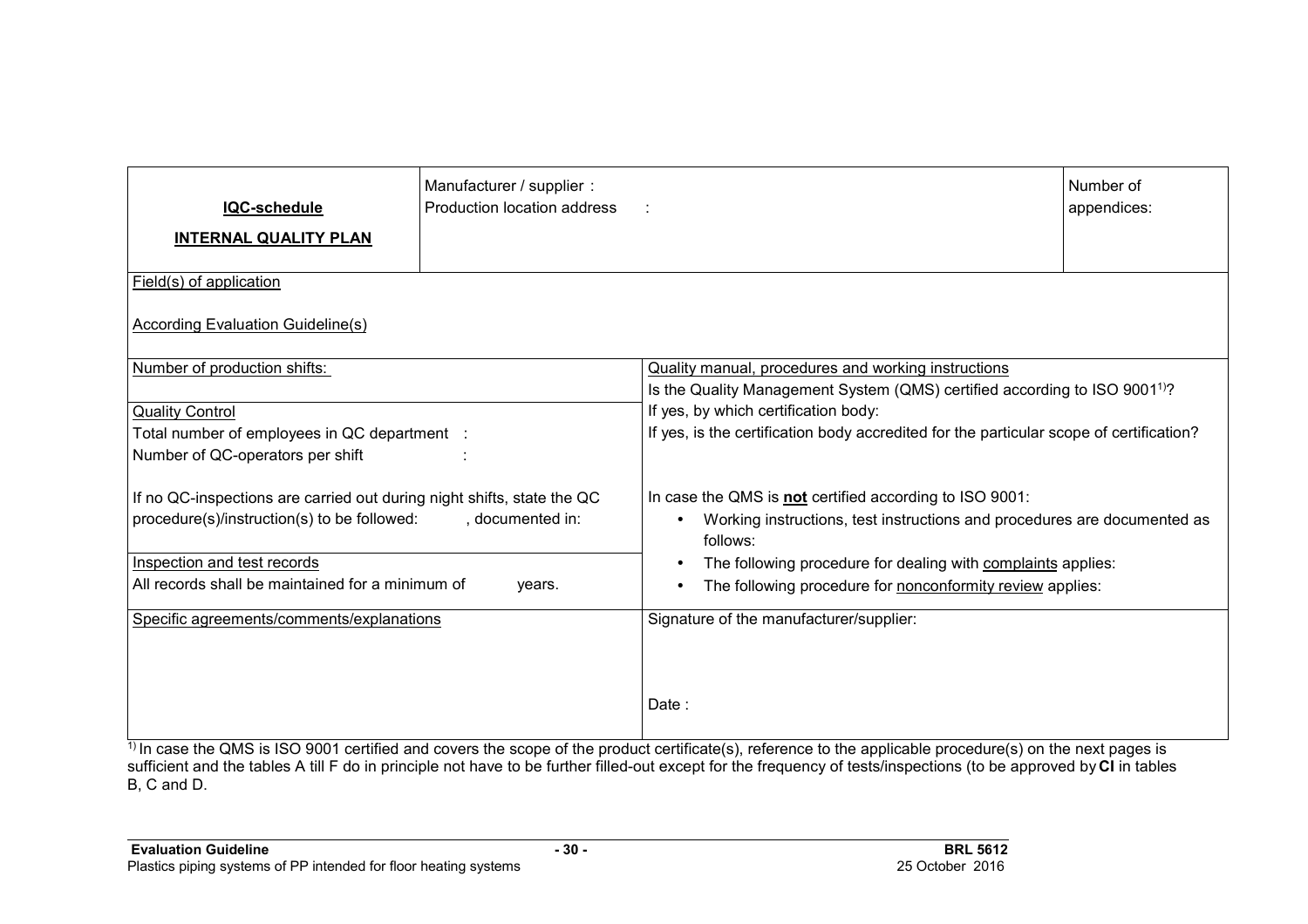| А.<br>Applicable procedure(s) nr(s): | Calibration of measuring and test equipment |                    |                                 |                                         |  |  |
|--------------------------------------|---------------------------------------------|--------------------|---------------------------------|-----------------------------------------|--|--|
| Equipment to be calibrated           | Calibration aspect                          | Calibration method | Calibration<br><b>frequency</b> | Calibration file<br>(name and location) |  |  |
|                                      |                                             |                    |                                 |                                         |  |  |
|                                      |                                             |                    |                                 |                                         |  |  |
|                                      |                                             |                    |                                 |                                         |  |  |

# **B. Raw material and additives**

Applicable procedure(s) nr(s):

#### **B.1 Receipt**

For each delivery of raw material or additives data with respect to dates, producers, types and quantities are recorded as follows:

### **B.2 Entry control**

| Type of raw material | Inspection aspect | Inspection method | Inspection frequency | Registration file<br>(name and location) |
|----------------------|-------------------|-------------------|----------------------|------------------------------------------|
|                      |                   |                   |                      |                                          |
|                      |                   |                   |                      |                                          |

| Batch release tests per machine (including in-process and finished product testing)<br>$ {\bf C} $<br>Applicable procedure(s) nr(s):<br>Production process(es): |              |             |                |                     |  |  |
|-----------------------------------------------------------------------------------------------------------------------------------------------------------------|--------------|-------------|----------------|---------------------|--|--|
| Type of product                                                                                                                                                 | Type of test | Test method | Test frequency | Registration file   |  |  |
|                                                                                                                                                                 |              |             |                | (name and location) |  |  |
|                                                                                                                                                                 |              |             |                |                     |  |  |
|                                                                                                                                                                 |              |             |                |                     |  |  |
|                                                                                                                                                                 |              |             |                |                     |  |  |

Specific agreements/comments/explanations: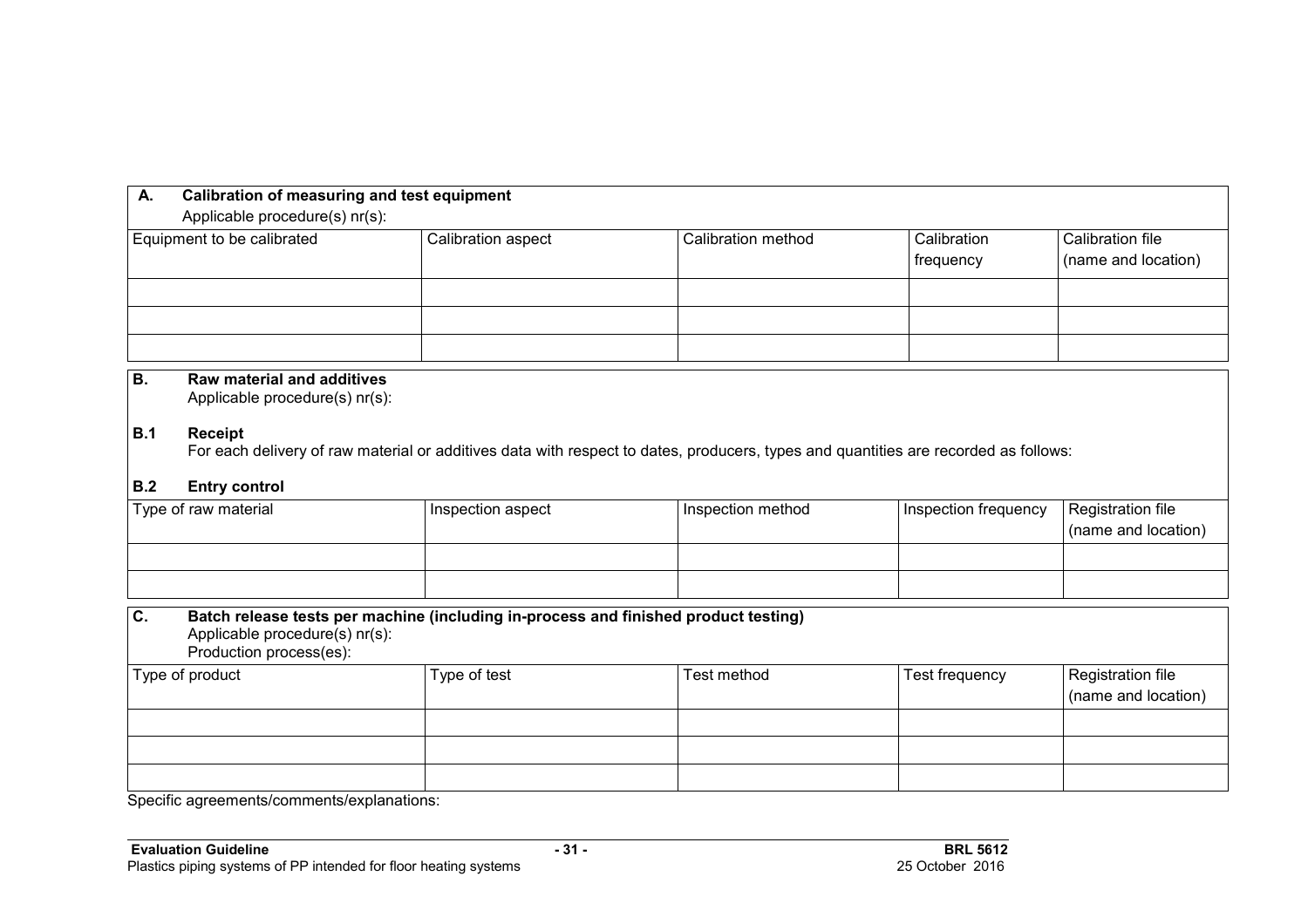| D.  | <b>Process verification tests</b><br>Applicable procedure(s) nr(s):                 |              |             |                |                                          |  |  |  |
|-----|-------------------------------------------------------------------------------------|--------------|-------------|----------------|------------------------------------------|--|--|--|
|     | Type of product                                                                     | Type of test | Test method | Test frequency | Registration file<br>(name and location) |  |  |  |
| Е.  | Control of nonconforming and/or rejected products<br>Applicable procedure(s) nr(s): |              |             |                |                                          |  |  |  |
| E.1 | <b>Method of registration</b>                                                       |              |             |                |                                          |  |  |  |
| E.2 | <b>Method of identification</b>                                                     |              |             |                |                                          |  |  |  |
| E.3 | Method of nonconformity review and disposition                                      |              |             |                |                                          |  |  |  |
|     |                                                                                     |              |             |                |                                          |  |  |  |

| IF.                | Inspection with regard to packaging, storage and transportation of the finished product<br>Applicable procedure(s) nr(s): |                   |                      |                                          |  |  |
|--------------------|---------------------------------------------------------------------------------------------------------------------------|-------------------|----------------------|------------------------------------------|--|--|
| Inspection aspects |                                                                                                                           | Inspection method | Inspection frequency | Registration file<br>(name and location) |  |  |
| F.1                | Packaging/storage/ transportation etc                                                                                     |                   |                      |                                          |  |  |
|                    |                                                                                                                           |                   |                      |                                          |  |  |
|                    |                                                                                                                           |                   |                      |                                          |  |  |
|                    |                                                                                                                           |                   |                      |                                          |  |  |
|                    |                                                                                                                           |                   |                      |                                          |  |  |
|                    |                                                                                                                           |                   |                      |                                          |  |  |

Specific agreements/comments/explanations: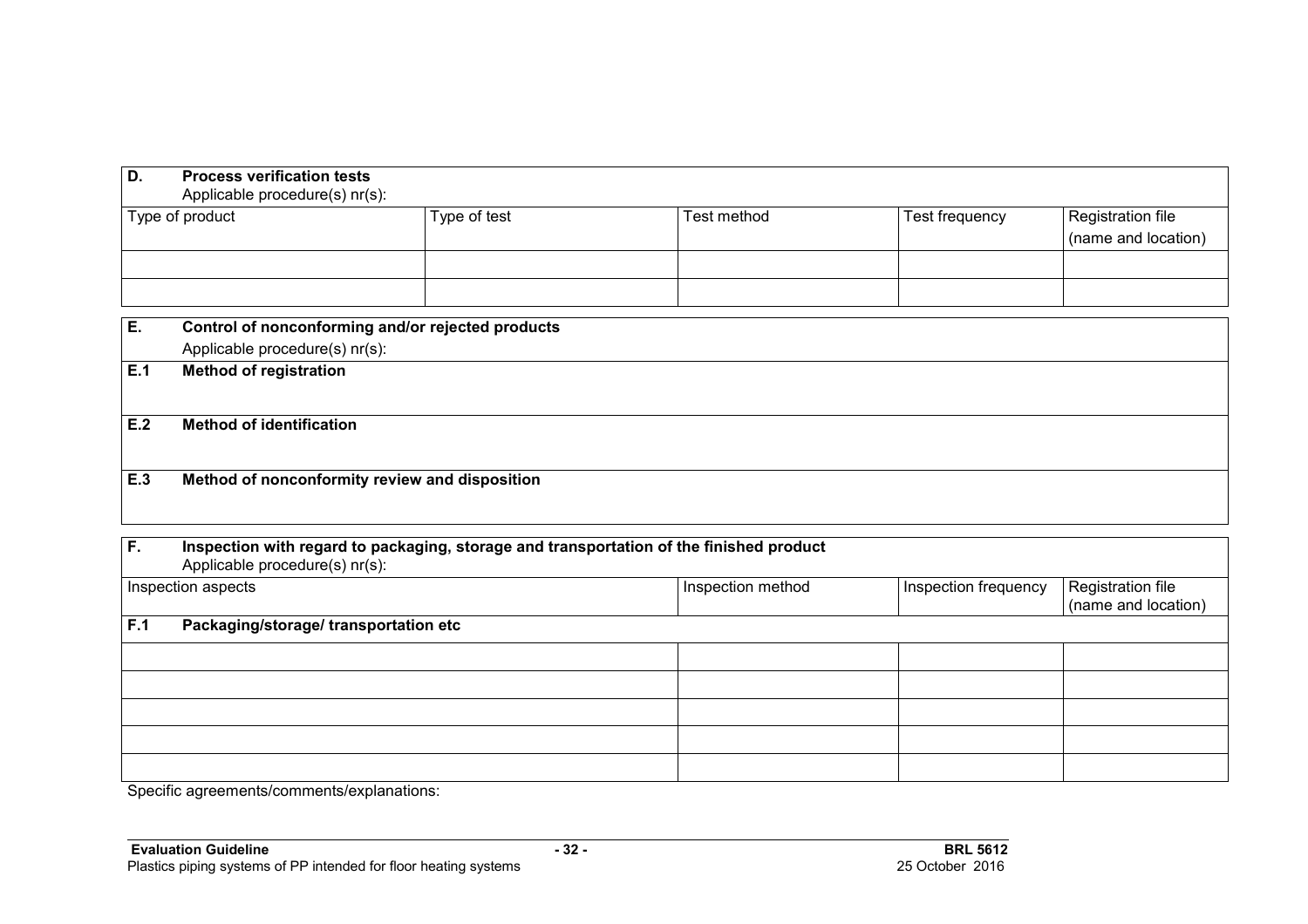|     | <b>Raw materials list</b>                                                                                                                                                                                                                                                                                                                                                                                                                                                                                                                                                                                                       | <b>Appendix I</b> |
|-----|---------------------------------------------------------------------------------------------------------------------------------------------------------------------------------------------------------------------------------------------------------------------------------------------------------------------------------------------------------------------------------------------------------------------------------------------------------------------------------------------------------------------------------------------------------------------------------------------------------------------------------|-------------------|
|     | (not required to fill-out this appendix in case reference can be made to the CI ATA part of the certification agreement)                                                                                                                                                                                                                                                                                                                                                                                                                                                                                                        | Date:             |
| 1.1 | The product is built-up of the following raw materials:<br>a) In case of products made from ready-made raw materials: listing of name and/or unique code of the raw material(s);<br>b) In case of products made from own compounded raw materials: reference to raw material/compound sheets which are (only) available at<br>the production location and which have to be authenticated by CI (e.g. by the CI inspector);<br>c) In case of composed products (e.g. plastics fitting body, with separate nut, clamp ring and rubber sealing ring): of each part a<br>specification according to a) or b) (whatever applicable). |                   |
|     |                                                                                                                                                                                                                                                                                                                                                                                                                                                                                                                                                                                                                                 |                   |
|     |                                                                                                                                                                                                                                                                                                                                                                                                                                                                                                                                                                                                                                 |                   |
|     |                                                                                                                                                                                                                                                                                                                                                                                                                                                                                                                                                                                                                                 |                   |
|     |                                                                                                                                                                                                                                                                                                                                                                                                                                                                                                                                                                                                                                 |                   |
|     |                                                                                                                                                                                                                                                                                                                                                                                                                                                                                                                                                                                                                                 |                   |
|     |                                                                                                                                                                                                                                                                                                                                                                                                                                                                                                                                                                                                                                 |                   |
|     |                                                                                                                                                                                                                                                                                                                                                                                                                                                                                                                                                                                                                                 |                   |

| List of technical drawings |              |                          | <b>Appendix II</b><br>Date: |
|----------------------------|--------------|--------------------------|-----------------------------|
| Drawing title and number   | Drawing date | Drawing title and number | Drawing date                |
|                            |              |                          |                             |
|                            |              |                          |                             |
|                            |              |                          |                             |
|                            |              |                          |                             |
|                            |              |                          |                             |
|                            |              |                          |                             |
|                            |              |                          |                             |
|                            |              |                          |                             |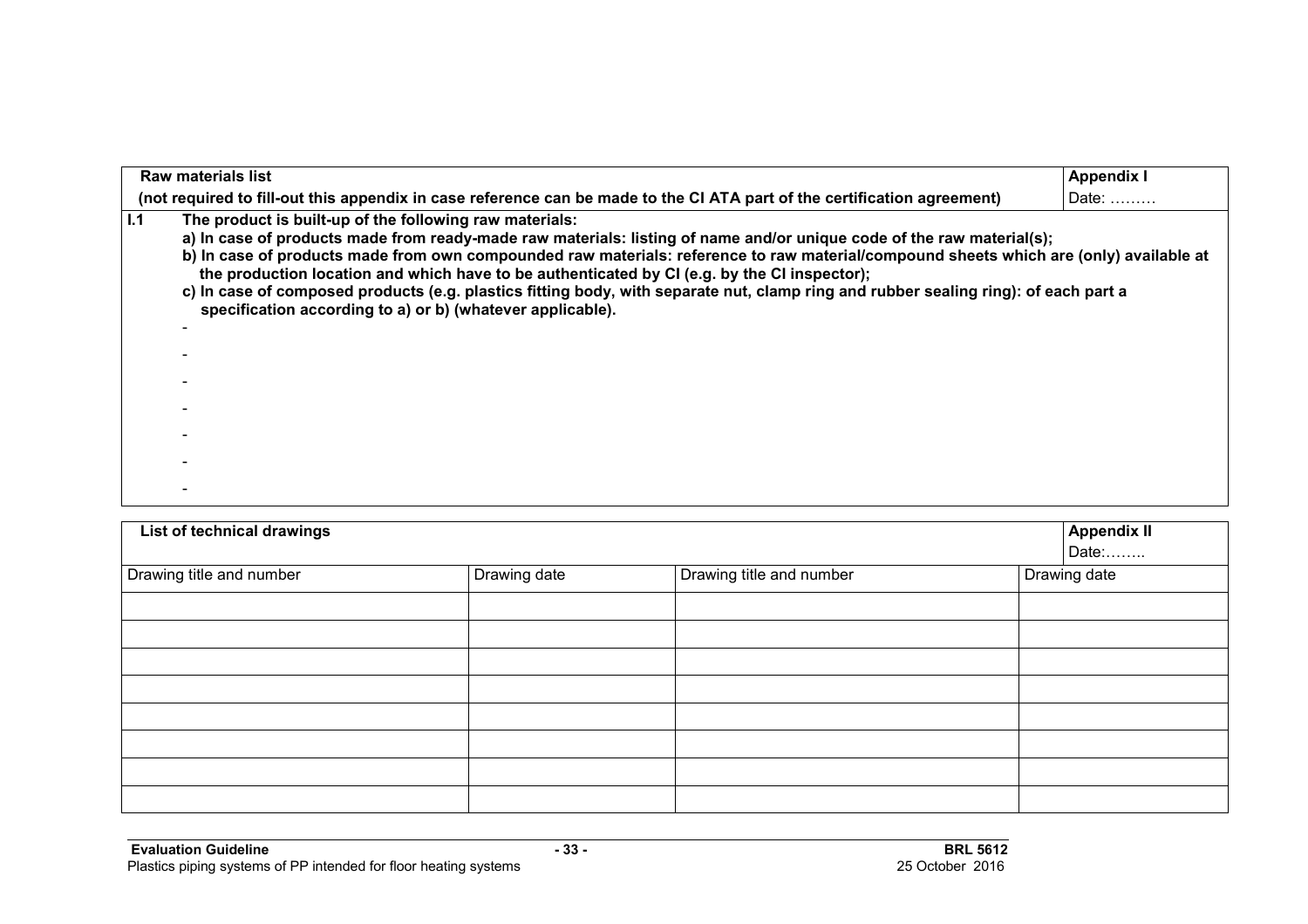# **II example IQC-scheme for system holders**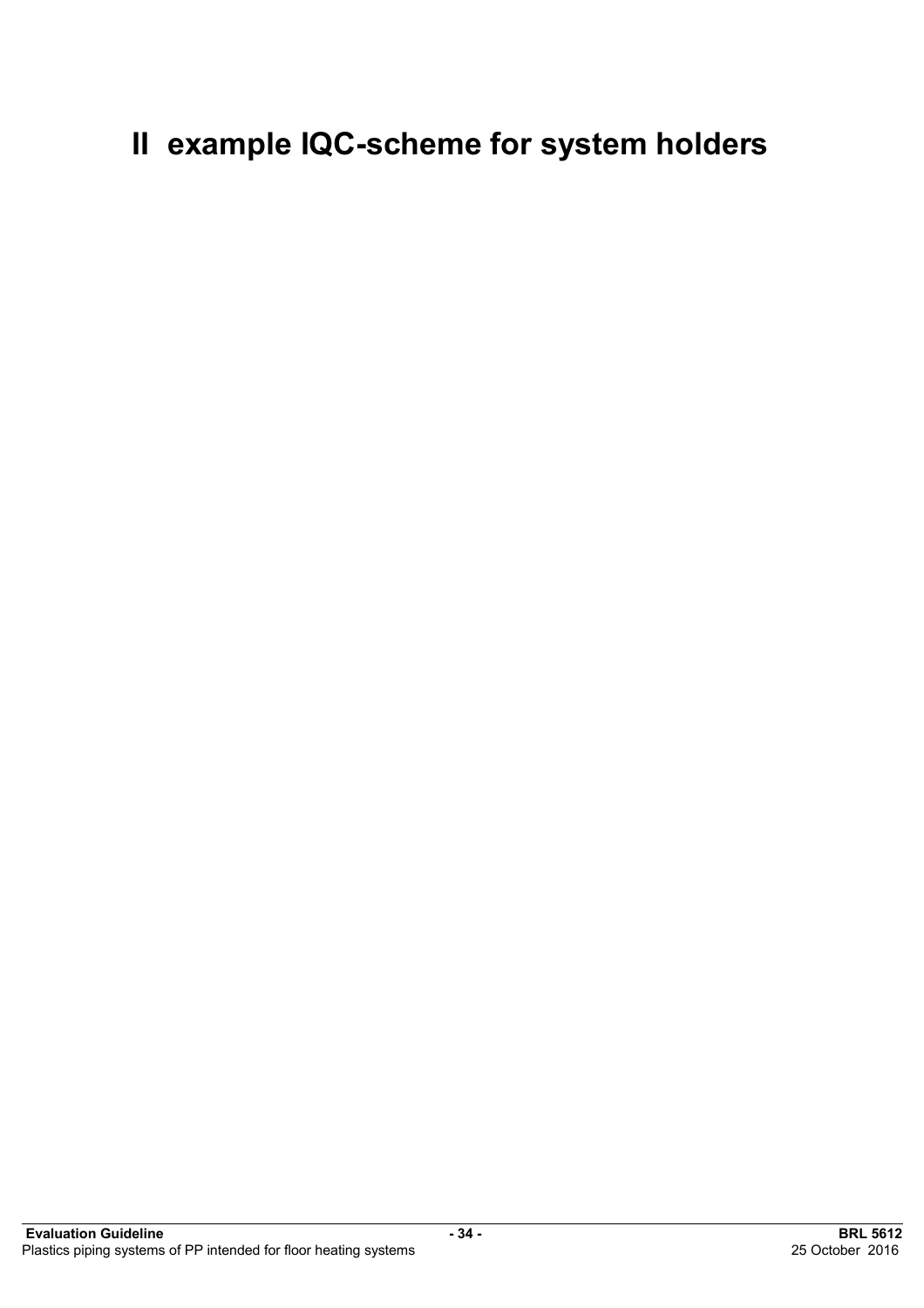|                                                      | Producer                 |                                                                         | Page nr.<br>$\therefore$ 1 |  |
|------------------------------------------------------|--------------------------|-------------------------------------------------------------------------|----------------------------|--|
| <b>SCHEME</b>                                        | Adress                   |                                                                         | Number of                  |  |
| <b>INTERNAL QUALITY PLAN</b>                         |                          |                                                                         | pages.                     |  |
|                                                      | Adress production site : |                                                                         |                            |  |
|                                                      |                          |                                                                         | Annexes                    |  |
| Scope(s)                                             |                          |                                                                         |                            |  |
|                                                      |                          |                                                                         |                            |  |
|                                                      |                          |                                                                         |                            |  |
|                                                      |                          |                                                                         |                            |  |
|                                                      |                          |                                                                         |                            |  |
|                                                      |                          |                                                                         |                            |  |
| <b>Quality Control</b>                               |                          | Operating instructions and/ or quality manual                           |                            |  |
| Number of employee's in quality department :         |                          | Operating instructions and procedures are registered as following:      |                            |  |
| Number of employee's in dayshift<br>$\sim$ 1.        |                          |                                                                         |                            |  |
| Number of employee's in nightshift                   |                          | If no inspections are held during the night then the quality procedure: |                            |  |
|                                                      |                          | Is followed                                                             |                            |  |
| Samplesystem                                         |                          | Complaint procedure                                                     |                            |  |
|                                                      |                          |                                                                         |                            |  |
|                                                      |                          |                                                                         |                            |  |
| Storage of the control data                          |                          | <b>Correcting measures</b>                                              |                            |  |
| All control data is to be kept for a minimum ofyear. |                          |                                                                         |                            |  |
|                                                      |                          |                                                                         |                            |  |
| Agreements/ clarification                            |                          | Signature of the producer:                                              |                            |  |
|                                                      |                          |                                                                         |                            |  |
|                                                      |                          |                                                                         |                            |  |
|                                                      |                          |                                                                         |                            |  |
|                                                      |                          | Date:                                                                   |                            |  |
|                                                      |                          |                                                                         |                            |  |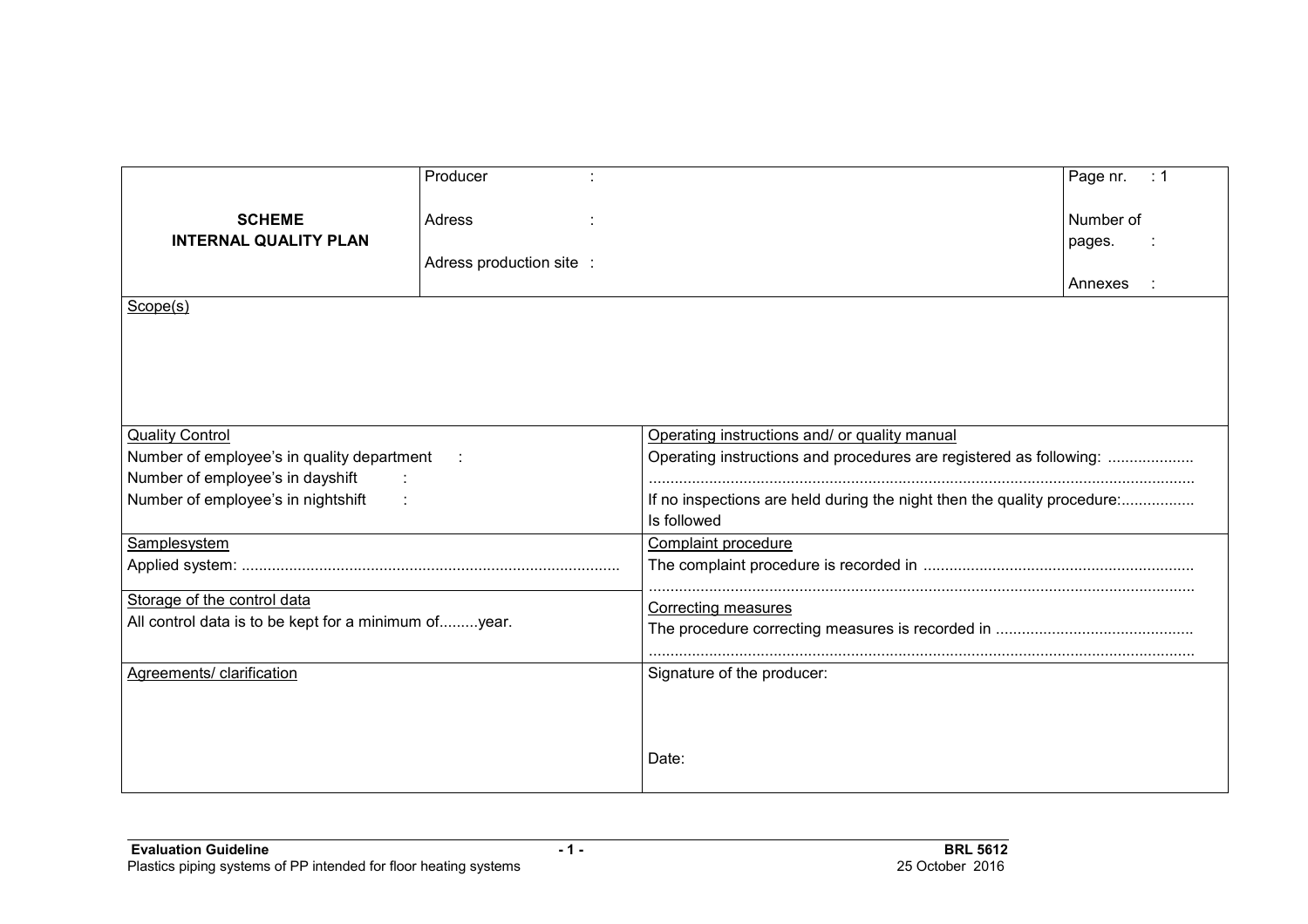| A.  | <b>Supplied pipes and fittings</b>                                                                                                              |                          |                                | Page nr. : 2                                       |                                  |
|-----|-------------------------------------------------------------------------------------------------------------------------------------------------|--------------------------|--------------------------------|----------------------------------------------------|----------------------------------|
| A.1 | <b>Delivery</b><br>Information when receiving each delivery in respect of date, producer, type and quantity are to be recorded in the following |                          |                                |                                                    |                                  |
| A.2 | <b>Incoming inspection</b><br>What is checked                                                                                                   | What aspects are checked | How will the checks<br>be made | With what frequency<br>are the checks<br>performed | <b>Method of</b><br>registration |
|     |                                                                                                                                                 |                          |                                |                                                    |                                  |
|     |                                                                                                                                                 |                          |                                |                                                    |                                  |
|     |                                                                                                                                                 |                          |                                |                                                    |                                  |
|     |                                                                                                                                                 |                          |                                |                                                    |                                  |
|     |                                                                                                                                                 |                          |                                |                                                    |                                  |
|     |                                                                                                                                                 |                          |                                |                                                    |                                  |
|     |                                                                                                                                                 |                          |                                |                                                    |                                  |
|     |                                                                                                                                                 |                          |                                |                                                    |                                  |
|     |                                                                                                                                                 |                          |                                |                                                    |                                  |
|     |                                                                                                                                                 |                          |                                |                                                    |                                  |
|     |                                                                                                                                                 |                          |                                |                                                    |                                  |
|     |                                                                                                                                                 |                          |                                |                                                    |                                  |
|     |                                                                                                                                                 |                          |                                |                                                    |                                  |

**Special agreements/ clarification:**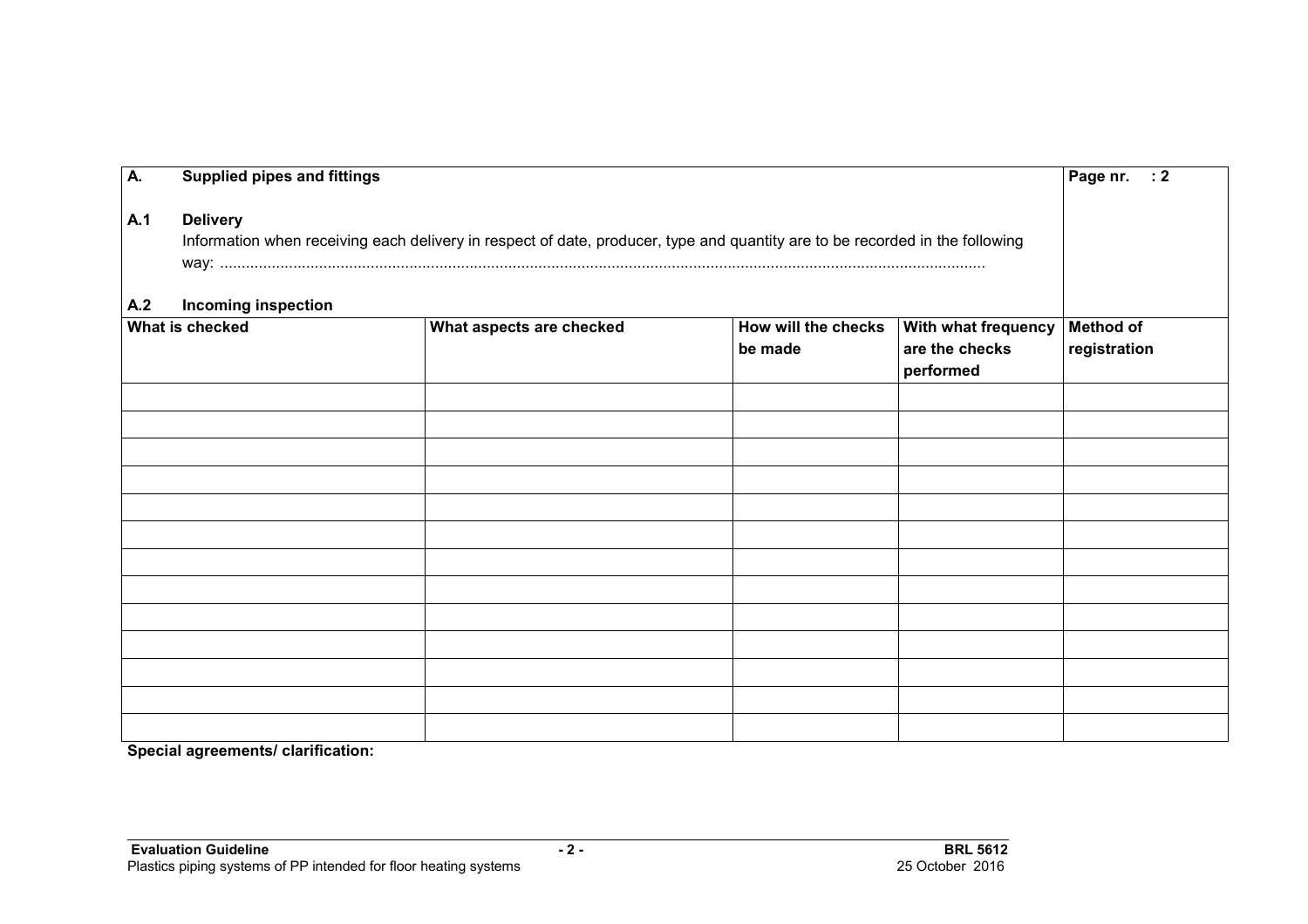| $\overline{B}$ . |                                                                       | Inspection of the packaging, storage and transportation of the finished product | Page nr. : 3                   |                                                    |                                  |
|------------------|-----------------------------------------------------------------------|---------------------------------------------------------------------------------|--------------------------------|----------------------------------------------------|----------------------------------|
|                  | The guidelines for packing, storage and transport are listed in annex |                                                                                 |                                |                                                    |                                  |
|                  | What is checked                                                       | What aspects are checked                                                        | How will the checks<br>be made | With what frequency<br>are the checks<br>performed | <b>Method of</b><br>registration |
| B.1              | Packaging                                                             |                                                                                 |                                |                                                    |                                  |
|                  |                                                                       |                                                                                 |                                |                                                    |                                  |
|                  |                                                                       |                                                                                 |                                |                                                    |                                  |
|                  |                                                                       |                                                                                 |                                |                                                    |                                  |
|                  |                                                                       |                                                                                 |                                |                                                    |                                  |
|                  |                                                                       |                                                                                 |                                |                                                    |                                  |
| B.2              | Storage                                                               |                                                                                 |                                |                                                    |                                  |
|                  |                                                                       |                                                                                 |                                |                                                    |                                  |
|                  |                                                                       |                                                                                 |                                |                                                    |                                  |
|                  |                                                                       |                                                                                 |                                |                                                    |                                  |
|                  |                                                                       |                                                                                 |                                |                                                    |                                  |
|                  |                                                                       |                                                                                 |                                |                                                    |                                  |
| <b>B.3</b>       | Transport                                                             |                                                                                 |                                |                                                    |                                  |
|                  |                                                                       |                                                                                 |                                |                                                    |                                  |
|                  |                                                                       |                                                                                 |                                |                                                    |                                  |
|                  |                                                                       |                                                                                 |                                |                                                    |                                  |
|                  |                                                                       |                                                                                 |                                |                                                    |                                  |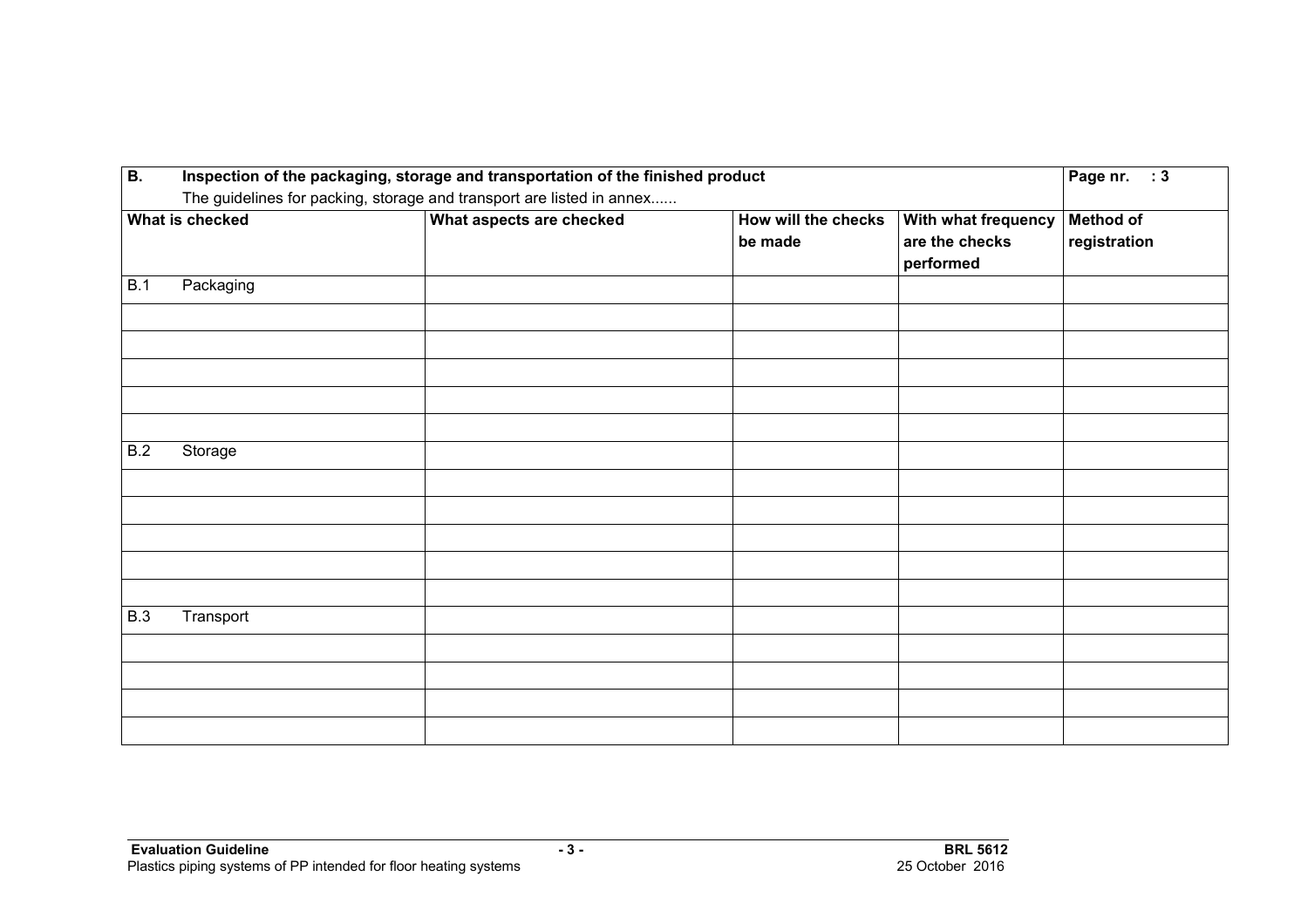| $\overline{c}$ .<br><b>Supply Installers</b> |                          |                                                    | Page nr. : 4              |
|----------------------------------------------|--------------------------|----------------------------------------------------|---------------------------|
| What is checked                              | What aspects are checked | With what frequency<br>are the checks<br>performed | Method of<br>registration |
|                                              |                          |                                                    |                           |
|                                              |                          |                                                    |                           |
|                                              |                          |                                                    |                           |
|                                              |                          |                                                    |                           |
|                                              |                          |                                                    |                           |
|                                              |                          |                                                    |                           |
|                                              |                          |                                                    |                           |
|                                              |                          |                                                    |                           |
|                                              |                          |                                                    |                           |
|                                              |                          |                                                    |                           |
|                                              |                          |                                                    |                           |
|                                              |                          |                                                    |                           |
|                                              |                          |                                                    |                           |
|                                              |                          |                                                    |                           |

**Special agreements/ clarification:**